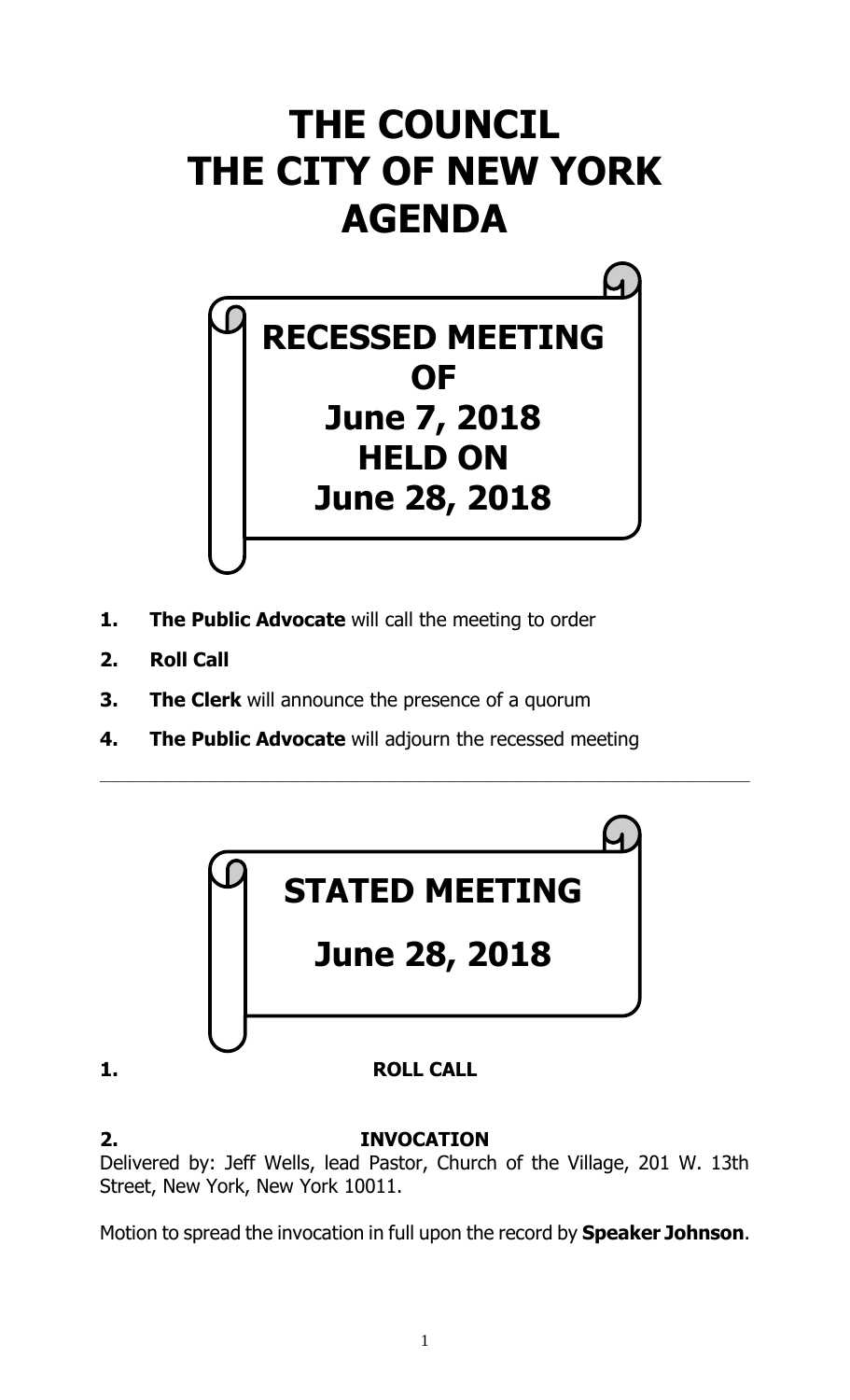#### **3. ADOPTION OF MINUTES**

Motion that the Minutes of the Stated Meeting of May 9, 2018 be adopted as printed by **Council Member Barron.**

#### **4. MESSAGES & PAPERS FROM THE MAYOR M [65](http://legistar.council.nyc.gov/LegislationDetail.aspx?ID=3541104&GUID=5CEE49B0-B131-4601-95C4-1B06C3F4BB86&Options=&Search=)**

Communication from the Mayor - Submitting **amended** certificate setting forth the maximum amount of debt and reserves which the City, and the NYC Municipal Water Finance Authority, may soundly incur for capital projects for Fiscal Year 2019 and the ensuing three fiscal years, and the maximum amount of appropriations and expenditures for capital projects which may soundly be made during each fiscal year, pursuant to Section 250 (16) of the NY City Charter.

# **Received, Ordered, Printed and Filed**

# **5. COMMUNICATION FROM CITY, COUNTY & BOROUGH OFFICES M [66](http://legistar.council.nyc.gov/LegislationDetail.aspx?ID=3541115&GUID=9A930BA4-FD99-4E3B-8480-FDA98B43CB64&Options=&Search=)**

Communication from the New York City Comptroller - Appointing **Alison Hirsh**, Vice President at 3281 SEIU, to the 2018-2019 Charter Revision Commission, as established by Local Law 91.

#### **Received, Ordered, Printed and Filed**

#### **M [67](http://legistar.council.nyc.gov/LegislationDetail.aspx?ID=3541151&GUID=3435C42A-8408-4684-8AE8-4230F26B8CDE&Options=&Search=)**

Communication from the Manhattan Borough President - Appointing **James W. Caras** to the Charter Revision Commission, as established by Local Law 91.

#### **Received, Ordered, Printed and Filed**

#### **M [68](http://legistar.council.nyc.gov/LegislationDetail.aspx?ID=3541116&GUID=49E9E53D-03B9-46B5-9E56-F80042E4A105&Options=&Search=)**

Communication from the Staten Island Borough President - Appointing **Stephen J. Fiala**, to the Charter Revision Commission, as established by Local Law 91.

#### **Received, Ordered, Printed and Filed**

#### **M [69](http://legistar.council.nyc.gov/LegislationDetail.aspx?ID=3541103&GUID=C30AA425-6D03-4AAA-B7BA-927827C42F94&Options=&Search=)**

Communication from Manhattan Community Board 4 - Recommending that Community Board 4 Member **Delores Rubin** be appointed to the City's Charter Revision Commission.

**Received, Ordered, Printed and Filed**

**6. PETITIONS & COMMUNICATIONS**

None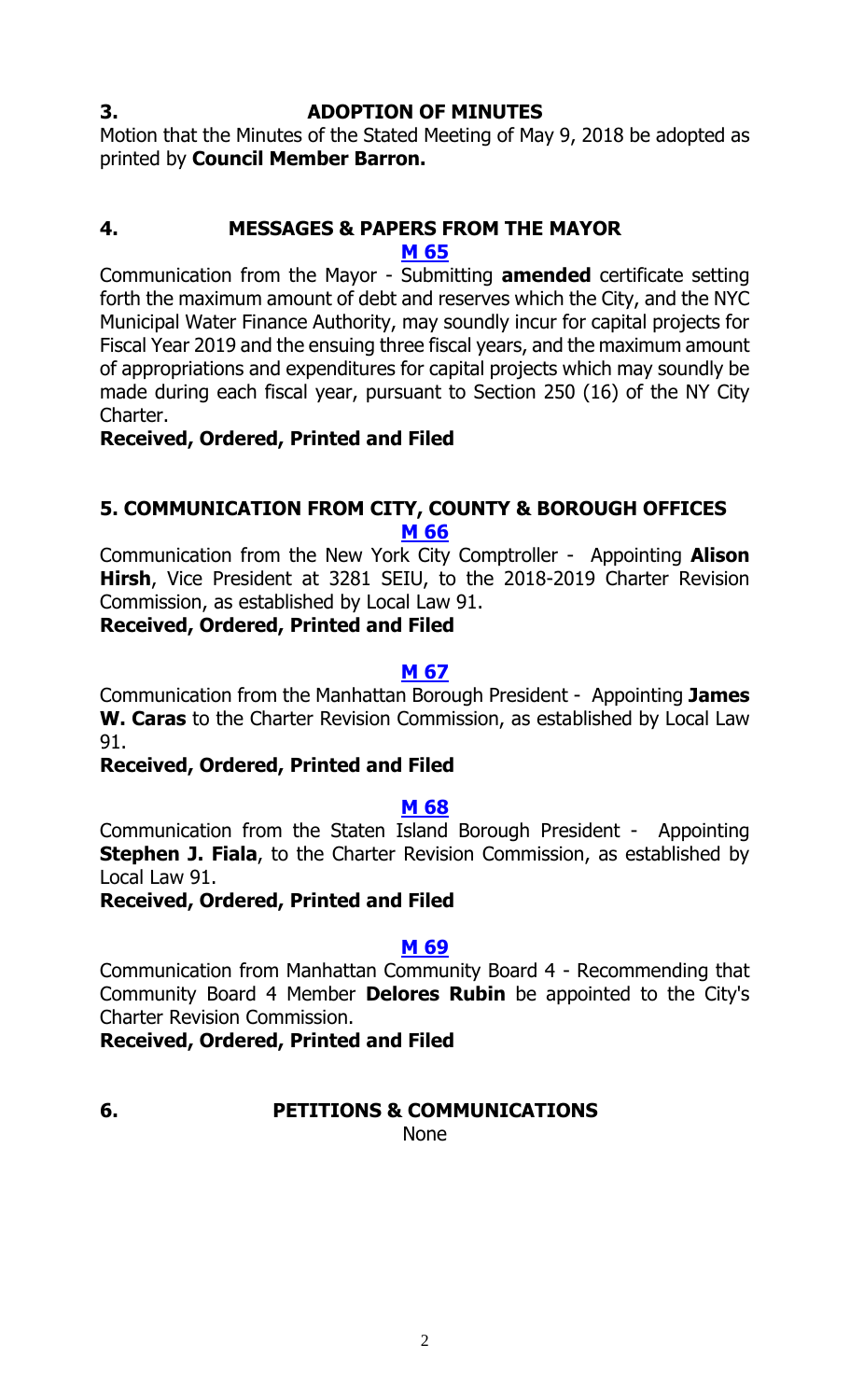# **7. LAND USE CALL-UPS**

**M [70](http://legistar.council.nyc.gov/LegislationDetail.aspx?ID=3541123&GUID=91B38D76-90F4-4EB0-8A0D-9BCF14A1B433&Options=&Search=)**

By the Chair of the Land Use Committee (Council Member Salamanca): Pursuant to Rule 11.20(c) of the Council Rules and Section 197-d(b)(3) of the New York City Charter, the Council hereby resolves that the actions of the City Planning Commission on Uniform Land Use Review Procedure application no. **C 180203 ZSM,** related to applications **C 180201 ZMM** and **N 180202 ZRM**, (East 14<sup>th</sup> and Irving), shall be subject to Council review. **Coupled on Call-Up Vote**

# **M [71](http://legistar.council.nyc.gov/LegislationDetail.aspx?ID=3541124&GUID=99FD1B3E-E5B9-4807-8A30-875E0917FEAC&Options=&Search=)**

By the Chair of the Land Use Committee (Council Member Salamanca): Pursuant to Rule 11.20(c) of the Council Rules and Section 197-d(b)(3) of the New York City Charter, the Council hereby resolves that the actions of the City Planning Commission on Uniform Land Use Review Procedure application nos. **C 180206 PPM, C 180207 PQM**, and **C 180073 MMM**, related to application nos. C180204(A) ZMM, N180205(A) ZRM, and C 180208 HAM (Inwood Rezoning) shall be subject to Council review.

# **Coupled on Call-Up Vote**

# **M [72](http://legistar.council.nyc.gov/LegislationDetail.aspx?ID=3541125&GUID=4AB29C23-7515-48E2-B345-EB0A9EA3F5BA&Options=&Search=)**

By the Chair of the Land Use Committee (Council Member Salamanca): Pursuant to Rule 11.20(c) of the Council Rules and Section 197-d(b)(3) of the New York City Charter, the Council hereby resolves that the actions of the City Planning Commission on Uniform Land Use Review Procedure application no. **C 180245 ZSK**, related to application no. C 180244 HAK (1019-1029 Fulton Street) shall be subject to Council review.

# **Coupled on Call-Up Vote**

# **M [73](http://legistar.council.nyc.gov/LegislationDetail.aspx?ID=3541126&GUID=962C30C7-A838-4D08-A0F3-36368A25B878&Options=&Search=)**

By Council Member Reynoso:

Pursuant to Rule 11.20(b) of the Council and §20-226 of the New York City Administrative Code, the Council resolves that the action of the Department of Consumer Affairs approving an unenclosed sidewalk café located at 188 Havemeyer Street, Borough of Brooklyn, Community District 1, Council District 34, Application No. **20185395 TCK** shall be subject to review by the Council.

# **Coupled on Call-Up Vote**

# **M [74](http://legistar.council.nyc.gov/LegislationDetail.aspx?ID=3541127&GUID=DF2E5990-FE92-42E7-B9E4-EE052BD88BB1&Options=&Search=)**

By Council Member Richards:

Pursuant to Rule 11.20(b) of the Council Rules and Section 197-d(b)(3) of the New York City Charter, the Council hereby resolves that the actions of the City Planning Commission on Uniform Land Use Review Procedure application no. **C 140187 MMQ** (No. Conduit) shall be subject to Council review.

# **Coupled on Call-Up Vote**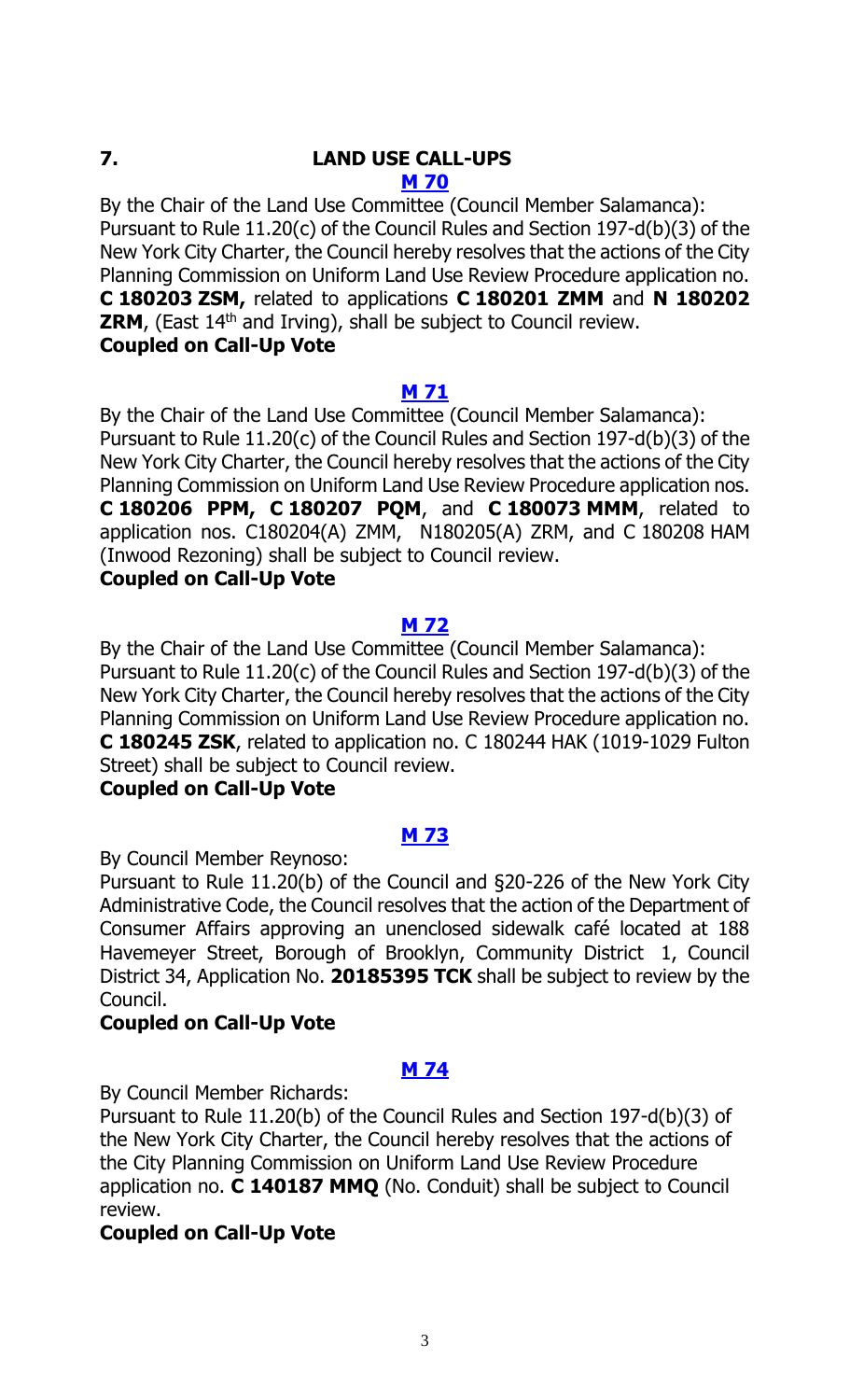### **M [75](http://legistar.council.nyc.gov/LegislationDetail.aspx?ID=3541128&GUID=0FFC8E58-4E9B-47C8-963F-B1ABA9E84E42&Options=&Search=)**

By Council Member Rivera:

Pursuant to Rule 11.20(b) of the Council and §20-226 of the New York City Administrative Code, the Council resolves that the action of the Department of Consumer Affairs approving an unenclosed sidewalk café located at 235 E. 4th Street, Borough of Manhattan, Community District 3, Council District 2, Application No. **20185534 TCM** shall be subject to review by the Council. **Coupled on Call-Up Vote**

# **M [76](http://legistar.council.nyc.gov/LegislationDetail.aspx?ID=3541129&GUID=3A2775B1-4E1C-4738-9C62-C1D51AD71CAE&Options=&Search=)**

By Council Member Rodriguez:

Pursuant to Rule 11.20(b) of the Council and §20-226 of the New York City Administrative Code, the Council resolves that the action of the Department of Consumer Affairs approving an unenclosed sidewalk café located at 223 Dyckman Street, Borough of Manhattan, Community District 12, Council District 10, Application No. **20185405 TCM** shall be subject to review by the Council.

# **Coupled on Call-Up Vote**

# **Roll Call**

**8. COMMUNICATION FROM THE SPEAKER**

# **9. DISCUSSION OF GENERAL ORDERS**

**10. REPORTS OF SPECIAL COMMITTEES**

None

#### **11. REPORTS OF STANDING COMMITTEES Report of the Committee on Housing and Buildings [Int 601-A](http://legistar.council.nyc.gov/LegislationDetail.aspx?ID=3344768&GUID=7ABAA307-1F33-4883-AFBC-56E6E2212DB7&Options=&Search=)**

An Amended Local Law to amend the administrative code of the city of New York, in relation to requiring certain reporting on an affordable housing plan. **Amended and Coupled on GO**

# **[Int 607-A](http://legistar.council.nyc.gov/LegislationDetail.aspx?ID=3344796&GUID=8E629C24-E879-415C-A513-1A244CCE0B3D&Options=&Search=)**

An Amended Local Law in relation to requiring that city affordable housing plans address historic patterns of racial segregation.

# **Amended and Coupled on GO**

# **[Int 722-A](http://legistar.council.nyc.gov/LegislationDetail.aspx?ID=3458227&GUID=20DBCD3B-9049-4D1B-A19E-AFE60A8358DC&Options=&Search=)**

An Amended Local Law to amend the administrative code of the city of New York, in relation to implementation of a tracking system for and a review of expiring affordable housing units.

# **Amended and Coupled on GO**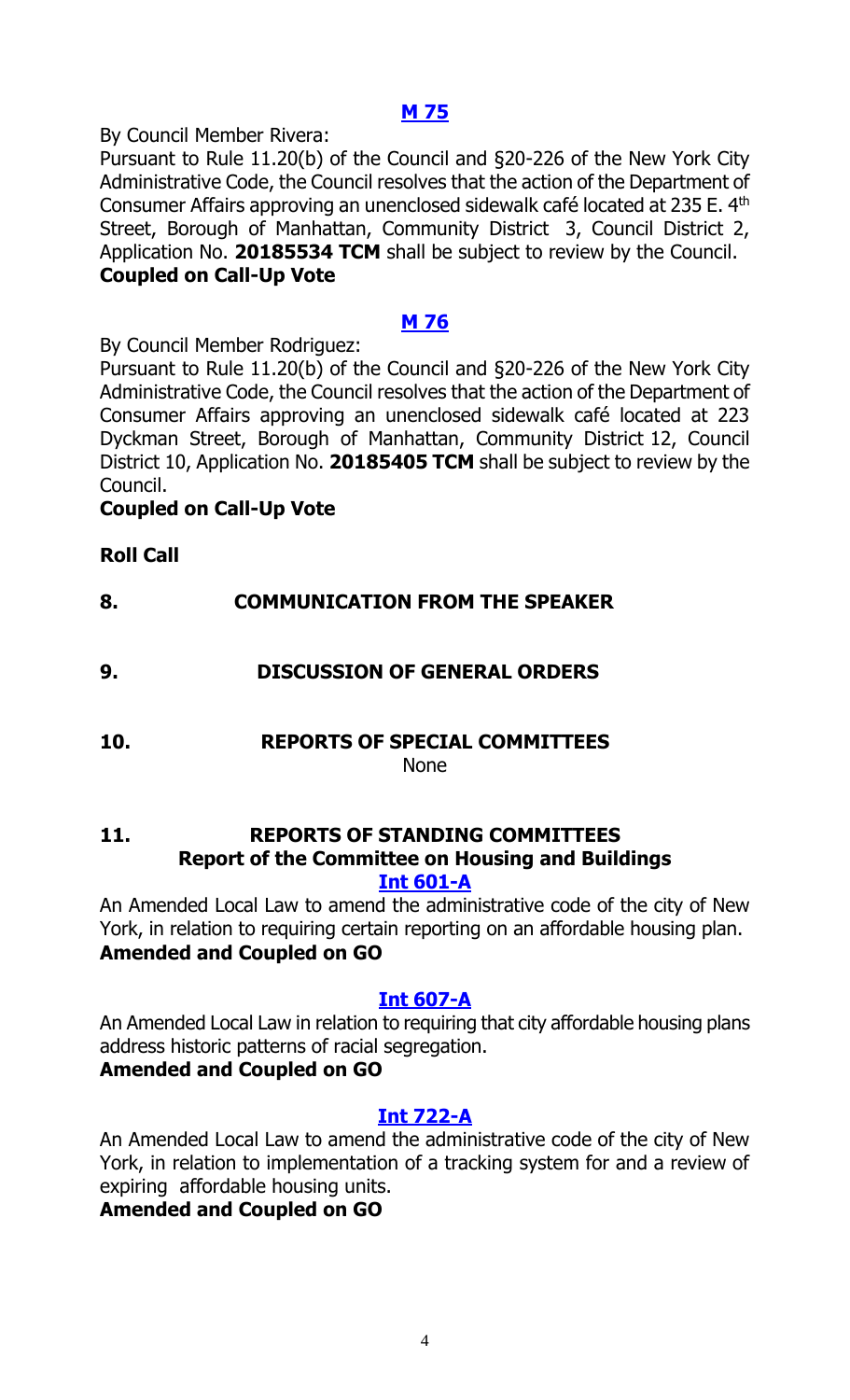#### **Report of the Committee on Land Use [L.U. 89](http://legistar.council.nyc.gov/LegislationDetail.aspx?ID=3498563&GUID=FC63D868-0E16-40ED-B04C-B152D8F0D3FB&Options=&Search=)**

Application No. **C 180127 ZMM** submitted by DD West 29th LLC pursuant to Sections 197-c and 201 of the New York City Charter for the amendment of the Zoning Map, Section No. 8b, changing from an M2-3 District to a C6-4X District and establishing a Special Hudson River Park District (HRP), Borough of Manhattan, Community District 4, Council District 3.

#### **Approved with Modifications and Referred to the City Planning Commission pursuant to Rule 11.70(b) of the Rules of the Council and Section 197-(d) of the New York City Charter.**

#### **[L.U. 90](http://legistar.council.nyc.gov/LegislationDetail.aspx?ID=3498564&GUID=8DF316B4-8D45-4ED5-8079-66D53AE7727B&Options=&Search=)**

Application No. **N 180128(A) ZRM** submitted by DD West 29th LLC pursuant to Section 201 of the New York City Charter, for an amendment of the Zoning Resolution of the City of New York, modifying Article VIII, Chapter 9 (Special Hudson River Park District), and related Sections, and modifying Appendix F for the purpose of establishing a Mandatory Inclusionary Housing area, Borough of Manhattan, Community District 4, Council District 3.

#### **Approved with Modifications and Referred to the City Planning Commission pursuant to Rule 11.70(b) of the Rules of the Council and Section 197-(d) of the New York City Charter.**

#### **[L.U. 91](http://legistar.council.nyc.gov/LegislationDetail.aspx?ID=3498565&GUID=3D2D52FF-D318-4036-A941-203E81FFAA93&Options=&Search=)**

Application No. **C 180129(A) ZSM** submitted by DD West 29th LLC pursuant to Sections 197-c and 201 of the New York City Charter and proposed for modification pursuant to Section 2 06(c)(1) of Title 62 of the New York City Rules and Regulations, for the grant of a special permit pursuant to Section 89-21 of the Zoning Resolution in connection with a proposed mixed used development on property located at 601-613 West 29th Street (Block 675, Lots 11, 16, and 19), Borough of Manhattan, Community District 4, Council District 3.

#### **Approved with Modifications and Referred to the City Planning Commission pursuant to Rule 11.70(b) of the Rules of the Council and Section 197-(d) of the New York City Charter.**

#### **[L.U. 92](http://legistar.council.nyc.gov/LegislationDetail.aspx?ID=3498566&GUID=2D3259FF-41C6-40A6-AADC-7A4117F881FC&Options=&Search=)**

Application No. **C 180150 ZMM** submitted by West 30th Street LLC pursuant to Sections 197-c and 201 of the New York City Charter for the amendment of the Zoning Map, Section No. 8b, changing from an M2-3 District to a C6-4X District and establishing a Special Hudson River Park District, Borough of Manhattan, Community District 4, Council District 3.

**Approved with Modifications and Referred to the City Planning Commission pursuant to Rule 11.70(b) of the Rules of the Council and Section 197-(d) of the New York City Charter.**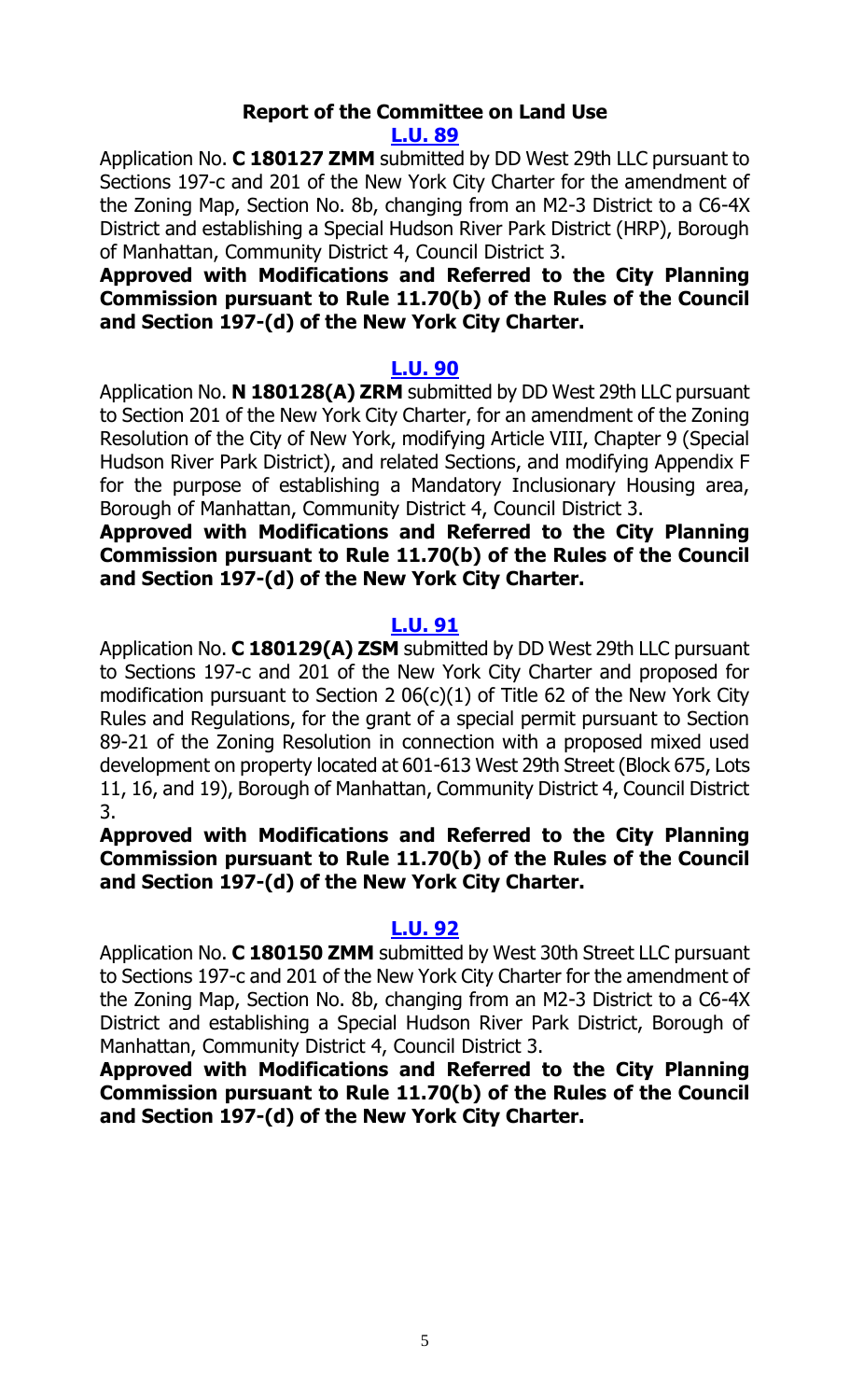Application No. **N 180151(A) ZRM** submitted by West 30th Street LLC pursuant to Section 201 of the New York City Charter, for an amendment of the Zoning Resolution of the City of New York, modifying Article VIII, Chapter 9 (Special Hudson River Park District) and modifying Appendix F for the purpose of establishing a Mandatory Inclusionary Housing area, Borough of Manhattan, Community District 4, Council District 3.

#### **Approved with Modifications and Referred to the City Planning Commission pursuant to Rule 11.70(b) of the Rules of the Council and Section 197-(d) of the New York City Charter.**

#### **[L.U. 94](http://legistar.council.nyc.gov/LegislationDetail.aspx?ID=3498568&GUID=DF116C30-1A62-4A11-A862-3E2365CF3FC3&Options=&Search=)**

Application No. **C 180152(A) ZSM** submitted by West 30th Street LLC pursuant to Sections 197-c and 201 of the New York City Charter and modified pursuant to Section 2 06(c)(1) of Title 62 the New York City Rules and Regulations, for the grant of a special permit pursuant to Section 89-21 of the Zoning Resolution, in connection with a proposed mixed use development on property located at 606-616 West 30th Street (Block 675, Lots 38 & 39), Borough of Manhattan, Community District 4, Council District 3. **Approved with Modifications and Referred to the City Planning** 

# **Commission pursuant to Rule 11.70(b) of the Rules of the Council and Section 197-(d) of the New York City Charter.**

# **[L.U. 107](http://legistar.council.nyc.gov/LegislationDetail.aspx?ID=3508891&GUID=FA8491AE-7DEA-4280-9E67-D0F4946AF44F&Options=&Search=) & [Res](http://legistar.council.nyc.gov/LegislationDetail.aspx?ID=3534372&GUID=776C98EA-0504-4547-A7F0-4559E1586C63&Options=&Search=) 424**

Application No. **20185267 TCM** pursuant to Section 20-226 of the Administrative Code of the City of New York, concerning the petition of Ephesus Corp. d/b/a Seven Hills Mediteranean Grill, for a revocable consent to establish, maintain and operate an unenclosed sidewalk café located at 158 West 72nd Street, Borough of Manhattan, Community Board 7, Council District 7. This application is subject to review and action by the Land Use Committee only if called-up by vote of the Council pursuant to Rule 11.20(b) of the Council and Section 20-226 of the New York City Administrative Code. **Coupled on GO**

#### **[L.U. 108](http://legistar.council.nyc.gov/LegislationDetail.aspx?ID=3508892&GUID=F1B81CAF-E7EA-43EF-880F-0DF54462B126&Options=&Search=)**

Application No. **C 180096 ZMK** submitted by South Portland, LLC and Randolph Haig Day Care Center, Inc. pursuant to Sections 197-c and 201 of the New York City Charter for an amendment of Zoning Map Section No. 16c, changing from an R7A District to an R8A District, establishing within a proposed R8A District a C2-4 District, and establishing a Special Downtown Brooklyn District, for an area for an area bounded by Hanson Place to the north, South Portland Avenue to the east, Academy Place to the south, and South Elliot Place to the west. (Block 2003, Lots 19, 29, 30, 31, 32, 33, 34, and 37), Borough of Brooklyn, Community District 2, Council District 35.

**Approved with Modifications and Referred to the City Planning Commission pursuant to Rule 11.70(b) of the Rules of the Council and Section 197-(d) of the New York City Charter.**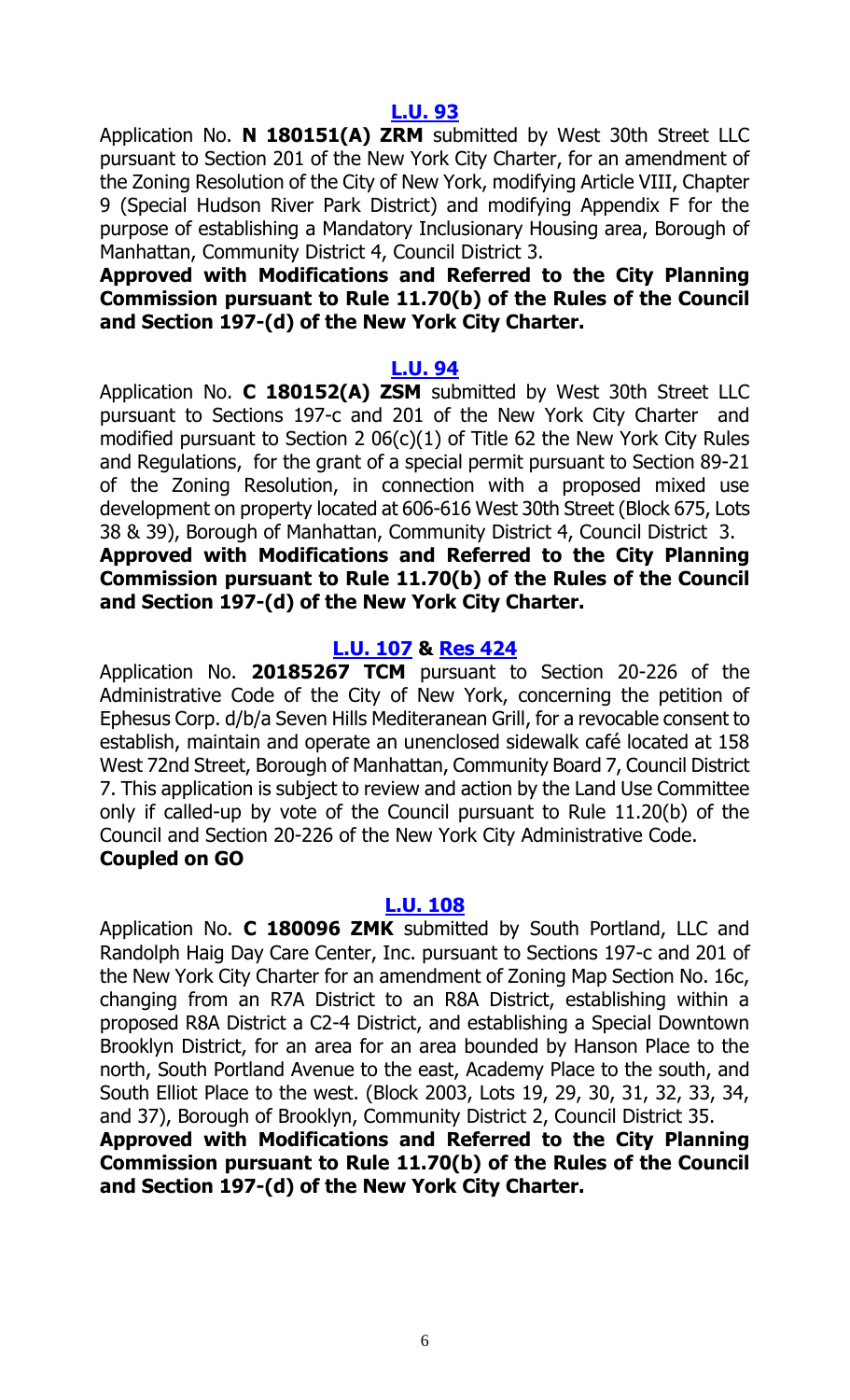Application No. **N 180097 ZRK** submitted by South Portland, LLC, pursuant to Section 201 of the New York City Charter, for an amendment of the Zoning Resolution of the City of New York, for the purpose of eliminating a portion of an Inclusionary Housing designated area to establish a Mandatory Inclusionary Housing area, and to extend the Special Downtown Brooklyn District, modifying Article X, Chapter 1, and related Sections, Borough of Brooklyn, Community District 2, Council District 35.

#### **Approved with Modifications and Referred to the City Planning Commission pursuant to Rule 11.70(b) of the Rules of the Council and Section 197-(d) of the New York City Charter.**

# **[L.U. 110](http://legistar.council.nyc.gov/LegislationDetail.aspx?ID=3508894&GUID=1B42F0A8-B7A8-4533-9AF2-C5BE8948FDB9&Options=&Search=) & [Res](http://legistar.council.nyc.gov/LegislationDetail.aspx?ID=3534485&GUID=070232D9-7646-4A58-9719-7B871F5BA9CC&Options=&Search=) 425**

Application No. **20185361 HAK** submitted by the New York City Department of Housing Preservation and Development pursuant to Section 577 of Article XI of the Private Housing Finance Law for approval of a new real property tax exemption for property located at Block 2003, Lot 37, Borough of Brooklyn, Community District 2, Council District 35.

#### **Coupled on GO**

# **[L.U. 111](http://legistar.council.nyc.gov/LegislationDetail.aspx?ID=3508895&GUID=D7F08BEF-DE10-4E78-8DD0-0C2D2FC394E3&Options=&Search=) & [Res](http://legistar.council.nyc.gov/LegislationDetail.aspx?ID=3534486&GUID=CB134DB7-C4B4-4BC1-8DF5-8868F9B3ED6C&Options=&Search=) 426**

Application No. **C 180170 ZMM** submitted by QT Soho Realty LLC pursuant to Sections 197-c and 201 of the New York City Charter for an amendment of the Zoning Map, Section No. 12a, eliminating from within an existing R7-2 District a C1-5 District on certain residential properties along Sullivan Street (Block 504, Lots 31, 34 and p/o Lot 36). and establishing within an existing R7-2 District a C2-5 District along portions of Avenue of the Americas and Spring Street (Block 504, Lots 7501, 43, 39, and p/o Lots 36 and 11), Borough of Manhattan, Community District 2, Council District 3.

# **Coupled on GO**

#### **[L.U. 112](http://legistar.council.nyc.gov/LegislationDetail.aspx?ID=3508896&GUID=BBA00D44-7600-4FBF-951B-9DA9A3E366DF&Options=&Search=) & [Res](http://legistar.council.nyc.gov/LegislationDetail.aspx?ID=3534487&GUID=F903B95D-38C9-4BD4-87E0-E6EC7D09509D&Options=&Search=) 427**

Application No. **N 180184 ZRM** submitted by Times Square Hotel Owner, LLC, pursuant to Section 201 of the New York City Charter, for an amendment of the Zoning Resolution of the City of New York, modifying the Special Times square signage requirements and the Special street wall and setback regulations of the Theater Subdistrict in Article VIII, Chapter 1 (Special Midtown District), Borough of Manhattan, Community District 5, Council District 4.

#### **Coupled on GO**

#### **[L.U. 113](http://legistar.council.nyc.gov/LegislationDetail.aspx?ID=3508897&GUID=4CA54618-9279-4B64-93E3-C4530495FAF3&Options=&Search=) & [Res](http://legistar.council.nyc.gov/LegislationDetail.aspx?ID=3534488&GUID=D4589B2A-5485-4050-B685-03063BDE3C9A&Options=&Search=) 428**

Application No. **C 150348 ZSM** submitted by Zhongyin Apparel LLC pursuant to Sections 197 c and 201 of the New York City Charter for the grant of a special permit pursuant to Section 74 781 of the Zoning Resolution to modify the use regulations of Section 42-14(D)(2)(a) to allow Use Group 6 uses (retail uses) on portions of the ground floor and cellar of an existing 5-story building on property located at 85 Mercer Street (Block 485, Lot 25), in an M1-5A District, Borough of Manhattan, Community District 2, Council District 1. **Coupled on GO**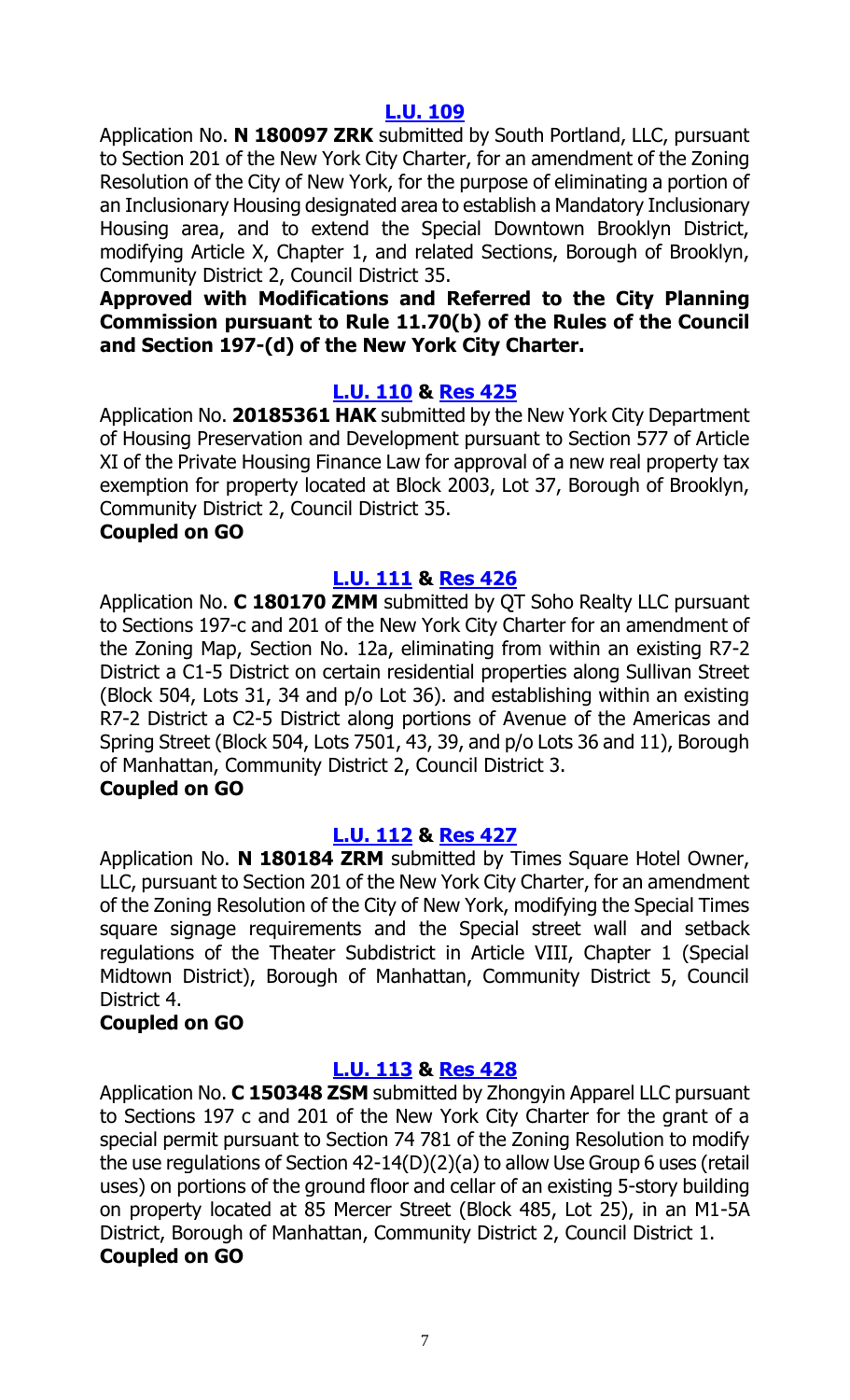#### **[L.U. 114](http://legistar.council.nyc.gov/LegislationDetail.aspx?ID=3521936&GUID=088FB1F4-E682-4CA1-BD28-D3DDD91E3F08&Options=&Search=) & [Res](http://legistar.council.nyc.gov/LegislationDetail.aspx?ID=3534489&GUID=F8C1B55E-5D79-41A6-A6F2-A0A7D9787C92&Options=&Search=) 429**

Application No. **20185408 TCM** pursuant to Section 20-226 of the Administrative Code of the City of New York, concerning the petition of Madison Entertainment Associates, for a revocable consent to establish, maintain and operate an unenclosed sidewalk café located at 625 Madison Avenue, Borough of Manhattan, Community District 5, Council District 4. This application is subject to review and action by the Land Use Committee only if called-up by vote of the Council pursuant to Rule 11.20(b) of the Council and Section 20-226 of the New York City Administrative Code.

#### **Coupled on GO**

#### **[L.U. 115](http://legistar.council.nyc.gov/LegislationDetail.aspx?ID=3521937&GUID=671C1F51-9D0A-4E0D-9995-6A842845DD82&Options=&Search=) & [Res](http://legistar.council.nyc.gov/LegislationDetail.aspx?ID=3534505&GUID=00B8A7E9-689E-47E0-B6E0-93C54A819E4C&Options=&Search=) 430**

Application No. **20185230 HKM**, pursuant to Section 3020 of the New York City Charter and Chapter 3 of Title 25 of the Administrative Code of the City of New York, concerning the designation by the Landmarks Preservation Commission of the The Emmet Building, located at 95 Madison Avenue (Block 858, Lot 58), as an historic landmark, Borough of Manhattan, Community District 5, Council District 2.

#### **Coupled on GO**

#### **[L.U. 116](http://legistar.council.nyc.gov/LegislationDetail.aspx?ID=3521939&GUID=7490BE39-4AF9-4895-93D6-551A17FA5009&Options=&Search=) & [Res](http://legistar.council.nyc.gov/LegislationDetail.aspx?ID=3534506&GUID=4F44C7B9-79D2-4FFF-899A-AEC4524041E5&Options=&Search=) 431**

Application No. **20185229 HKM**, pursuant to Section 3020 of the New York City Charter and Chapter 3 of Title 25 of the Administrative Code of the City of New York, concerning the designation by the Landmarks Preservation Commission of Hotel Seville (now The James NoMadHotel), located at 22 East 29th Street (Block 858, p/o Lot 17), as an historic landmark, Borough of Manhattan, Community District 5, Council District 4.

#### **Coupled on GO**

#### **[L.U. 117](http://legistar.council.nyc.gov/LegislationDetail.aspx?ID=3521940&GUID=046D7436-FC23-4454-A7A6-B84A38C9A790&Options=&Search=) & [Res](http://legistar.council.nyc.gov/LegislationDetail.aspx?ID=3534507&GUID=B7ACA2F2-DA76-417C-9B64-118BE6AE88C3&Options=&Search=) 432**

Application No. **20185275 HKM**, pursuant to Section 3020 of the New York City Charter and Chapter 3 of Title 25 of the Administrative Code of the City of New York, concerning the designation by the Landmarks Preservation Commission of Public School 109 (now El Barrio's Artspace PS 109), located at 215 East 99th Street (Block 1649, Lot 9), as an historic landmark, Borough of Manhattan, Community District 11, Council District 8.

#### **Coupled on GO**

#### **[L.U. 118](http://legistar.council.nyc.gov/LegislationDetail.aspx?ID=3521941&GUID=EE905A8D-CAA3-4325-BD25-45BE3B2603D3&Options=&Search=) & [Res](http://legistar.council.nyc.gov/LegislationDetail.aspx?ID=3534508&GUID=25B5A4D1-8094-46C3-BBB3-5AA8F3BE7F28&Options=&Search=) 433**

Application No. **20185274 HKM**, pursuant to Section 3020 of the New York City Charter and Chapter 3 of Title 25 of the Administrative Code of the City of New York, concerning the designation by the Landmarks Preservation Commission of Benjamin Franklin High School (now Manhattan Center for Science and Mathematics), located at 260 Pleasant Avenue (aka 260-300 Pleasant Avenue, 500-528 East 116th Street) (Block 1713, p/o Lot 1), as an historic landmark, Borough of Manhattan, Community District 11, Council District 8.

#### **Coupled on GO**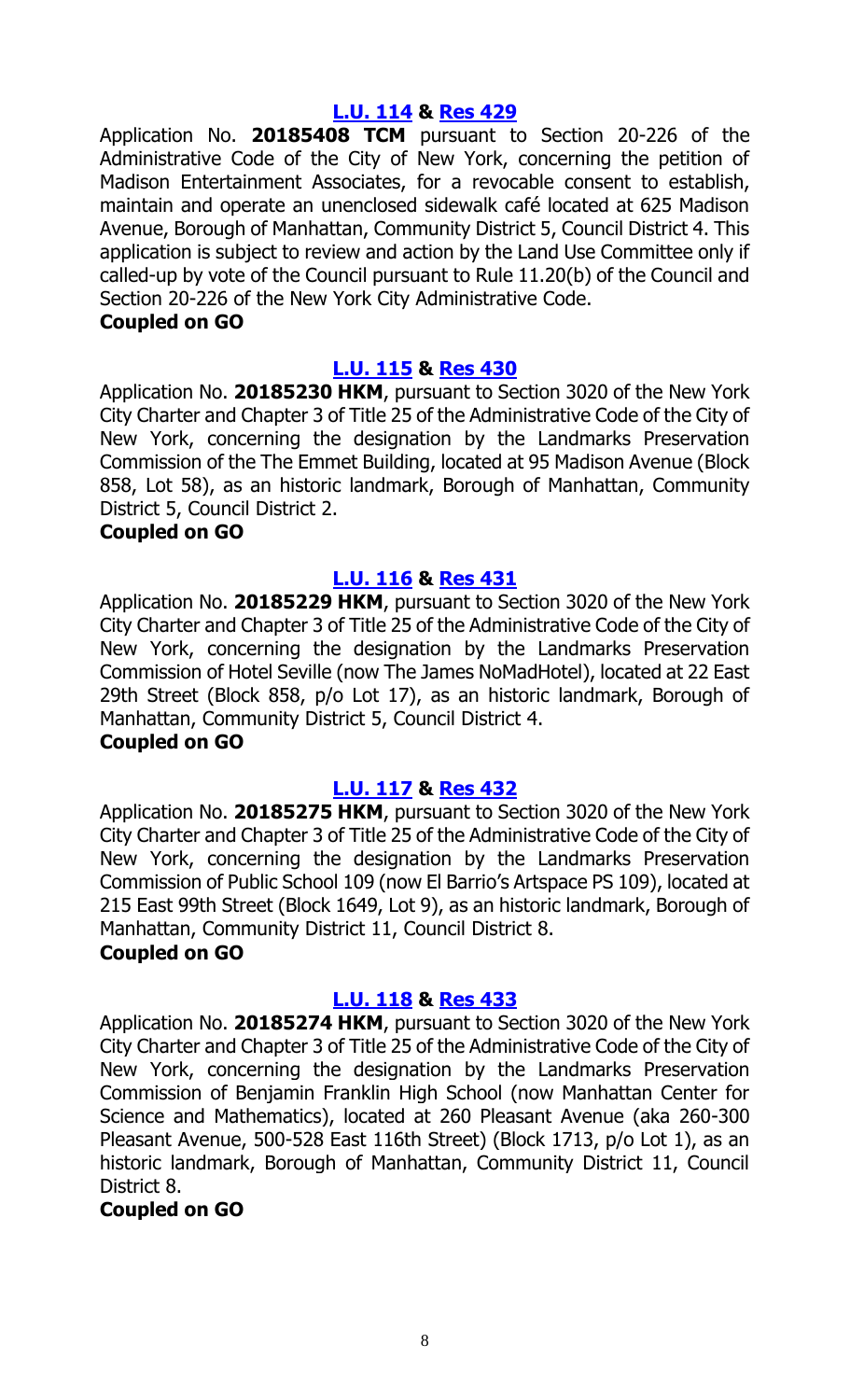#### **[L.U. 119](http://legistar.council.nyc.gov/LegislationDetail.aspx?ID=3521942&GUID=DA26F0E6-C4F3-40A4-9378-5F869D79A032&Options=&Search=) & [Res](http://legistar.council.nyc.gov/LegislationDetail.aspx?ID=3534523&GUID=64BBC5D3-7F03-47C0-8A02-75DB230A63AD&Options=&Search=) 434**

Application No. **20185273 HKM**, pursuant to Section 3020 of the New York City Charter and Chapter 3 of Title 25 of the Administrative Code of the City of New York, concerning the designation by the Landmarks Preservation Commission of Richard Webber Harlem Packing House, located at 207-215 East 119th Street (Block 1784, p/o Lot 5), as an historic landmark, Borough of Manhattan, Community District 11, Council District 8.

#### **Coupled on GO**

#### **[L.U. 120](http://legistar.council.nyc.gov/LegislationDetail.aspx?ID=3521943&GUID=90E4474F-C128-43FA-AE7C-B3D7E3E00467&Options=&Search=) & [Res](http://legistar.council.nyc.gov/LegislationDetail.aspx?ID=3534524&GUID=FAF9CD3D-8996-448A-840F-AEB9A88E910F&Options=&Search=) 435**

Application No. **20185231 HKK**, pursuant to Section 3020 of the New York City Charter and Chapter 3 of Title 25 of the Administrative Code of the City of New York, concerning the designation by the Landmarks Preservation Commission of the Dr. Maurice T. Lewis House, located at 404 55th Street (Block 831, Lot 8), as an historic landmark, Borough of Brooklyn, Community District 7, Council District 38.

#### **Coupled on GO**

#### **[L.U. 121](http://legistar.council.nyc.gov/LegislationDetail.aspx?ID=3521944&GUID=1F06DB3E-4BAF-40CF-B5D2-65E5CC4D0BDE&Options=&Search=) & [Res](http://legistar.council.nyc.gov/LegislationDetail.aspx?ID=3534525&GUID=22DD033D-286D-4BE9-A2CD-BB770D40A30F&Options=&Search=) 436**

Application No. **20185276 HKK**, pursuant to Section 3020 of the New York City Charter and Chapter 3 of Title 25 of the Administrative Code of the City of New York, concerning the designation by the Landmarks Preservation Commission of the The Dime Savings Bank of Williamsburgh, located at 209 Havemeyer Street (aka 257 South 5th Street) (Block 2447, p/o Lot 36), as an historic landmark, Borough of Brooklyn, Community District 1, Council District 34.

#### **Coupled on GO**

# **Preconsidered [L.U.](http://legistar.council.nyc.gov/LegislationDetail.aspx?ID=3529897&GUID=8A21A1D6-DC5F-4F82-A6FC-7B02866E585F&Options=&Search=) 126 & [Res](http://legistar.council.nyc.gov/LegislationDetail.aspx?ID=3534556&GUID=694DC4DF-F9AA-4500-A109-C086D3B0B310&Options=&Search=) 437**

Application No. **20185417 HAM** submitted by the New York City Department of Housing Preservation and Development pursuant to the Private Housing Finance Law for the approval of a new real property tax exemption, the termination of a prior tax exemption, and the voluntary dissolution of the current owner of property located at Block 392, Lots 17 and 27, and Block 393, Lots 14 and 56, Borough of Manhattan, Community District 3, Council District 2.

#### **Coupled on GO**

#### **Preconsidered [L.U.](http://legistar.council.nyc.gov/LegislationDetail.aspx?ID=3529898&GUID=921D9135-168E-4E33-96AA-921D3CDF4220&Options=&Search=) 127 & [Res](http://legistar.council.nyc.gov/LegislationDetail.aspx?ID=3534557&GUID=B2EE0BC4-5240-4A2F-B520-22EB13910023&Options=&Search=) 438**

Application No. **20185418 HAM** submitted by the New York City Department of Housing Preservation and Development pursuant to Section 122(1) of the Private Housing Finance Law for the approval of the conveyance of real property located at Block 392, Lot 40, Borough of Manhattan, Community District 3, Council District 2.

#### **Coupled on GO**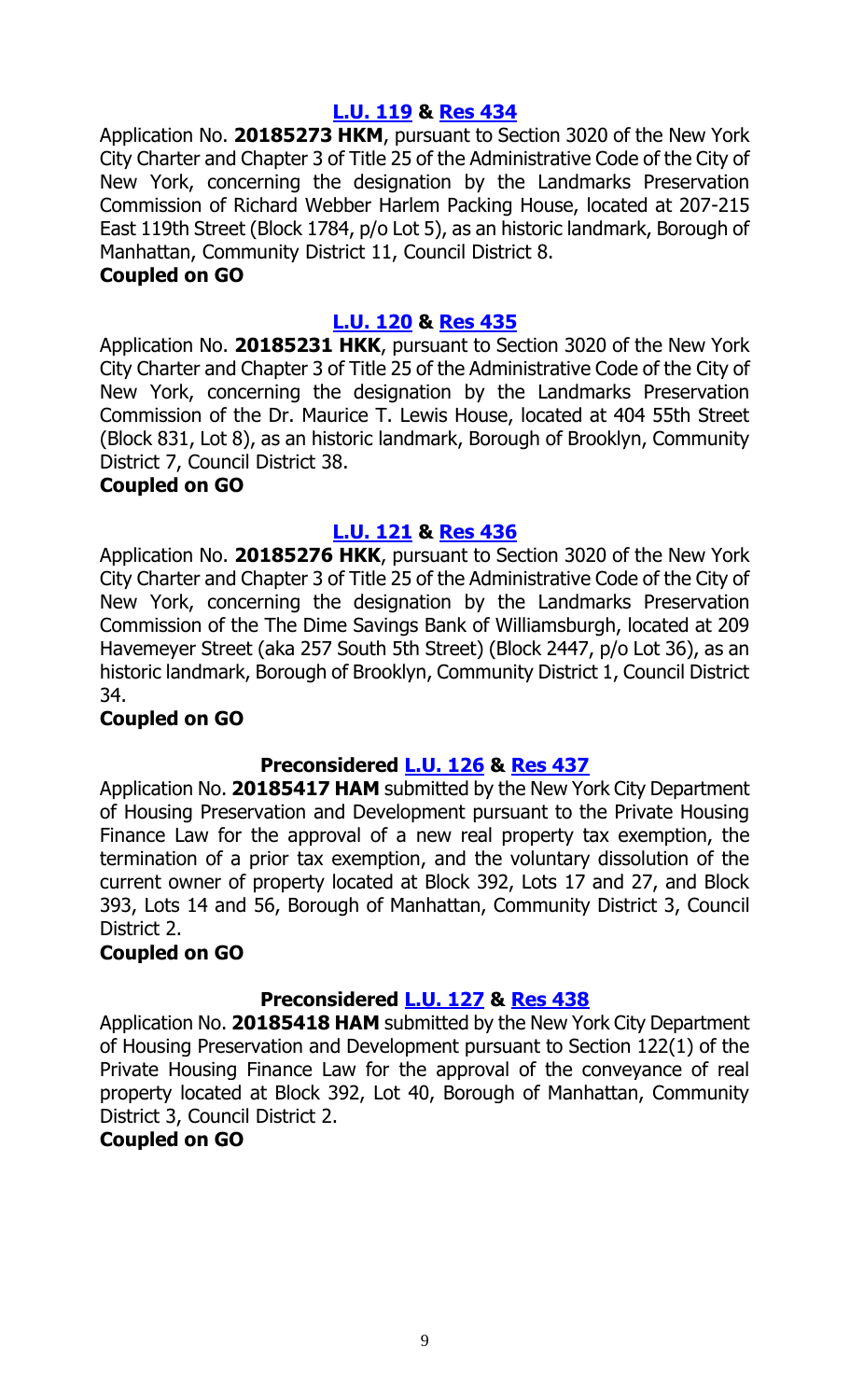### **Preconsidered [L.U.](http://legistar.council.nyc.gov/LegislationDetail.aspx?ID=3529899&GUID=73CA6B34-2A6F-48CE-BED4-440493324107&Options=&Search=) 128 & [Res](http://legistar.council.nyc.gov/LegislationDetail.aspx?ID=3534558&GUID=FBA71311-775F-4A1A-84FD-5F176473F1B5&Options=&Search=) 439**

Application No. **20185436 HAM** submitted by the New York City Department of Housing Preservation and Development pursuant to Section 115 of the Private Housing Finance Law for the modification of a plan and project for property located Block 392, Lots 17, 19, 20, 21, 27, 28, 29, 30, and 40, and Block 393, Lots 12, 14, 15, 56, 57, and 58, Borough of Manhattan, Community District 3, Council District 2.

#### **Coupled on GO**

# **Preconsidered [L.U.](http://legistar.council.nyc.gov/LegislationDetail.aspx?ID=3529900&GUID=0D5A3238-B30F-40AC-A396-8CF5F182B56E&Options=&Search=) 129 & [Res](http://legistar.council.nyc.gov/LegislationDetail.aspx?ID=3534664&GUID=2B4AF440-178D-4D34-85C0-C6235CB1F57E&Options=&Search=) 440**

Application No. **20185419 HAM** submitted by the New York City Department of Housing Preservation and Development pursuant to the Private Housing Finance Law for the approval of a new real property tax exemption, the termination of a prior tax exemption, and the voluntary dissolution of the current owner of property located at Block 392, Lots 22 and 48, Block 395, Lots 1 and 3, Borough of Manhattan, Community District 3, Council District 2. **Coupled on GO**

# **Preconsidered [L.U.](http://legistar.council.nyc.gov/LegislationDetail.aspx?ID=3529926&GUID=3E6C7164-98ED-45CD-AF48-0554905C422E&Options=&Search=) 130 & [Res](http://legistar.council.nyc.gov/LegislationDetail.aspx?ID=3534676&GUID=C8F6DAD1-8A5C-4EF2-9A77-1B4D0721D4C0&Options=&Search=) 441**

Application No. **20185420 HAM** submitted by the New York City Department of Housing Preservation and Development pursuant to Section 122(1) of the Private Housing Finance Law for the approval of the conveyance of real property located at Block 393, Lot 59, Borough of Manhattan, Community District 3, Council District 2.

#### **Coupled on GO**

#### **Preconsidered [L.U.](http://legistar.council.nyc.gov/LegislationDetail.aspx?ID=3529927&GUID=2C301C8A-A976-43F0-945C-B8923BDEFC5D&Options=&Search=) 131 & [Res](http://legistar.council.nyc.gov/LegislationDetail.aspx?ID=3534677&GUID=C47AC9DC-1DA9-4A03-B763-0781B2E2CD17&Options=&Search=) 442**

Application No. **20185423 HAM** submitted by the New York City Department of Housing Preservation and Development pursuant to Section 115 of the Private Housing Finance Law for the modification of a plan and project for property located at Block 392, Lots 22, 48, 50, 51, and 52, Block 393 Lots 59 and 60, and Block 395, Lots 1, 3, and 5, Borough of Manhattan, Community District 3, Council District 2.

#### **Coupled on GO**

#### **Preconsidered [L.U.](http://legistar.council.nyc.gov/LegislationDetail.aspx?ID=3529928&GUID=CBEDC696-8F53-427B-A4B5-E10096E75C29&Options=&Search=) 132 & [Res](http://legistar.council.nyc.gov/LegislationDetail.aspx?ID=3534686&GUID=B2F39B2D-7B1F-475E-8693-10027A841AB5&Options=&Search=) 443**

Application No. **20185415 HAK** submitted by the New York City Department of Housing Preservation and Development pursuant to the Private Housing Finance Law for the approval of a new real property tax exemption, the termination of a prior tax exemption, and the voluntary dissolution of the current owner of property located at Block 3022, p/o Lot 16 (Tentative Lot 116) and Lot 25, Block 3031, p/o Lot 18 (Tentative Lot 118), Borough of Brooklyn, Community District 1, Council District 34.

#### **Coupled on GO**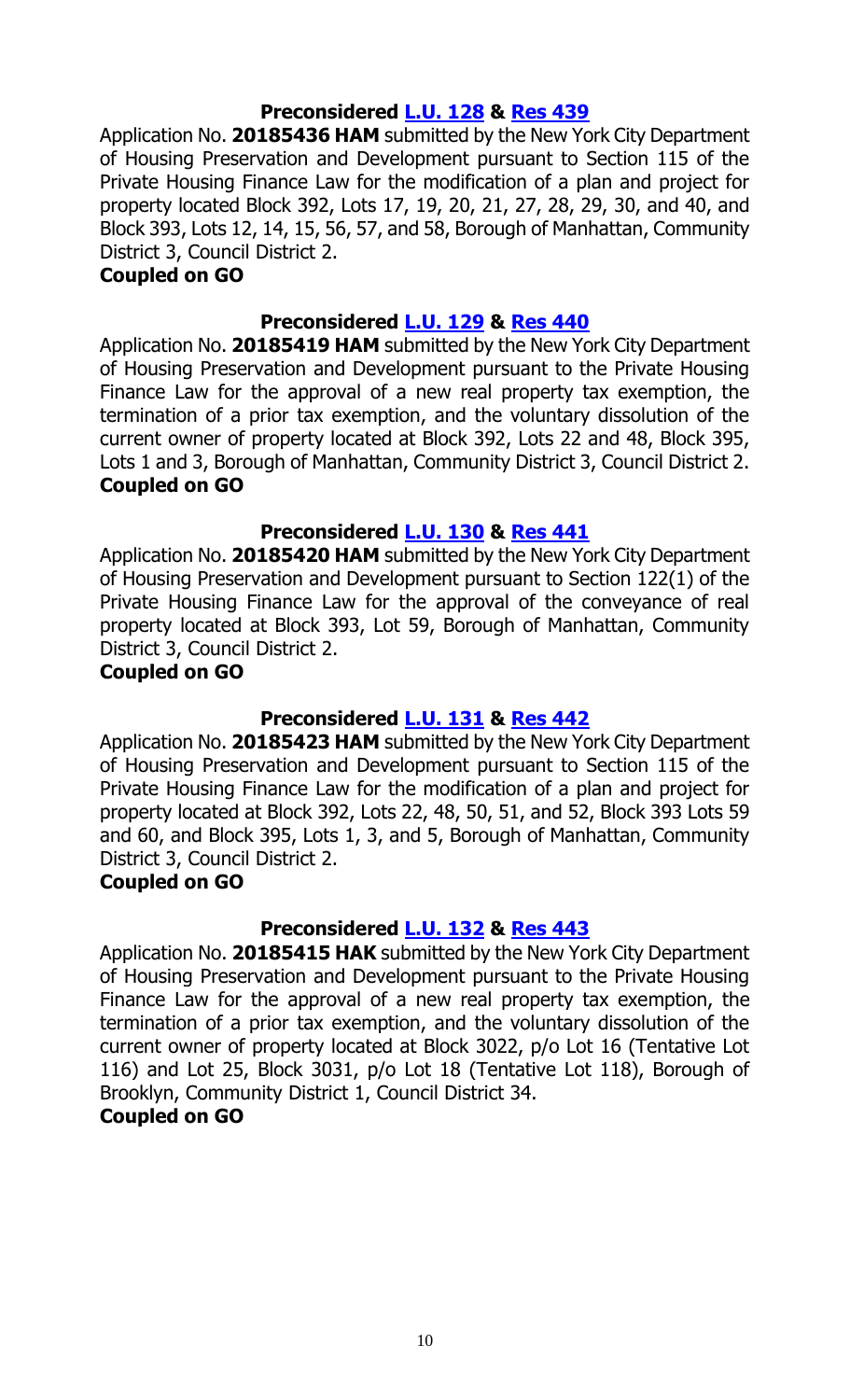# **Preconsidered [L.U.](http://legistar.council.nyc.gov/LegislationDetail.aspx?ID=3529929&GUID=9562C237-AA45-48D7-BE88-16F70C591D50&Options=&Search=) 133 & [Res](http://legistar.council.nyc.gov/LegislationDetail.aspx?ID=3534687&GUID=1FFF474A-D4BC-40E1-86CF-BD004BEF5455&Options=&Search=) 444**

Application No. **20185416 HAK** submitted by the New York City Department of Housing Preservation and Development pursuant to Section 122(1) of the Private Housing Finance Law for the approval of a conveyance of real property located at Block 3022, p/o Lot 16 (Tentative Lot 116) and Lot 25, Block 3031, p/o Lot 18 (Tentative Lot 118), Borough of Brooklyn, Community District 1, Council District 34.

#### **Coupled on GO**

#### **Preconsidered [L.U.](http://legistar.council.nyc.gov/LegislationDetail.aspx?ID=3529930&GUID=F4C21935-4227-42FF-A60E-43902DA2CEB6&Options=&Search=) 134 & [Res](http://legistar.council.nyc.gov/LegislationDetail.aspx?ID=3534688&GUID=2010AD81-F061-4E85-8E82-CC315B5EBC4E&Options=&Search=) 445**

Application No. **20185435 HAK** submitted by the New York City Department of Housing Preservation and Development pursuant to Section 115 of the Private Housing Finance Law for the modification of a plan and project for property located at Block 3022 Lots 16 and 25 (formerly Block 3022 Lots 11, 12, 13, 14, 15, 16, 44, 45, 46, 47 and 48), and Block 3031, Lot 18 (formerly Block 3031, Lot 16), Borough of Brooklyn, Community District 1, Council District 1.

#### **Coupled on GO**

#### **Report of the Committee on Parks and Recreation Preconsidered Int [988](http://legistar.council.nyc.gov/LegislationDetail.aspx?ID=3537449&GUID=ED8CABC4-A4D5-401C-8AA6-9023020D03A7&Options=&Search=)**

A Local Law in relation to the naming of 95 thoroughfares and public places, Firefighter William E. Woodlon Place, Borough of Manhattan, 111<sup>th</sup> Street Old Timers Way, Borough of Manhattan, Joseph Calabria Way, Borough of Staten Island, Mill Street Synagogue/Gershom Mendes Seixas Way, Borough of Manhattan, Sgt. John McCormick Street, Borough of the Bronx, Mary Vallati Place, Borough of the Bronx, AKTINA FM Way, Borough of Queens, Frank and Doris Bell Way, Borough of Brooklyn, Sarah and Michoel Behrman Way, Borough of Brooklyn, Special Agent Edwin R. Woodriffe Way, Borough of Brooklyn, Sofia Vinokurov & Mark Rakhman Place, Borough of Brooklyn, Rabbi Dr. Eli B. Greenwald Way, Borough of Brooklyn, Lester's Way, Borough of Brooklyn, Police Officer Leon Fox Way, Borough of Brooklyn, Specialist Rasheed Sahib Way, Borough of Brooklyn, Bishop John L. Smith Way, Borough of Brooklyn, Joanne Webb-Dixon Way, Borough of the Bronx, ILL. RTE. REV. IDUS A. NUNN SR. PLACE, Borough of the Bronx, Sandra Tremble Way, Borough of the Bronx, Detective Joseph G. Lemm Way, Borough of the Bronx, William J. Madonna Way, Borough of the Bronx, Joe Blandino Way, Borough of the Bronx, Blanche Comras Rifkin Way, Borough of the Bronx, Ahmadiyya Way, Borough of Queens, Armenia Way, Borough of Queens, Bayside Hills 9/11 Memorial Way, Borough of Queens, Forest Park Memorial Drive, Borough of Queens, FDNY Paramedic Lt. Mario Bastidas Way, Borough of Queens, Muhammad Ali Way, Borough of Manhattan, Mary Audrey Gallagher Way, Borough of Queens, Lucy and Lenny Cecere Way, Borough of Manhattan, Andy "Pops" King Jr. Way, Borough of the Bronx, Sandra Gresham Way, Borough of the Bronx, Walter Becker Way, Borough of Queens, Ida B. Wells Place, Borough of Brooklyn, American Hero Sergeant Roshain E. Brooks Way, Borough of Brooklyn, Joseph L. Cugini Way, Borough of Staten Island, SPC Marcus Brown Way, Borough of Staten Island, Edward Colucci Way, Borough of Staten Island, Ret. NYPD Capt. Carmine Cantalino Way, Borough of Staten Island, Edgar Meekins Way, Borough of Staten Island, John V. LaFemina Way,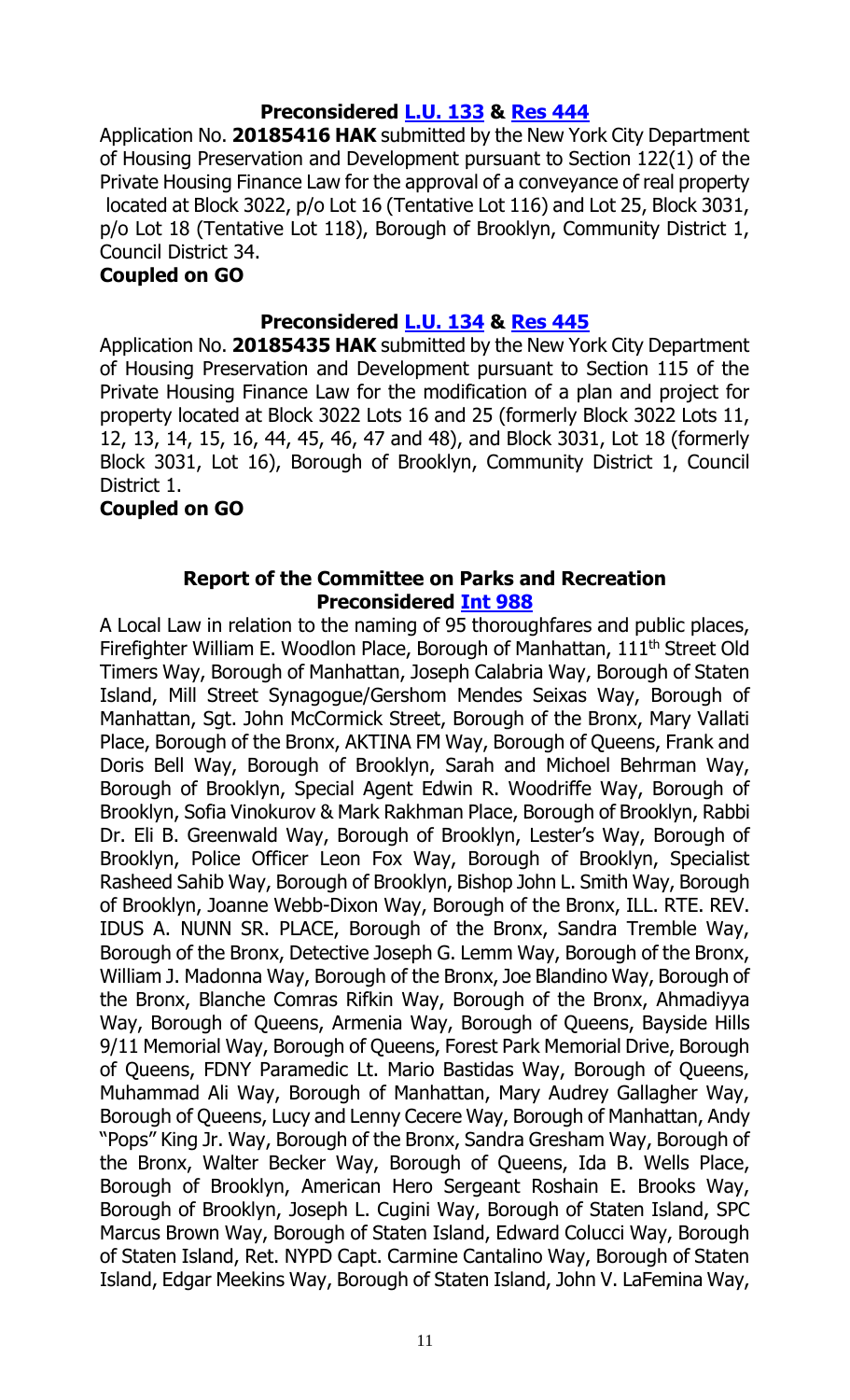Borough of Staten Island, Mario R. Ariemma Way, Borough of Staten Island, George Kaye Katsoris Candy Man Way, Borough of Staten Island, Firefighter Thomas Patrick Phelan Marine Pilot, Borough of Brooklyn, Sue Amendola Way, Borough of Brooklyn, Zanu G. Simpson Way, Borough of Queens, Mother Coreania H. Carter Way, Borough of Queens, Rev. Julius C. Carter Way, Borough of Queens, Nicholas Pennetti Way, Borough of Queens, Patrick Beckles Way, Borough of Queens, Lynda McDougald Way, Borough of Queens, Randy "Bubba" Nelson McGhee Place, Borough of Manhattan, New York Rens Court, Borough of Manhattan, Fannie Pennington Way, Borough of Manhattan, Ruby Dee Place, Borough of Manhattan, Ossie Davis Way, Borough of Manhattan, Michael Lancaster Way, Borough of Manhattan, Valerie M. Orridge, R.N. Way, Borough of Manhattan, Apostle William Brown Way, Borough of Manhattan, Jimmy Breslin Way, Borough of Manhattan, Jack Rudin Way, Borough of Manhattan, Avellar G. Hansley Place, Borough of Brooklyn, Rev. Freddie Brunswick Way, Borough of Queens, Joseph Papp Way, Borough of Manhattan, Isaiah "Obie" Bing Way, Borough of Manhattan, Luís Días Way, Borough of Manhattan, Bishop Arnulfo Romero Way, Borough of Manhattan, Normandía Maldonado Way, Borough of Manhattan, Pamela North Way, Borough of Manhattan, Carmen Giorgina Acosta-Cruz Way, Borough of Manhattan, Rafael Corporán de los Santos Way, Borough of Manhattan, John Brian Murtaugh Way, Borough of Manhattan, Samuel A. Browne, Sr. Way, Borough of Staten Island, Monsignor James J. Dorney Way, Borough of Manhattan, Beulah Sanders Way, Borough of Manhattan, The Chantels Hit Record "Maybe", Borough of the Bronx, Officer Thomas P. Ruotolo Corner, Borough of the Bronx, Archbishop Anthony R. Monk Sr. Way, Borough of Brooklyn, Detective Miosotis Familia Way, Borough of the Bronx, Lynn Wonsang Way, Borough of the Bronx, Emmanuel Mensah Way, Borough of the Bronx, US Navy Seaplane Division One Way, Borough of Queens, Shri Prakash Gossai Marg Way, Borough of Queens, Maria Thomson Way, Borough of Queens, Rev. Lawrence E. Lynch Memorial Triangle, Borough of Queens, James J. Frawley Way, Borough of Queens, Murray Fox Way, Borough of Queens, Alexander M. Bing Place, Borough of Queens, Tibet Way, Borough of Queens, Toussaint L'Overture Boulevard, Borough of Brooklyn, Firefighter William J. Gormley Way, Borough of Brooklyn, Vito Marcantonio Lucky Corner, Borough of Manhattan, Samuel Simpson Way Borough of the Bronx, Samuel Simpson Way, Borough of the Bronx and the repeal of sections 10, 25, 27, 35 and 52 of local law number 237 for the year 2017, section 22 of local law number 110 for the year 2017, section 12 of local law number 45 for the year 2017 and section 7 of local law number 68 for the year 2001. **Coupled on GO**

# **Report of the Committee on Sanitation and Solid Waste Management**

#### **[Int 203-B](http://legistar.council.nyc.gov/LegislationDetail.aspx?ID=3331900&GUID=F6D082E3-C8C5-4F92-91FC-5819888F1962&Options=&Search=)**

An Amended Local Law to amend the administrative code of the city of New York, in relation to adjusting penalties for littering.

# **Amended and Coupled on GO**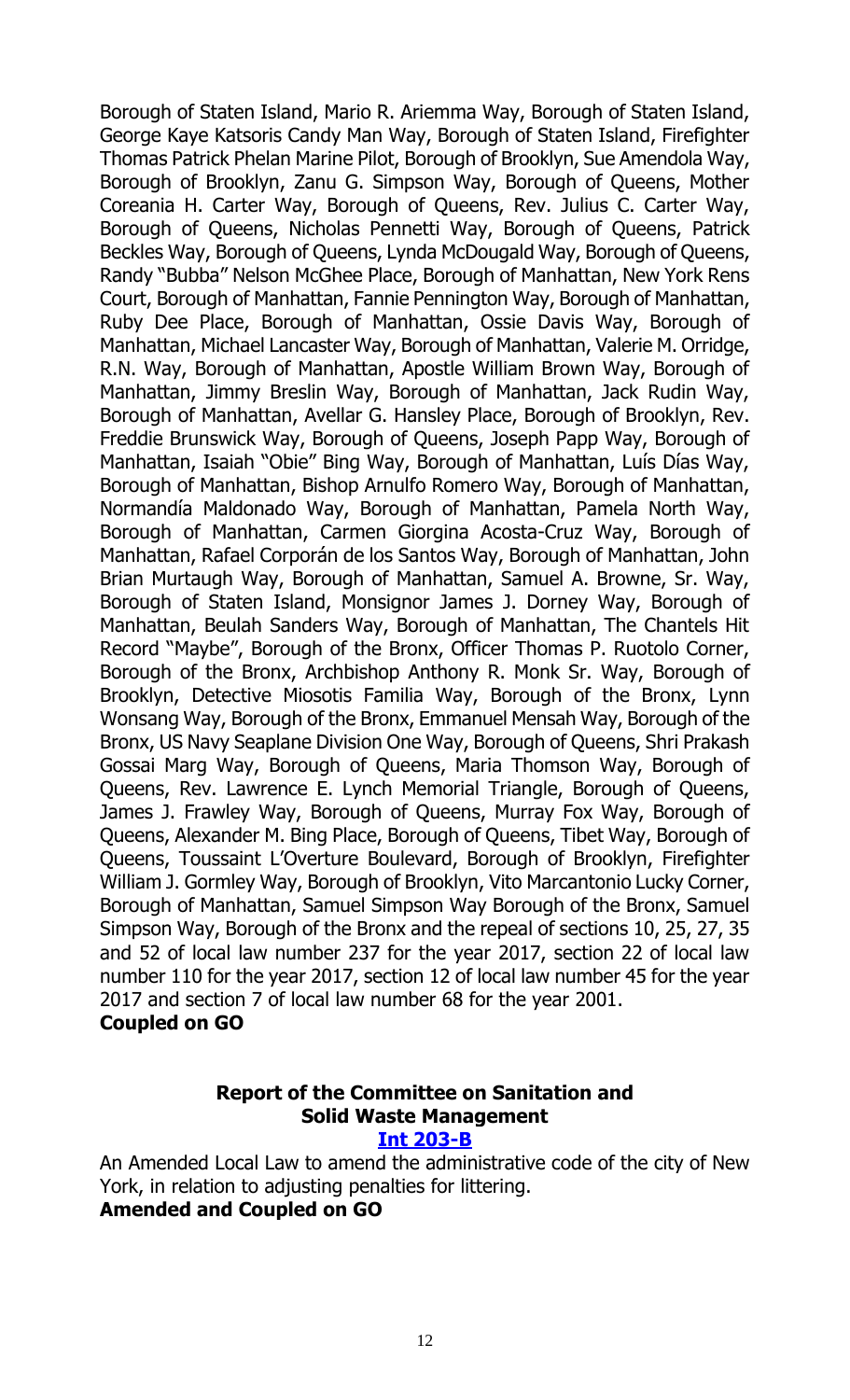# **[Int 655-A](http://legistar.council.nyc.gov/LegislationDetail.aspx?ID=3363744&GUID=C12BAE5A-6862-422C-89D0-90D3FCFFCE7F&Options=&Search=)**

An Amended Local Law to amend the administrative code of the city of New York, in relation to evidence of unlawful dumping.

# **Amended and Coupled on GO**

#### **[Int 656-A](http://legistar.council.nyc.gov/LegislationDetail.aspx?ID=3363746&GUID=D9B2BB3B-4AA0-450C-B1DC-40B3B2581131&Options=&Search=)**

An Amended Local Law to amend the administrative code of the city of New York, in relation to unlawful dumping and the improper placement of discarded material

#### **Amended and Coupled on GO**

#### **[Int 850-A](http://legistar.council.nyc.gov/LegislationDetail.aspx?ID=3482341&GUID=5CD22B3D-63C0-45CD-86C9-5E5E11FE0CE1&Options=&Search=)**

An Amended Local Law to amend the administrative code of the city of New York, in relation to penalties for littering from a vehicle **Amended and Coupled on GO**

#### **[Int 851](http://legistar.council.nyc.gov/LegislationDetail.aspx?ID=3482349&GUID=B928C15E-A12C-42A9-AB7F-022A23338C78&Options=&Search=)**

A Local Law in relation to a plan to increase enforcement of littering out of vehicles.

#### **Coupled on GO**

# **12. GENERAL ORDER CALENDAR**

# **[Int 720](http://legistar.council.nyc.gov/LegislationDetail.aspx?ID=3364140&GUID=4A00AE92-D940-431A-A3C6-0AA406BC41F1&Options=&Search=)**

A Local Law to amend the New York city building code, in relation to clarifying the requirements for site safety training providers. **Laid Over**

# **[L.U. 84](http://legistar.council.nyc.gov/LegislationDetail.aspx?ID=3498558&GUID=D13392EE-0356-4CFD-9C6A-35366E0AEFEA&Options=&Search=) & [Res](http://legistar.council.nyc.gov/LegislationDetail.aspx?ID=3520220&GUID=5E6CEFE6-671C-40F7-9AC1-46AA33F74D34&Options=&Search=) 446**

Application No. **C 180063 ZSM** submitted by Madison 45 Broad Development LLC pursuant to Sections 197-c and 201 of the New York City Charter for the grant of a special permit pursuant to Sections 91-251 and 74-634 of the Zoning Resolution to allow a floor area bonus on a zoning lot where major improvements to adjacent subway stations are provided in accordance with the provisions of Section 74-634, in connection with a proposed mixed-use development on property located at 45 Broad Street (Block 25, Lots 7 and 10), Borough of Manhattan, Community District 1, Council District 1. This application is subject to review and action by the Land Use Committee only if called-up by vote of the Council pursuant to Rule 11.20(b) of the Council and Section 197-d(b)(3) of the New York City Charter.

# **Coupled on GO**

# **[L.U. 89](http://legistar.council.nyc.gov/LegislationDetail.aspx?ID=3498563&GUID=FC63D868-0E16-40ED-B04C-B152D8F0D3FB&Options=&Search=) & [Res](http://legistar.council.nyc.gov/LegislationDetail.aspx?ID=3534354&GUID=2D4879D6-B80A-4B91-B602-FDC2D438C005&Options=&Search=) 447**

Application No. **C 180127 ZMM** submitted by DD West 29th LLC pursuant to Sections 197-c and 201 of the New York City Charter for the amendment of the Zoning Map, Section No. 8b, changing from an M2-3 District to a C6-4X District and establishing a Special Hudson River Park District (HRP), Borough of Manhattan, Community District 4, Council District 3. **Coupled on GO**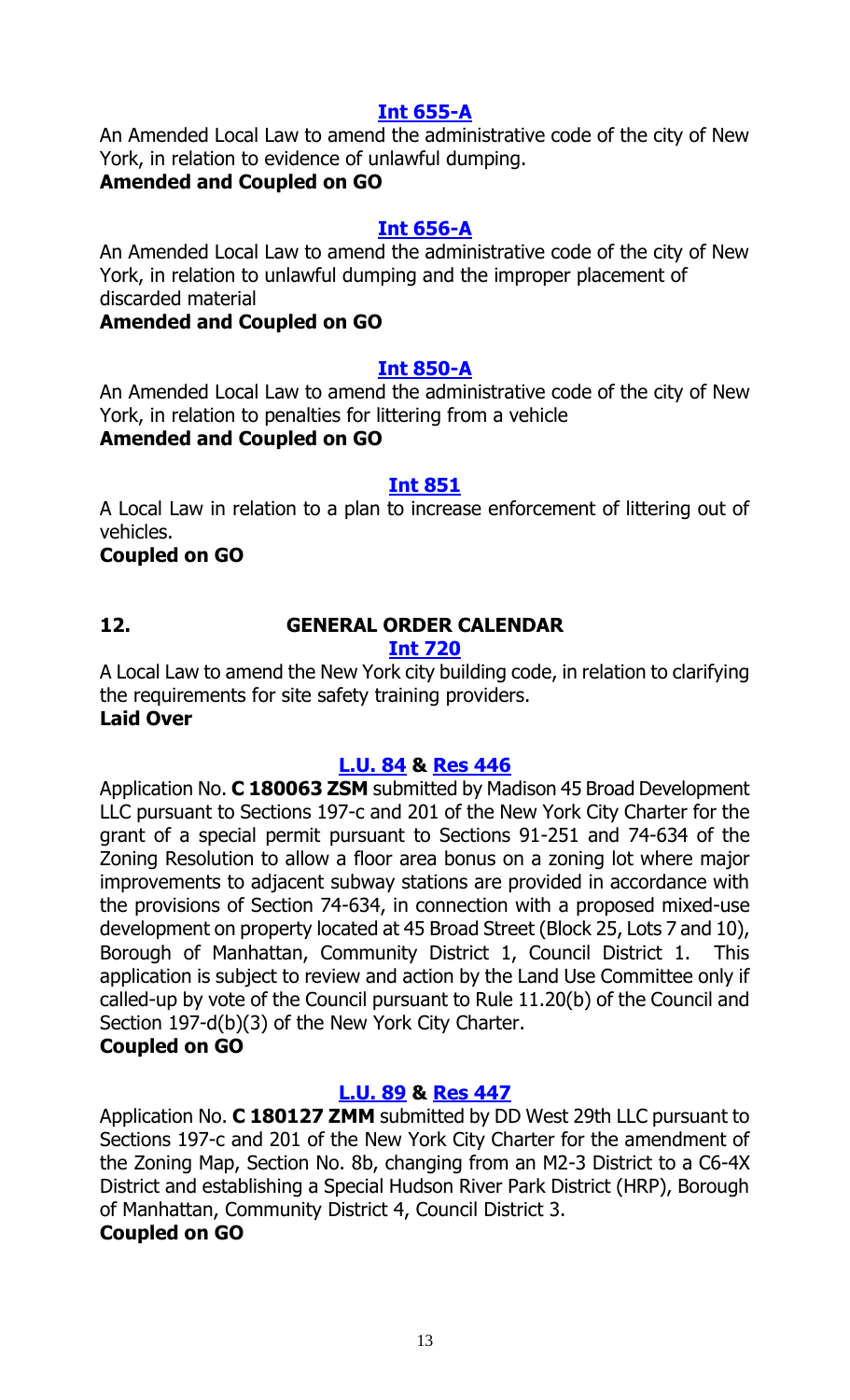# **[L.U. 90](http://legistar.council.nyc.gov/LegislationDetail.aspx?ID=3498564&GUID=8DF316B4-8D45-4ED5-8079-66D53AE7727B&Options=&Search=) & [Res](http://legistar.council.nyc.gov/LegislationDetail.aspx?ID=3534355&GUID=A4408E74-27CA-4053-898D-264901399F0A&Options=&Search=) 448**

Application No. **N 180128(A) ZRM** submitted by DD West 29th LLC pursuant to Section 201 of the New York City Charter, for an amendment of the Zoning Resolution of the City of New York, modifying Article VIII, Chapter 9 (Special Hudson River Park District), and related Sections, and modifying Appendix F for the purpose of establishing a Mandatory Inclusionary Housing area, Borough of Manhattan, Community District 4, Council District 3.

#### **Coupled on GO**

#### **[L.U. 91](http://legistar.council.nyc.gov/LegislationDetail.aspx?ID=3498565&GUID=3D2D52FF-D318-4036-A941-203E81FFAA93&Options=&Search=) & [Res](http://legistar.council.nyc.gov/LegislationDetail.aspx?ID=3534356&GUID=74ED221D-2A2B-46EA-B35C-552E51F5BDC4&Options=&Search=) 449**

Application No. **C 180129(A) ZSM** submitted by DD West 29th LLC pursuant to Sections 197-c and 201 of the New York City Charter and proposed for modification pursuant to Section 2 06(c)(1) of Title 62 of the New York City Rules and Regulations, for the grant of a special permit pursuant to Section 89-21 of the Zoning Resolution in connection with a proposed mixed used development on property located at 601-613 West 29th Street (Block 675, Lots 11, 16, and 19), Borough of Manhattan, Community District 4, Council District 3.

#### **Coupled on GO**

# **[L.U. 92](http://legistar.council.nyc.gov/LegislationDetail.aspx?ID=3498566&GUID=2D3259FF-41C6-40A6-AADC-7A4117F881FC&Options=&Search=) & [Res](http://legistar.council.nyc.gov/LegislationDetail.aspx?ID=3534357&GUID=13561E56-262E-4E34-AF48-2B2F768068C1&Options=&Search=) 450**

Application No. **C 180150 ZMM** submitted by West 30th Street LLC pursuant to Sections 197-c and 201 of the New York City Charter for the amendment of the Zoning Map, Section No. 8b, changing from an M2-3 District to a C6-4X District and establishing a Special Hudson River Park District, Borough of Manhattan, Community District 4, Council District 3.

#### **Coupled on GO**

#### **[L.U. 93](http://legistar.council.nyc.gov/LegislationDetail.aspx?ID=3498567&GUID=85AAF7FB-AD65-4302-82FD-89212683492F&Options=&Search=) & [Res](http://legistar.council.nyc.gov/LegislationDetail.aspx?ID=3534370&GUID=E20ED28F-FFCD-40CD-84F4-24A29494C14A&Options=&Search=) 451**

Application No. **N 180151(A) ZRM** submitted by West 30th Street LLC pursuant to Section 201 of the New York City Charter, for an amendment of the Zoning Resolution of the City of New York, modifying Article VIII, Chapter 9 (Special Hudson River Park District) and modifying Appendix F for the purpose of establishing a Mandatory Inclusionary Housing area, Borough of Manhattan, Community District 4, Council District 3.

#### **Coupled on GO**

#### **[L.U. 94](http://legistar.council.nyc.gov/LegislationDetail.aspx?ID=3498568&GUID=DF116C30-1A62-4A11-A862-3E2365CF3FC3&Options=&Search=) & [Res](http://legistar.council.nyc.gov/LegislationDetail.aspx?ID=3534371&GUID=2A02968D-CBA4-4F1F-93E4-72446FC781B2&Options=&Search=) 452**

Application No. **C 180152(A) ZSM** submitted by West 30th Street LLC pursuant to Sections 197-c and 201 of the New York City Charter and modified pursuant to Section 2 06(c)(1) of Title 62 the New York City Rules and Regulations, for the grant of a special permit pursuant to Section 89-21 of the Zoning Resolution, in connection with a proposed mixed use development on property located at 606-616 West 30th Street (Block 675, Lots 38 & 39), Borough of Manhattan, Community District 4, Council District 3. **Coupled on GO**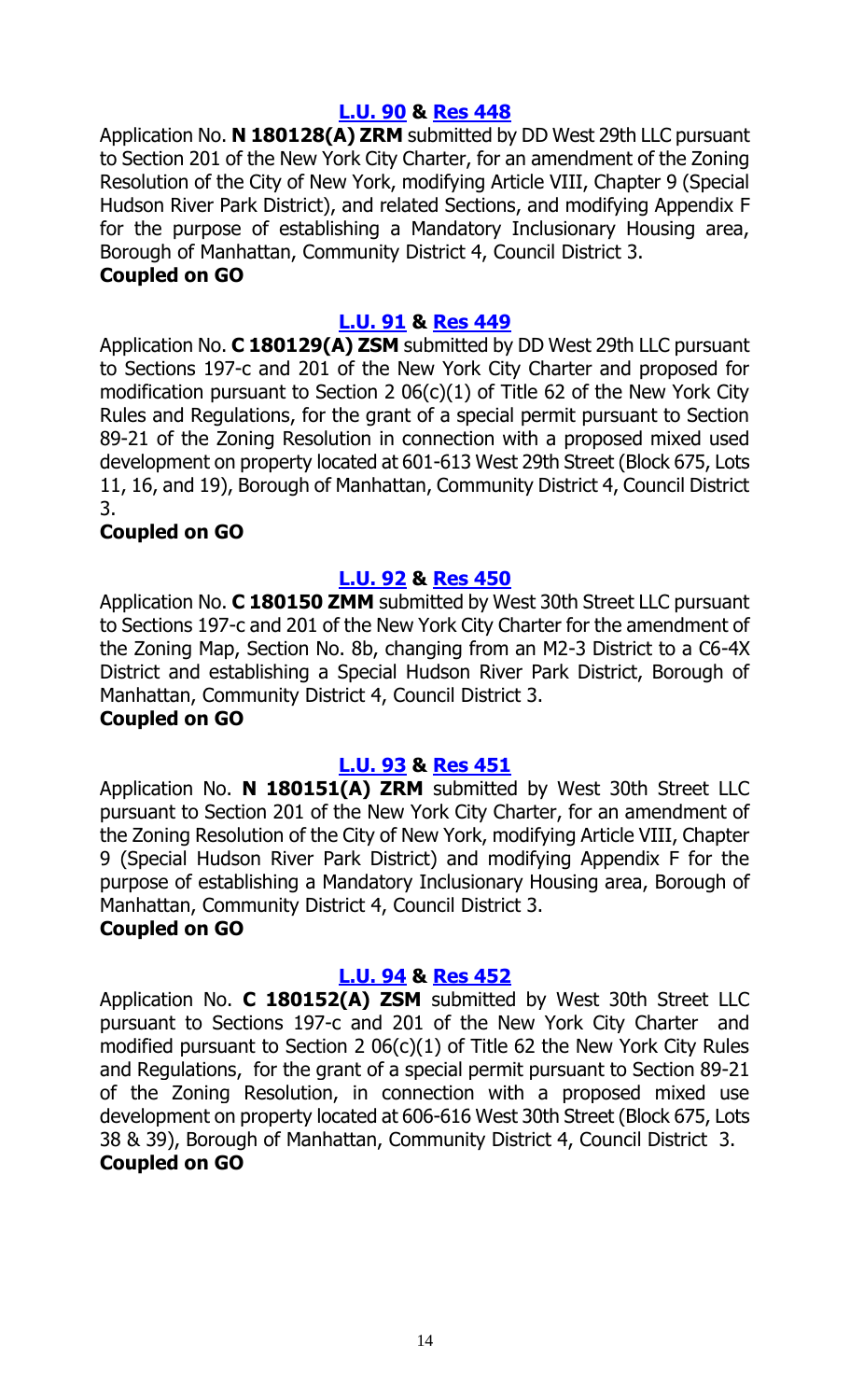#### **[L.U. 108](http://legistar.council.nyc.gov/LegislationDetail.aspx?ID=3508892&GUID=F1B81CAF-E7EA-43EF-880F-0DF54462B126&Options=&Search=) & [Res](http://legistar.council.nyc.gov/LegislationDetail.aspx?ID=3534483&GUID=B2EED830-BD50-407A-B158-5D022678480C&Options=&Search=) 453**

Application No. **C 180096 ZMK** submitted by South Portland, LLC and Randolph Haig Day Care Center, Inc. pursuant to Sections 197-c and 201 of the New York City Charter for an amendment of Zoning Map Section No. 16c, changing from an R7A District to an R8A District, establishing within a proposed R8A District a C2-4 District, and establishing a Special Downtown Brooklyn District, for an area for an area bounded by Hanson Place to the north, South Portland Avenue to the east, Academy Place to the south, and South Elliot Place to the west. (Block 2003, Lots 19, 29, 30, 31, 32, 33, 34, and 37), Borough of Brooklyn, Community District 2, Council District 35. **Coupled on GO**

# **[L.U. 109](http://legistar.council.nyc.gov/LegislationDetail.aspx?ID=3508893&GUID=F4D6AA08-BB5C-44CC-A21E-5493DDF70ED1&Options=&Search=) & [Res](http://legistar.council.nyc.gov/LegislationDetail.aspx?ID=3534484&GUID=CE147202-AAA8-4364-B8E7-6EC6092E08AF&Options=&Search=) 454**

Application No. **N 180097 ZRK** submitted by South Portland, LLC, pursuant to Section 201 of the New York City Charter, for an amendment of the Zoning Resolution of the City of New York, for the purpose of eliminating a portion of an Inclusionary Housing designated area to establish a Mandatory Inclusionary Housing area, and to extend the Special Downtown Brooklyn District, modifying Article X, Chapter 1, and related Sections, Borough of Brooklyn, Community District 2, Council District 35.

# **Coupled on GO**

Commissioner of Deeds **Coupled on GO**

# **COUPLED ON GENERAL ORDER CALENDAR**

# **Housing and Buildings**

**[Int 601-A](http://legistar.council.nyc.gov/LegislationDetail.aspx?ID=3344768&GUID=7ABAA307-1F33-4883-AFBC-56E6E2212DB7&Options=&Search=)** - Reporting on an affordable housing plan.

**A and GO**

**[Int 607-A](http://legistar.council.nyc.gov/LegislationDetail.aspx?ID=3344796&GUID=8E629C24-E879-415C-A513-1A244CCE0B3D&Options=&Search=)** - City affordable housing plans address historic patterns of racial segregation.

**A and GO**

**[Int 722-A](http://legistar.council.nyc.gov/LegislationDetail.aspx?ID=3458227&GUID=20DBCD3B-9049-4D1B-A19E-AFE60A8358DC&Options=&Search=)** - Implementation of a tracking system for and a review of expiring affordable housing units.

**A and GO**

#### **Land Use**

**[L.U. 107](http://legistar.council.nyc.gov/LegislationDetail.aspx?ID=3508891&GUID=FA8491AE-7DEA-4280-9E67-D0F4946AF44F&Options=&Search=) & [Res](http://legistar.council.nyc.gov/LegislationDetail.aspx?ID=3534372&GUID=776C98EA-0504-4547-A7F0-4559E1586C63&Options=&Search=) 424** - App. **20185267 TCM** Manhattan, Community Board 7, Council District 7.

**GO**

**[L.U. 110](http://legistar.council.nyc.gov/LegislationDetail.aspx?ID=3508894&GUID=1B42F0A8-B7A8-4533-9AF2-C5BE8948FDB9&Options=&Search=) & [Res](http://legistar.council.nyc.gov/LegislationDetail.aspx?ID=3534485&GUID=070232D9-7646-4A58-9719-7B871F5BA9CC&Options=&Search=) 425** - App. **20185361 HAK** Brooklyn, Community District 2, Council District 35.

**GO**

**[L.U. 111](http://legistar.council.nyc.gov/LegislationDetail.aspx?ID=3508895&GUID=D7F08BEF-DE10-4E78-8DD0-0C2D2FC394E3&Options=&Search=) & [Res](http://legistar.council.nyc.gov/LegislationDetail.aspx?ID=3534486&GUID=CB134DB7-C4B4-4BC1-8DF5-8868F9B3ED6C&Options=&Search=) 426** - App. **C 180170 ZMM** Manhattan, Community District 2, Council District 3.

**GO**

**[L.U. 112](http://legistar.council.nyc.gov/LegislationDetail.aspx?ID=3508896&GUID=BBA00D44-7600-4FBF-951B-9DA9A3E366DF&Options=&Search=) & [Res](http://legistar.council.nyc.gov/LegislationDetail.aspx?ID=3534487&GUID=F903B95D-38C9-4BD4-87E0-E6EC7D09509D&Options=&Search=) 427** - App. **N 180184 ZRM** Manhattan, Community District 5, Council District 4.

**GO**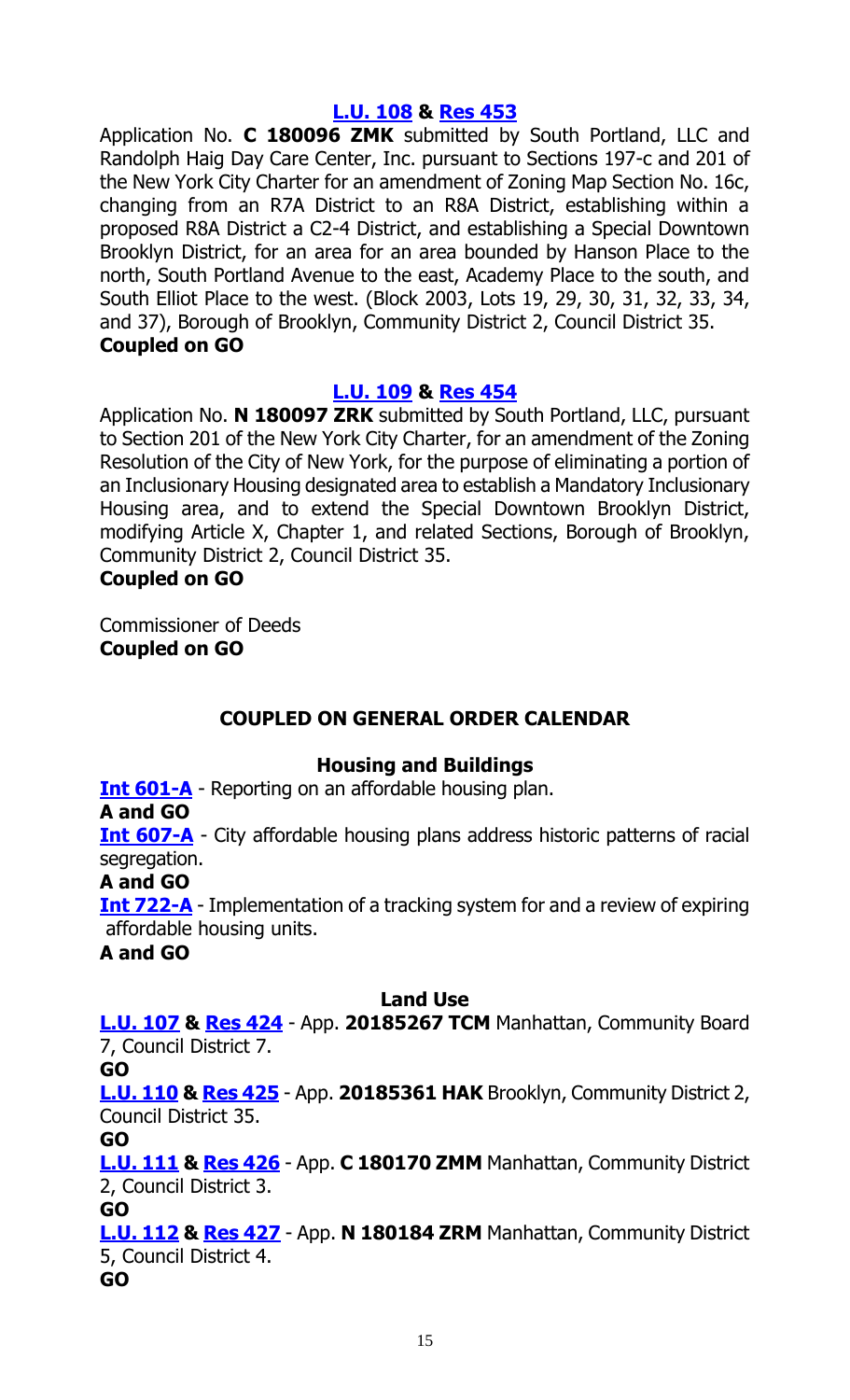**[L.U. 113](http://legistar.council.nyc.gov/LegislationDetail.aspx?ID=3508897&GUID=4CA54618-9279-4B64-93E3-C4530495FAF3&Options=&Search=) & [Res](http://legistar.council.nyc.gov/LegislationDetail.aspx?ID=3534488&GUID=D4589B2A-5485-4050-B685-03063BDE3C9A&Options=&Search=) 428** - App. **C 150348 ZSM** Manhattan, Community District 2, Council District 1. **GO [L.U. 114](http://legistar.council.nyc.gov/LegislationDetail.aspx?ID=3521936&GUID=088FB1F4-E682-4CA1-BD28-D3DDD91E3F08&Options=&Search=) & [Res](http://legistar.council.nyc.gov/LegislationDetail.aspx?ID=3534489&GUID=F8C1B55E-5D79-41A6-A6F2-A0A7D9787C92&Options=&Search=) 429** - App. **20185408 TCM** Manhattan, Community District 5, Council District 4. **GO [L.U. 115](http://legistar.council.nyc.gov/LegislationDetail.aspx?ID=3521937&GUID=671C1F51-9D0A-4E0D-9995-6A842845DD82&Options=&Search=) & [Res](http://legistar.council.nyc.gov/LegislationDetail.aspx?ID=3534505&GUID=00B8A7E9-689E-47E0-B6E0-93C54A819E4C&Options=&Search=) 430** - App. **20185230 HKM**, Manhattan, Community District 5, Council District 2. **GO [L.U. 116](http://legistar.council.nyc.gov/LegislationDetail.aspx?ID=3521939&GUID=7490BE39-4AF9-4895-93D6-551A17FA5009&Options=&Search=) & [Res](http://legistar.council.nyc.gov/LegislationDetail.aspx?ID=3534506&GUID=4F44C7B9-79D2-4FFF-899A-AEC4524041E5&Options=&Search=) 431** - App. **20185229 HKM**, Manhattan, Community District 5, Council District 4. **GO [L.U. 117](http://legistar.council.nyc.gov/LegislationDetail.aspx?ID=3521940&GUID=046D7436-FC23-4454-A7A6-B84A38C9A790&Options=&Search=) & [Res](http://legistar.council.nyc.gov/LegislationDetail.aspx?ID=3534507&GUID=B7ACA2F2-DA76-417C-9B64-118BE6AE88C3&Options=&Search=) 432** - App. **20185275 HKM**, Manhattan, Community District 11, Council District 8. **GO [L.U. 118](http://legistar.council.nyc.gov/LegislationDetail.aspx?ID=3521941&GUID=EE905A8D-CAA3-4325-BD25-45BE3B2603D3&Options=&Search=) & [Res](http://legistar.council.nyc.gov/LegislationDetail.aspx?ID=3534508&GUID=25B5A4D1-8094-46C3-BBB3-5AA8F3BE7F28&Options=&Search=) 433** - App. **20185274 HKM**, Manhattan, Community District 11, Council District 8. **GO [L.U. 119](http://legistar.council.nyc.gov/LegislationDetail.aspx?ID=3521942&GUID=DA26F0E6-C4F3-40A4-9378-5F869D79A032&Options=&Search=) & [Res](http://legistar.council.nyc.gov/LegislationDetail.aspx?ID=3534523&GUID=64BBC5D3-7F03-47C0-8A02-75DB230A63AD&Options=&Search=) 434** – App. **20185273 HKM**, Manhattan, Community District 11, Council District 8. **GO [L.U. 120](http://legistar.council.nyc.gov/LegislationDetail.aspx?ID=3521943&GUID=90E4474F-C128-43FA-AE7C-B3D7E3E00467&Options=&Search=) & [Res](http://legistar.council.nyc.gov/LegislationDetail.aspx?ID=3534524&GUID=FAF9CD3D-8996-448A-840F-AEB9A88E910F&Options=&Search=) 435** - App. **20185231 HKK**, Brooklyn, Community District 7, Council District 38. **GO [L.U. 121](http://legistar.council.nyc.gov/LegislationDetail.aspx?ID=3521944&GUID=1F06DB3E-4BAF-40CF-B5D2-65E5CC4D0BDE&Options=&Search=) & [Res](http://legistar.council.nyc.gov/LegislationDetail.aspx?ID=3534525&GUID=22DD033D-286D-4BE9-A2CD-BB770D40A30F&Options=&Search=) 436** - App. **20185276 HKK**, Brooklyn, Community District 1, Council District 34. **GO Preconsidered [L.U. 126](http://legistar.council.nyc.gov/LegislationDetail.aspx?ID=3529897&GUID=8A21A1D6-DC5F-4F82-A6FC-7B02866E585F&Options=&Search=) & [Res](http://legistar.council.nyc.gov/LegislationDetail.aspx?ID=3534556&GUID=694DC4DF-F9AA-4500-A109-C086D3B0B310&Options=&Search=) 437** - App. **20185417 HAM** Manhattan, Community District 3, Council District 2. **GO Preconsidered [L.U. 127](http://legistar.council.nyc.gov/LegislationDetail.aspx?ID=3529898&GUID=921D9135-168E-4E33-96AA-921D3CDF4220&Options=&Search=) & [Res](http://legistar.council.nyc.gov/LegislationDetail.aspx?ID=3534557&GUID=B2EE0BC4-5240-4A2F-B520-22EB13910023&Options=&Search=) 438** - App. **20185418 HAM** Manhattan, Community District 3, Council District 2. **GO Preconsidered [L.U. 128](http://legistar.council.nyc.gov/LegislationDetail.aspx?ID=3529899&GUID=73CA6B34-2A6F-48CE-BED4-440493324107&Options=&Search=) & [Res](http://legistar.council.nyc.gov/LegislationDetail.aspx?ID=3534558&GUID=FBA71311-775F-4A1A-84FD-5F176473F1B5&Options=&Search=) 439 -** App **20185436 HAM** Manhattan, Community District 3, Council District 2. **GO Preconsidered [L.U. 129](http://legistar.council.nyc.gov/LegislationDetail.aspx?ID=3529900&GUID=0D5A3238-B30F-40AC-A396-8CF5F182B56E&Options=&Search=) & [Res](http://legistar.council.nyc.gov/LegislationDetail.aspx?ID=3534664&GUID=2B4AF440-178D-4D34-85C0-C6235CB1F57E&Options=&Search=) 440** - App. **20185419 HAM** Manhattan, Community District 3, Council District 2. **GO Preconsidered [L.U. 130](http://legistar.council.nyc.gov/LegislationDetail.aspx?ID=3529926&GUID=3E6C7164-98ED-45CD-AF48-0554905C422E&Options=&Search=) & [Res](http://legistar.council.nyc.gov/LegislationDetail.aspx?ID=3534676&GUID=C8F6DAD1-8A5C-4EF2-9A77-1B4D0721D4C0&Options=&Search=) 441** - App. **20185420 HAM** Manhattan, Community District 3, Council District 2. **GO Preconsidered [L.U. 131](http://legistar.council.nyc.gov/LegislationDetail.aspx?ID=3529927&GUID=2C301C8A-A976-43F0-945C-B8923BDEFC5D&Options=&Search=) & [Res](http://legistar.council.nyc.gov/LegislationDetail.aspx?ID=3534677&GUID=C47AC9DC-1DA9-4A03-B763-0781B2E2CD17&Options=&Search=) 442** - App. **20185423 HAM** Manhattan, Community District 3, Council District 2. **GO Preconsidered [L.U. 132](http://legistar.council.nyc.gov/LegislationDetail.aspx?ID=3529928&GUID=CBEDC696-8F53-427B-A4B5-E10096E75C29&Options=&Search=) & [Res](http://legistar.council.nyc.gov/LegislationDetail.aspx?ID=3534686&GUID=B2F39B2D-7B1F-475E-8693-10027A841AB5&Options=&Search=) 443** - App. **20185415 HAK** Brooklyn, Community District 1, Council District 34. **GO Preconsidered [L.U. 133](http://legistar.council.nyc.gov/LegislationDetail.aspx?ID=3529929&GUID=9562C237-AA45-48D7-BE88-16F70C591D50&Options=&Search=) & [Res](http://legistar.council.nyc.gov/LegislationDetail.aspx?ID=3534687&GUID=1FFF474A-D4BC-40E1-86CF-BD004BEF5455&Options=&Search=) 444** - App. **20185416 HAK** Brooklyn, Community District 1, Council District 34. **GO**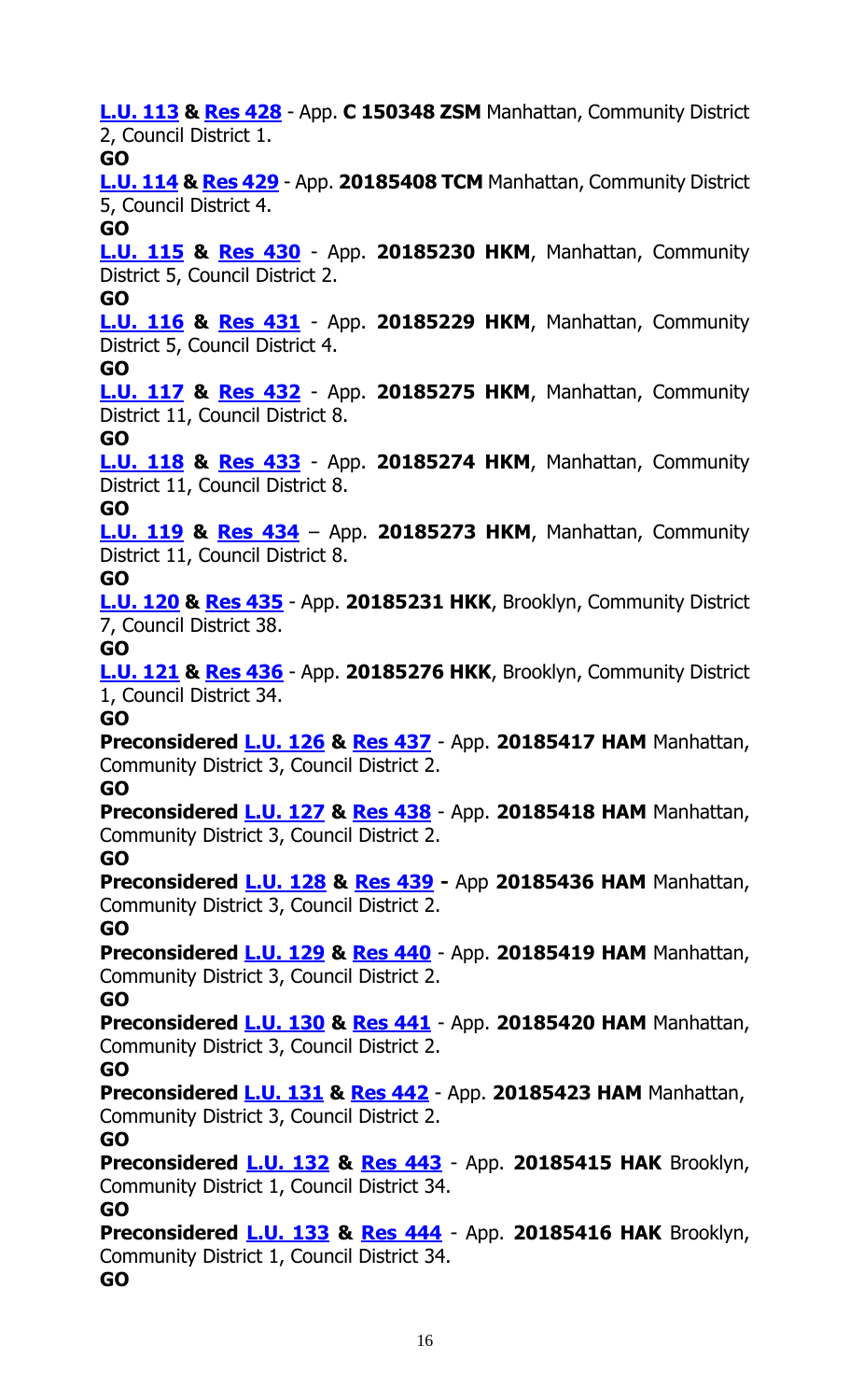# **Preconsidered [L.U. 134](http://legistar.council.nyc.gov/LegislationDetail.aspx?ID=3529930&GUID=F4C21935-4227-42FF-A60E-43902DA2CEB6&Options=&Search=) & [Res](http://legistar.council.nyc.gov/LegislationDetail.aspx?ID=3534688&GUID=2010AD81-F061-4E85-8E82-CC315B5EBC4E&Options=&Search=) 445** - App. **20185435 HAK** Brooklyn,

Community District 1, Council District 1. **GO**

#### **Parks and Recreation**

**Preconsidered Int [988](http://legistar.council.nyc.gov/LegislationDetail.aspx?ID=3537449&GUID=ED8CABC4-A4D5-401C-8AA6-9023020D03A7&Options=&Search=)** - The naming of 95 thoroughfares and public places. **GO**

#### **Sanitation and Solid Waste Management**

**[Int 203-B](http://legistar.council.nyc.gov/LegislationDetail.aspx?ID=3331900&GUID=F6D082E3-C8C5-4F92-91FC-5819888F1962&Options=&Search=)** - Adjusting penalties for littering.

**A and GO**

**[Int 655-A](http://legistar.council.nyc.gov/LegislationDetail.aspx?ID=3363744&GUID=C12BAE5A-6862-422C-89D0-90D3FCFFCE7F&Options=&Search=)** - Evidence of unlawful dumping.

**A and GO**

**[Int 656-A](http://legistar.council.nyc.gov/LegislationDetail.aspx?ID=3363746&GUID=D9B2BB3B-4AA0-450C-B1DC-40B3B2581131&Options=&Search=)** - Unlawful dumping and the improper placement of discarded material.

**A and GO**

**[Int 850-A](http://legistar.council.nyc.gov/LegislationDetail.aspx?ID=3482341&GUID=5CD22B3D-63C0-45CD-86C9-5E5E11FE0CE1&Options=&Search=)** - Penalties for littering from a vehicle

**A and GO**

**[Int 851](http://legistar.council.nyc.gov/LegislationDetail.aspx?ID=3482349&GUID=B928C15E-A12C-42A9-AB7F-022A23338C78&Options=&Search=)** - Increase enforcement of littering out of vehicles.

**GO**

# **GENERAL ORDER CALENDAR**

**[L.U. 84](http://legistar.council.nyc.gov/LegislationDetail.aspx?ID=3498558&GUID=D13392EE-0356-4CFD-9C6A-35366E0AEFEA&Options=&Search=) & [Res](http://legistar.council.nyc.gov/LegislationDetail.aspx?ID=3520220&GUID=5E6CEFE6-671C-40F7-9AC1-46AA33F74D34&Options=&Search=) 446** - App. **C 180063 ZSM** Manhattan, Community District 1, Council District 1.

**GO**

**[L.U. 89](http://legistar.council.nyc.gov/LegislationDetail.aspx?ID=3498563&GUID=FC63D868-0E16-40ED-B04C-B152D8F0D3FB&Options=&Search=) & [Res 447](http://legistar.council.nyc.gov/LegislationDetail.aspx?ID=3534354&GUID=2D4879D6-B80A-4B91-B602-FDC2D438C005&Options=&Search=)** - App. **C 180127 ZMM** Manhattan, Community District 4, Council District 3.

**GO**

**[L.U. 90](http://legistar.council.nyc.gov/LegislationDetail.aspx?ID=3498564&GUID=8DF316B4-8D45-4ED5-8079-66D53AE7727B&Options=&Search=) & [Res 448](http://legistar.council.nyc.gov/LegislationDetail.aspx?ID=3534355&GUID=A4408E74-27CA-4053-898D-264901399F0A&Options=&Search=)** - App. **N 180128(A) ZRM** Manhattan, Community District 4, Council District 3.

#### **GO**

**[L.U. 91](http://legistar.council.nyc.gov/LegislationDetail.aspx?ID=3498565&GUID=3D2D52FF-D318-4036-A941-203E81FFAA93&Options=&Search=) & [Res 449](http://legistar.council.nyc.gov/LegislationDetail.aspx?ID=3534356&GUID=74ED221D-2A2B-46EA-B35C-552E51F5BDC4&Options=&Search=)** - App. **C 180129(A) ZSM** Manhattan, Community District 4, Council District 3.

#### **GO**

**[L.U. 92](http://legistar.council.nyc.gov/LegislationDetail.aspx?ID=3498566&GUID=2D3259FF-41C6-40A6-AADC-7A4117F881FC&Options=&Search=) & [Res](http://legistar.council.nyc.gov/LegislationDetail.aspx?ID=3534357&GUID=13561E56-262E-4E34-AF48-2B2F768068C1&Options=&Search=) 450 -** App. **C 180150 ZMM** Manhattan, Community District 4, Council District 3.

#### **GO**

**[L.U. 93](http://legistar.council.nyc.gov/LegislationDetail.aspx?ID=3498567&GUID=85AAF7FB-AD65-4302-82FD-89212683492F&Options=&Search=) & [Res 451](http://legistar.council.nyc.gov/LegislationDetail.aspx?ID=3534370&GUID=E20ED28F-FFCD-40CD-84F4-24A29494C14A&Options=&Search=)** - App. **N 180151(A) ZRM** Manhattan, Community District 4, Council District 3.

**GO**

**[L.U. 94](http://legistar.council.nyc.gov/LegislationDetail.aspx?ID=3498568&GUID=DF116C30-1A62-4A11-A862-3E2365CF3FC3&Options=&Search=) & [Res 452](http://legistar.council.nyc.gov/LegislationDetail.aspx?ID=3534371&GUID=2A02968D-CBA4-4F1F-93E4-72446FC781B2&Options=&Search=) -** App. **C 180152(A) ZSM** Manhattan, Community District 4, Council District 3.

#### **GO**

**[L.U. 108](http://legistar.council.nyc.gov/LegislationDetail.aspx?ID=3508892&GUID=F1B81CAF-E7EA-43EF-880F-0DF54462B126&Options=&Search=) & [Res 453](http://legistar.council.nyc.gov/LegislationDetail.aspx?ID=3534483&GUID=B2EED830-BD50-407A-B158-5D022678480C&Options=&Search=) -** App. **C 180096 ZMK** Brooklyn, Community District 2, Council District 35.

#### **GO**

**[L.U. 109](http://legistar.council.nyc.gov/LegislationDetail.aspx?ID=3508893&GUID=F4D6AA08-BB5C-44CC-A21E-5493DDF70ED1&Options=&Search=) & [Res 454](http://legistar.council.nyc.gov/LegislationDetail.aspx?ID=3534484&GUID=CE147202-AAA8-4364-B8E7-6EC6092E08AF&Options=&Search=) -** App. **N 180097 ZRK** Brooklyn, Community District 2, Council District 35.

**GO**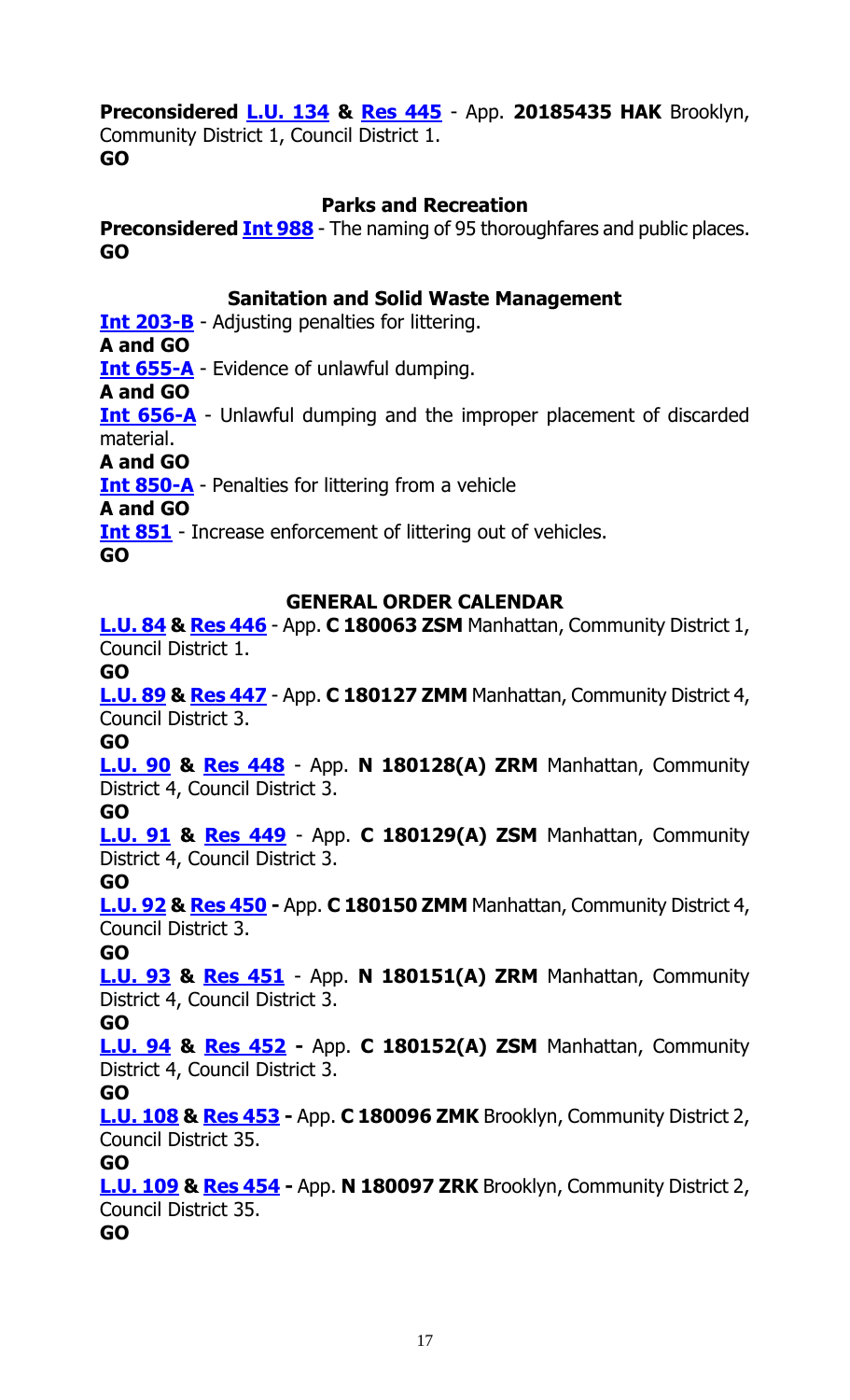Commissioner of Deeds **GO**

# **Roll Call**

**13. INTRODUCTION & READING OF BILLS** See Attached

# **14. DISCUSSION OF RESOLUTIONS**

# **15. RESOLUTIONS**

# **Preconsidered [Res](http://legistar.council.nyc.gov/LegislationDetail.aspx?ID=3538103&GUID=D86C2A6F-CE2A-4C41-A14E-E46155A8BA21&Options=&Search=) 423**

Resolution ceremonially designating Flatbush Brooklyn, within the boundaries of East 16th Street, Parkside Avenue, Brooklyn Avenue, Avenue H and Church Avenue, as "Little Haiti".

# **Adopted by the Committee on Parks and Recreation**

# **16. GENERAL DISCUSSION**

# **17. EXTENSION OF REMARKS**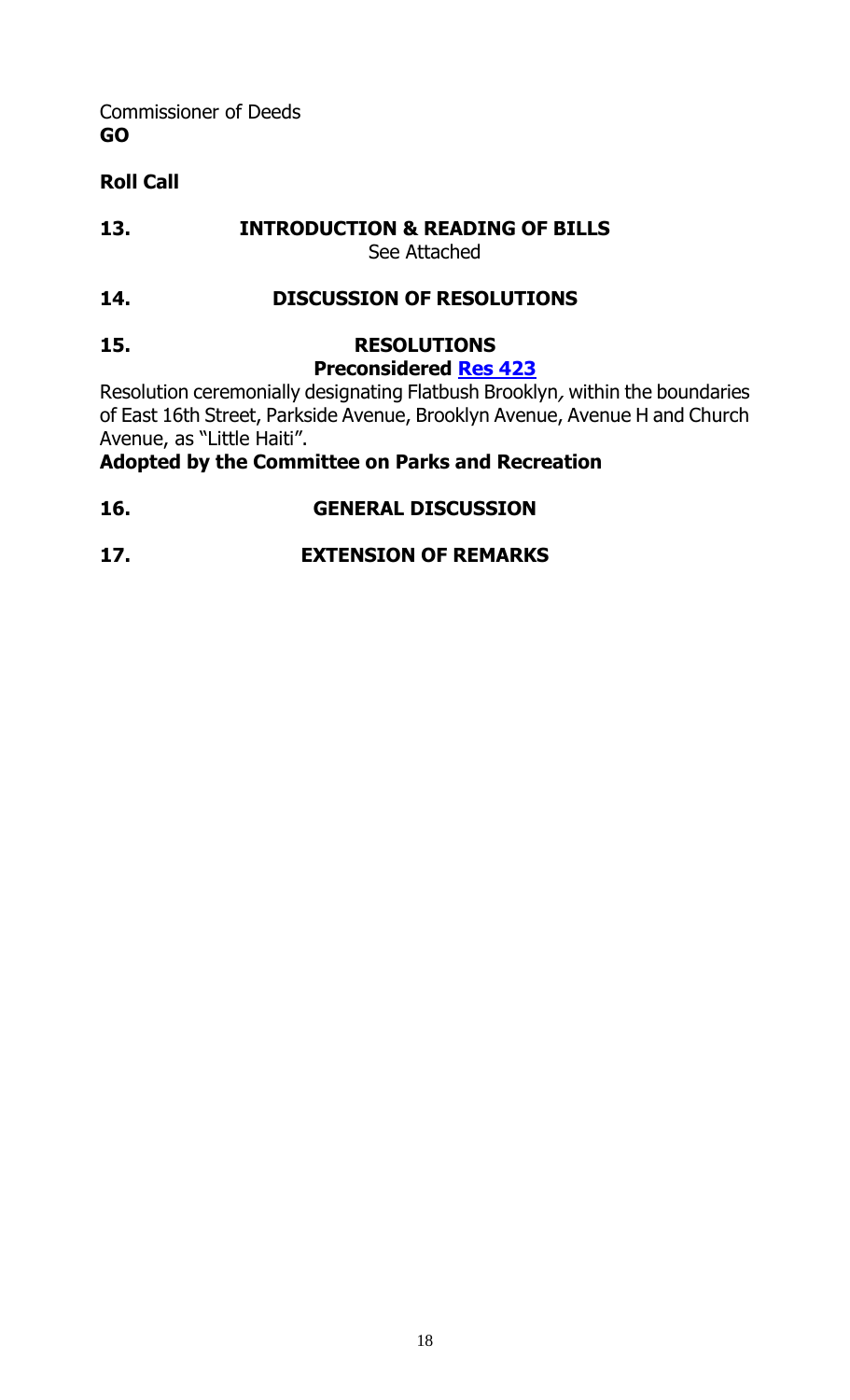#### **INTRODUCTION AND READING OF BILLS Preconsidered [Int 988](http://legistar.council.nyc.gov/LegislationDetail.aspx?ID=3537449&GUID=ED8CABC4-A4D5-401C-8AA6-9023020D03A7&Options=&Search=)**

By The Speaker (Council Member Johnson) and Council Members Ampry-Samuel, Ayala, Borelli, Chin, Cohen, Constantinides, Cumbo, Deutsch, Espinal, Gibson, Gjonaj, Grodenchik, Holden, King, Koslowitz, Levin, Maisel, Matteo, Menchaca, Miller, Moya, Perkins, Powers, Reynoso, Richards, Rivera, Rodriguez, Rose, Rosenthal, Salamanca, Torres, Ulrich, Van Bramer and Williams:

A Local Law in relation to the naming of 95 thoroughfares and public places, Firefighter William E. Woodlon Place, Borough of Manhattan, 111<sup>th</sup> Street Old Timers Way, Borough of Manhattan, Joseph Calabria Way, Borough of Staten Island, Mill Street Synagogue/Gershom Mendes Seixas Way, Borough of Manhattan, Sgt. John McCormick Street, Borough of the Bronx, Mary Vallati Place, Borough of the Bronx, AKTINA FM Way, Borough of Queens, Frank and Doris Bell Way, Borough of Brooklyn, Sarah and Michoel Behrman Way, Borough of Brooklyn, Special Agent Edwin R. Woodriffe Way, Borough of Brooklyn, Sofia Vinokurov & Mark Rakhman Place, Borough of Brooklyn, Rabbi Dr. Eli B. Greenwald Way, Borough of Brooklyn, Lester's Way, Borough of Brooklyn, Police Officer Leon Fox Way, Borough of Brooklyn, Specialist Rasheed Sahib Way, Borough of Brooklyn, Bishop John L. Smith Way, Borough of Brooklyn, Joanne Webb-Dixon Way, Borough of the Bronx, ILL. RTE. REV. IDUS A. NUNN SR. PLACE, Borough of the Bronx, Sandra Tremble Way, Borough of the Bronx, Detective Joseph G. Lemm Way, Borough of the Bronx, William J. Madonna Way, Borough of the Bronx, Joe Blandino Way, Borough of the Bronx, Blanche Comras Rifkin Way, Borough of the Bronx, Ahmadiyya Way, Borough of Queens, Armenia Way, Borough of Queens, Bayside Hills 9/11 Memorial Way, Borough of Queens, Forest Park Memorial Drive, Borough of Queens, FDNY Paramedic Lt. Mario Bastidas Way, Borough of Queens, Muhammad Ali Way, Borough of Manhattan, Mary Audrey Gallagher Way, Borough of Queens, Lucy and Lenny Cecere Way, Borough of Manhattan, Andy "Pops" King Jr. Way, Borough of the Bronx, Sandra Gresham Way, Borough of the Bronx, Walter Becker Way, Borough of Queens, Ida B. Wells Place, Borough of Brooklyn, American Hero Sergeant Roshain E. Brooks Way, Borough of Brooklyn, Joseph L. Cugini Way, Borough of Staten Island, SPC Marcus Brown Way, Borough of Staten Island, Edward Colucci Way, Borough of Staten Island, Ret. NYPD Capt. Carmine Cantalino Way, Borough of Staten Island, Edgar Meekins Way, Borough of Staten Island, John V. LaFemina Way, Borough of Staten Island, Mario R. Ariemma Way, Borough of Staten Island, George Kaye Katsoris Candy Man Way, Borough of Staten Island, Firefighter Thomas Patrick Phelan Marine Pilot, Borough of Brooklyn, Sue Amendola Way, Borough of Brooklyn, Zanu G. Simpson Way, Borough of Queens, Mother Coreania H. Carter Way, Borough of Queens, Rev. Julius C. Carter Way, Borough of Queens, Nicholas Pennetti Way, Borough of Queens, Patrick Beckles Way, Borough of Queens, Lynda McDougald Way, Borough of Queens, Randy "Bubba" Nelson McGhee Place, Borough of Manhattan, New York Rens Court, Borough of Manhattan, Fannie Pennington Way, Borough of Manhattan, Ruby Dee Place, Borough of Manhattan, Ossie Davis Way, Borough of Manhattan, Michael Lancaster Way, Borough of Manhattan, Valerie M. Orridge, R.N. Way, Borough of Manhattan, Apostle William Brown Way, Borough of Manhattan, Jimmy Breslin Way, Borough of Manhattan, Jack Rudin Way, Borough of Manhattan, Avellar G. Hansley Place, Borough of Brooklyn, Rev.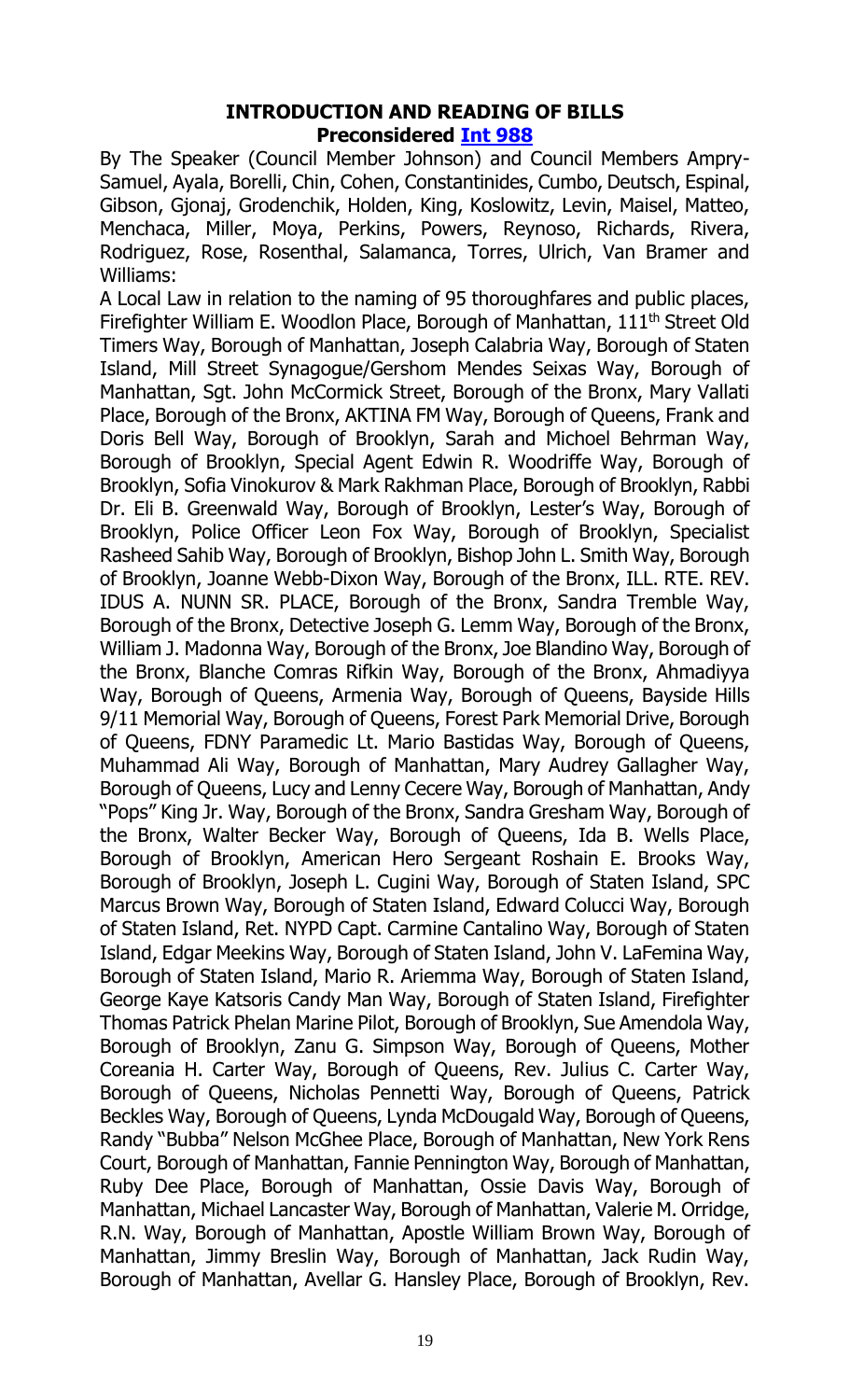Freddie Brunswick Way, Borough of Queens, Joseph Papp Way, Borough of Manhattan, Isaiah "Obie" Bing Way, Borough of Manhattan, Luís Días Way, Borough of Manhattan, Bishop Arnulfo Romero Way, Borough of Manhattan, Normandía Maldonado Way, Borough of Manhattan, Pamela North Way, Borough of Manhattan, Carmen Giorgina Acosta-Cruz Way, Borough of Manhattan, Rafael Corporán de los Santos Way, Borough of Manhattan, John Brian Murtaugh Way, Borough of Manhattan, Samuel A. Browne, Sr. Way, Borough of Staten Island, Monsignor James J. Dorney Way, Borough of Manhattan, Beulah Sanders Way, Borough of Manhattan, The Chantels Hit Record "Maybe", Borough of the Bronx, Officer Thomas P. Ruotolo Corner, Borough of the Bronx, Archbishop Anthony R. Monk Sr. Way, Borough of Brooklyn, Detective Miosotis Familia Way, Borough of the Bronx, Lynn Wonsang Way, Borough of the Bronx, Emmanuel Mensah Way, Borough of the Bronx, US Navy Seaplane Division One Way, Borough of Queens, Shri Prakash Gossai Marg Way, Borough of Queens, Maria Thomson Way, Borough of Queens, Rev. Lawrence E. Lynch Memorial Triangle, Borough of Queens, James J. Frawley Way, Borough of Queens, Murray Fox Way, Borough of Queens, Alexander M. Bing Place, Borough of Queens, Tibet Way, Borough of Queens, Toussaint L'Overture Boulevard, Borough of Brooklyn, Firefighter William J. Gormley Way, Borough of Brooklyn, Vito Marcantonio Lucky Corner, Borough of Manhattan, Samuel Simpson Way Borough of the Bronx, Samuel Simpson Way, Borough of the Bronx and the repeal of sections 10, 25, 27, 35 and 52 of local law number 237 for the year 2017, section 22 of local law number 110 for the year 2017, section 12 of local law number 45 for the year 2017 and section 7 of local law number 68 for the year 2001.

# **Parks and Recreation**

# **Preconsidered [Int 989](http://legistar.council.nyc.gov/LegislationDetail.aspx?ID=3535058&GUID=964E2C5C-78DC-447C-A79F-9FB32CF0798C&Options=&Search=)**

By The Speaker (Council Member Johnson) and Council Members Rodriguez and Levin:

A Local Law in relation to designating community information centers in the boroughs of Manhattan and Brooklyn during the course of the 2019 Canarsie Tunnel reconstruction.

#### **Transportation**

#### **Preconsidered [Int 990](http://legistar.council.nyc.gov/LegislationDetail.aspx?ID=3535059&GUID=8B34206E-5665-4E3C-A6C7-F799411DCF9E&Options=&Search=)**

By The Speaker (Council Member Johnson) and Council Members Rodriguez and Levin:

A Local Law to amend the administrative code of the city of New York, in relation to establishing an ombudsperson within the department of transportation.

#### **Transportation**

#### **[Res 413](http://legistar.council.nyc.gov/LegislationDetail.aspx?ID=3541086&GUID=43DCCD4B-5B8D-449B-A58E-7DAF94C67B79&Options=&Search=)**

By Council Members Brannan and Miller:

Resolution calling upon the State Legislature to pass and the Governor to sign legislation allowing the city of New York to offer a dollar for dollar income tax credit for union dues.

#### **Civil Service and Labor**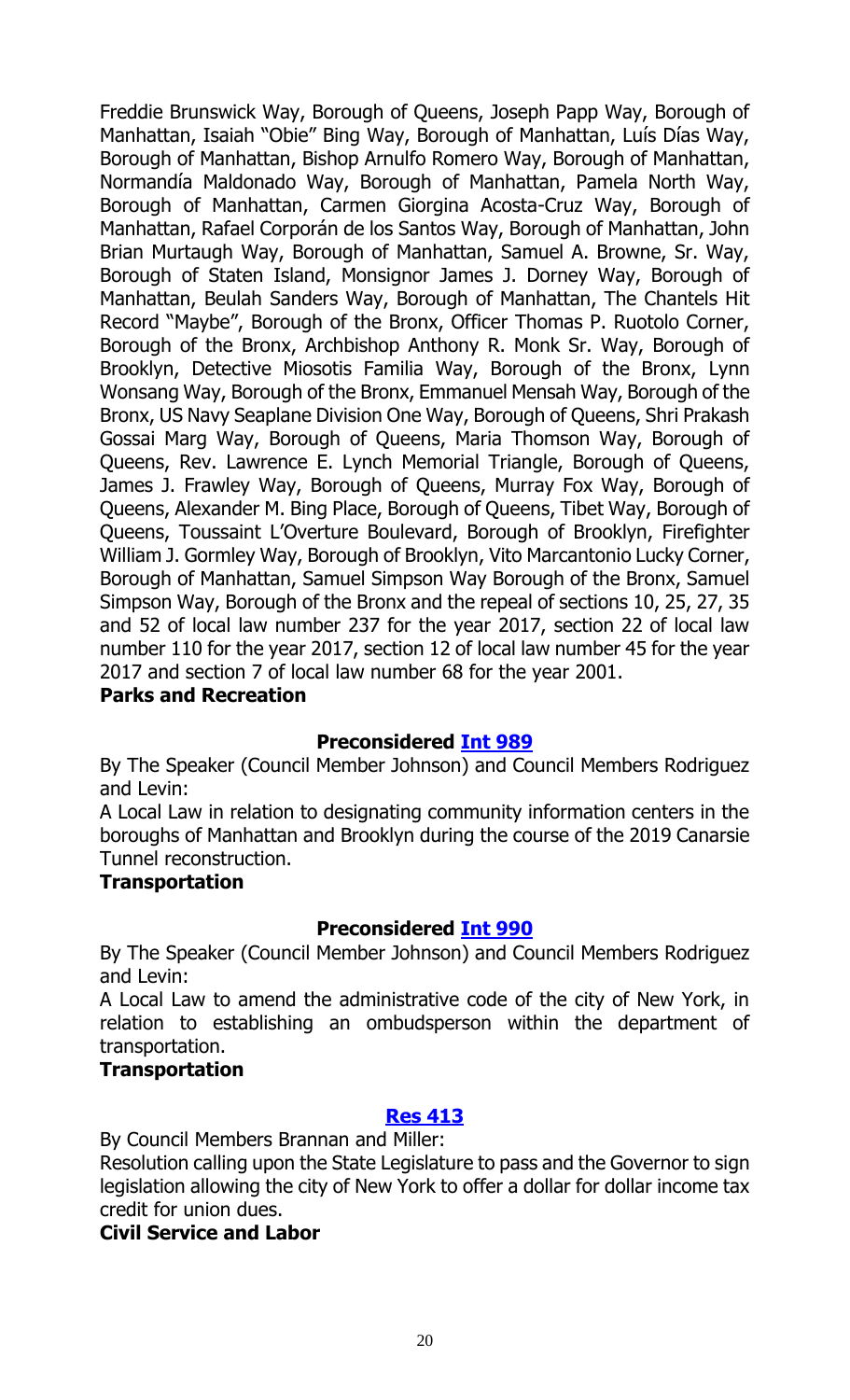By Council Member Cabrera:

A Local Law to amend the administrative code of the city of New York, in relation to requiring the office of administrative trials and hearings to dismiss a taxi and limousine commission-related violation pertaining to vehicle lights upon proof of correction.

#### **For-Hire Vehicles**

#### **[Res 414](http://legistar.council.nyc.gov/LegislationDetail.aspx?ID=3541082&GUID=E6BF04AE-0847-489A-8DB6-4F96E187960E&Options=&Search=)**

By Council Members Chin and Brannan:

Resolution calling upon the United States Congress to pass, and the President to sign, legislation allowing two-way tolling on the Verrazano-Narrows Bridge. **Transportation**

#### **[Int 992](http://legistar.council.nyc.gov/LegislationDetail.aspx?ID=3541109&GUID=B8733D32-FA45-43FA-9F22-FBA4E5963D30&Options=&Search=)**

By Council Member Constantinides:

A Local Law to amend the New York city charter, in relation to monitoring power plants performance.

# **Environmental Protection**

#### **[Int 993](http://legistar.council.nyc.gov/LegislationDetail.aspx?ID=3541110&GUID=512EE3C0-FBA7-4FE3-BE31-CD81DC8A1806&Options=&Search=)**

By Council Member Constantinides:

A Local Law to amend the administrative code of the city of New York, in relation to purchase of zero emission heavy duty trucks.

#### **Environmental Protection**

#### **[Int 994](http://legistar.council.nyc.gov/LegislationDetail.aspx?ID=3541107&GUID=BF64060B-1335-4B08-84B3-043C6AAD0745&Options=&Search=)**

By Council Member Constantinides:

A Local Law to amend the administrative code of the city of New York, in relation to requiring the preparation of five-year capital plans for parks on a community board level.

#### **Parks and Recreation**

#### **[Res 415](http://legistar.council.nyc.gov/LegislationDetail.aspx?ID=3541102&GUID=8E9FE9D4-E58F-42F0-BFFE-892105A19580&Options=&Search=)**

By Council Member Constantinides:

Resolution in support of the launch and mission of The Climate Museum. **Cultural Affairs, Libraries and International Intergroup Relations**

#### **Preconsidered [Int 995](http://legistar.council.nyc.gov/LegislationDetail.aspx?ID=3533467&GUID=601FEA1F-57FA-4DC4-B0A4-D40067A789A3&Options=&Search=)**

By Council Member Cornegy:

A Local Law to amend the administrative code of the city of New York, in relation to creating an exception to a violation for the illegal conversion of a dwelling unit from permanent residence.

# **Housing and Buildings**

#### **[Int 996](http://legistar.council.nyc.gov/LegislationDetail.aspx?ID=3541101&GUID=3AAF1C45-BDFC-47EC-ACDD-807B1F01846A&Options=&Search=)**

By Council Members Cornegy, Gjonaj and Grodenchik:

A Local Law to amend the New York city charter, in relation to business integrity commission oversight and regulation of the trade waste and recycling services industry.

#### **Sanitation and Solid Waste Management**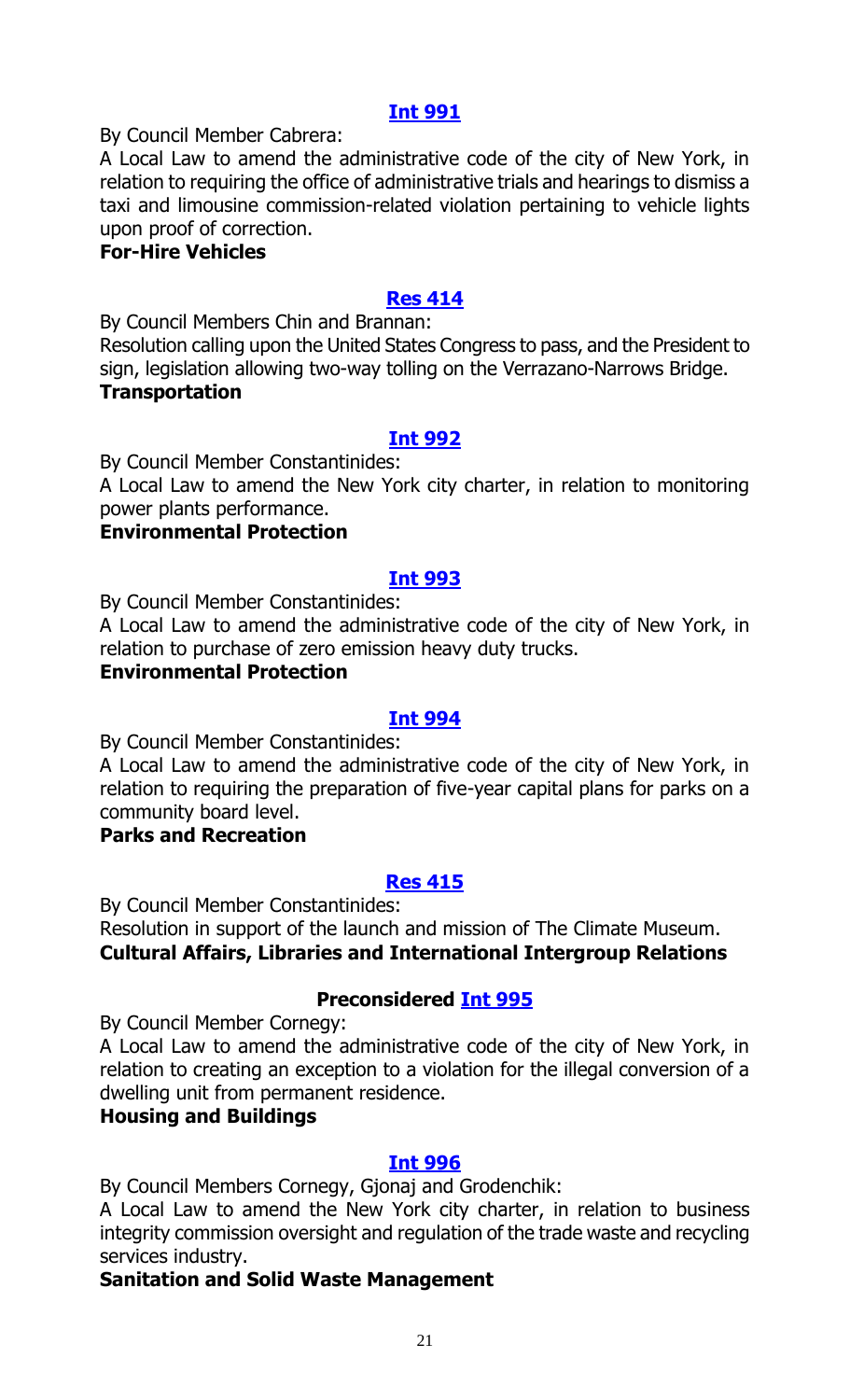By Council Members Cumbo and Ampry-Samuel:

A Local Law to amend the administrative code of the city of New York, in relation to requiring the provision of advance notice of certain constructionrelated disruptions.

#### **Transportation**

#### **[Int 998](http://legistar.council.nyc.gov/LegislationDetail.aspx?ID=3541084&GUID=6A4DCAE0-8CA5-4393-8BCC-53C470F753CC&Options=&Search=)**

By Council Member Dromm:

A Local Law to amend the administrative code of the city of New York, in relation to requiring reporting on incarcerated parents with children and children of incarcerated parents.

#### **Criminal Justice**

#### **[Int 999](http://legistar.council.nyc.gov/LegislationDetail.aspx?ID=3541081&GUID=1CA30986-85F1-447E-9332-1C9C801755F8&Options=&Search=)**

By Council Member Espinal:

A Local Law to amend the administrative code of the city of New York, in relation to the provision of mental health services for children visiting incarcerated individuals.

#### **Criminal Justice**

#### **[Int 1000](http://legistar.council.nyc.gov/LegislationDetail.aspx?ID=3541100&GUID=FEC2595F-CC5C-4A4D-86C0-9723576516CD&Options=&Search=)**

By Council Member Gjonaj:

A Local Law to amend the administrative code of the city of New York, in relation to microbusinesses.

#### **Small Business**

#### **[Int 1001](http://legistar.council.nyc.gov/LegislationDetail.aspx?ID=3541097&GUID=941509BD-5131-4E1E-84C2-041F7597FF97&Options=&Search=)**

By Council Members Gjonaj, Moya and Diaz: A Local Law to amend the administrative code of the city of New York, in relation to ferry service to Throggs Neck and Citi Field.

#### **Transportation**

#### **[Res 416](http://legistar.council.nyc.gov/LegislationDetail.aspx?ID=3541106&GUID=4937B1DE-2671-4C0A-A538-41CDC6530D2A&Options=&Search=)**

By Council Member Gjonaj:

Resolution calling upon the New York State Legislature to pass, and the Governor to sign, legislation permitting the City of New York to establish a "rainy day" fund.

#### **Finance**

#### **[Int 1002](http://legistar.council.nyc.gov/LegislationDetail.aspx?ID=3541118&GUID=B2312F00-2894-40AC-9DEF-A54C44F9FCBC&Options=&Search=)**

By Council Member Holden:

A Local Law to amend the administrative code of the city of New York, in relation to requiring the 311 customer service center to indicate that an agency is unable to respond to a service request or complaint.

#### **Governmental Operations**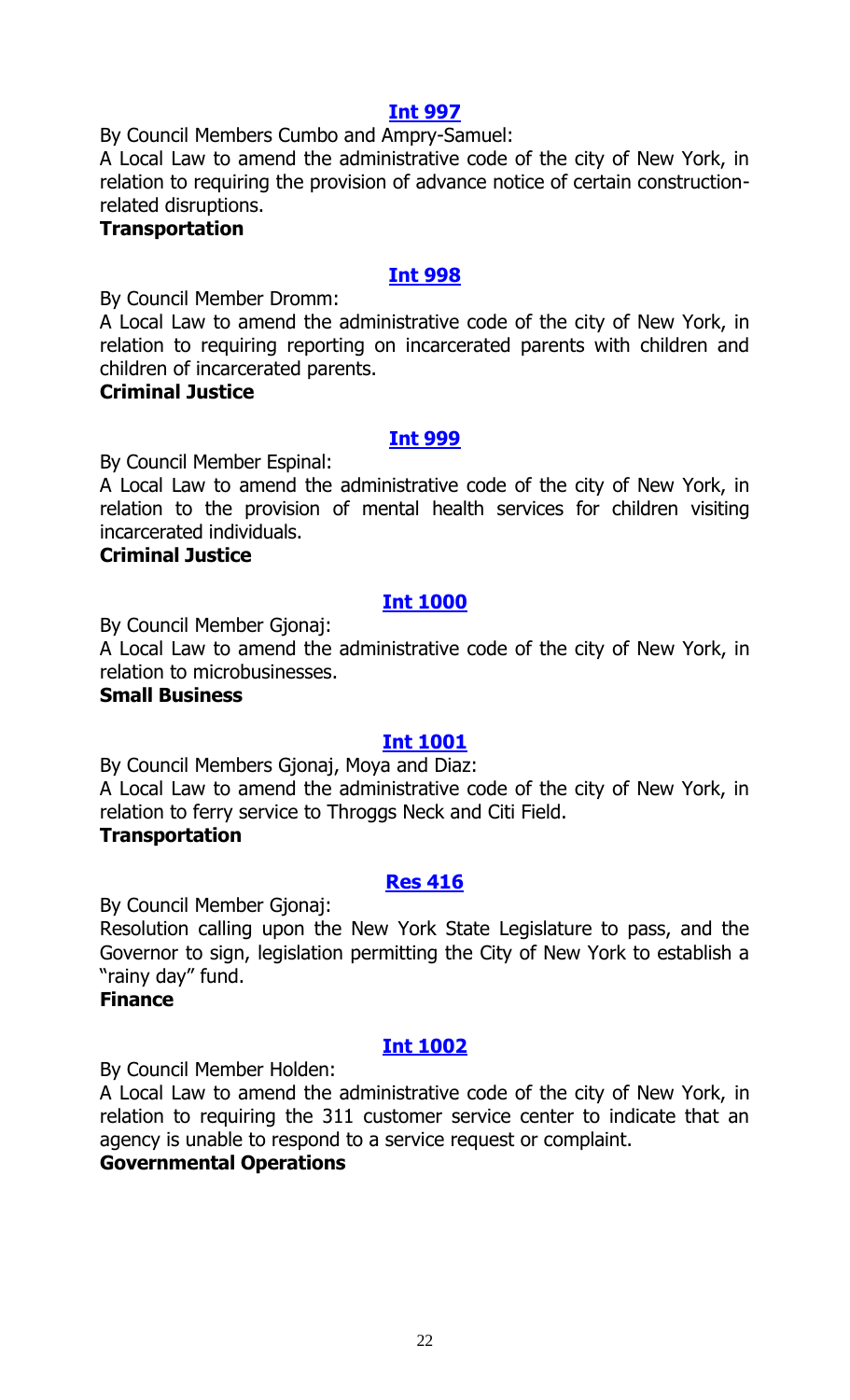By Council Members Holden, Gjonaj, Ulrich and Yeger: A Local Law in relation to establishing a task force on vehicles registered outof-state.

#### **Transportation**

# **[Res 417](http://legistar.council.nyc.gov/LegislationDetail.aspx?ID=3541093&GUID=2A246604-F3EB-4B99-9A1B-8B2F6F042B21&Options=&Search=)**

By Council Member Holden:

Resolution calling upon the New York City Department of Education to create more district Gifted and Talented programs and classes, and create a pathway for admission to Gifted and Talented intermediate school programs. **Education**

#### **[Res 418](http://legistar.council.nyc.gov/LegislationDetail.aspx?ID=3541122&GUID=449C1638-D2D9-4C16-A0D3-36BBC44D409E&Options=&Search=)**

By Council Members Holden, Gjonaj, Ulrich and Yeger:

Resolution calling upon the New York State Legislature to pass, and the Governor to sign, legislation increasing penalties on drivers who improperly register vehicles in another state.

#### **Transportation**

#### **[Res 419](http://legistar.council.nyc.gov/LegislationDetail.aspx?ID=3541108&GUID=9C470DA2-03F9-4B9D-B78B-95CB17790EA5&Options=&Search=)**

By Council Members Holden, Van Bramer, Gjonaj, Ulrich and Vallone: Resolution recognizing February 16<sup>th</sup> annually as Lithuania Independence Day in the City of New York.

# **Cultural Affairs, Libraries and International Intergroup Relations**

#### **[Res 420](http://legistar.council.nyc.gov/LegislationDetail.aspx?ID=3541090&GUID=16547039-2AA1-41CD-9D0C-8BFA102D11CE&Options=&Search=)**

By Council Members Holden, Van Bramer, Gjonaj, Ulrich and Vallone: Resolution declaring November 11 as Polish Independence Day in the city of New York.

# **Cultural Affairs, Libraries and International Intergroup Relations**

#### **[Res 421](http://legistar.council.nyc.gov/LegislationDetail.aspx?ID=3541088&GUID=74870ABB-8D32-467A-AF7D-56A866EE3A5F&Options=&Search=)**

By Council Members Holden, Van Bramer, Gjonaj, Ulrich and Vallone: Resolution declaring October 11 as Casimir Pulaski Day in the city of New York.

# **Cultural Affairs, Libraries and International Intergroup Relations**

#### **[Res 422](http://legistar.council.nyc.gov/LegislationDetail.aspx?ID=3541089&GUID=9B9372FF-38EF-43DC-88B1-12EC8BB88C45&Options=&Search=)**

By Council Members Holden, Van Bramer, Gjonaj, Ulrich, Vallone and Yeger: Resolution declaring October 15 as Tadeusz Kosciuszko Day in the city of New York.

# **Cultural Affairs, Libraries and International Intergroup Relations**

#### **[Int 1004](http://legistar.council.nyc.gov/LegislationDetail.aspx?ID=3541119&GUID=79F0901A-CE2C-44B5-B7F3-5474083B8960&Options=&Search=)**

By Council Members Lander, Cabrera, Espinal and Barron (by request of the Mayor):

A Local Law to establish a demonstration program to facilitate the creation and alteration of habitable apartments in basements and cellars of certain one- and two-family dwellings.

# **Housing and Buildings**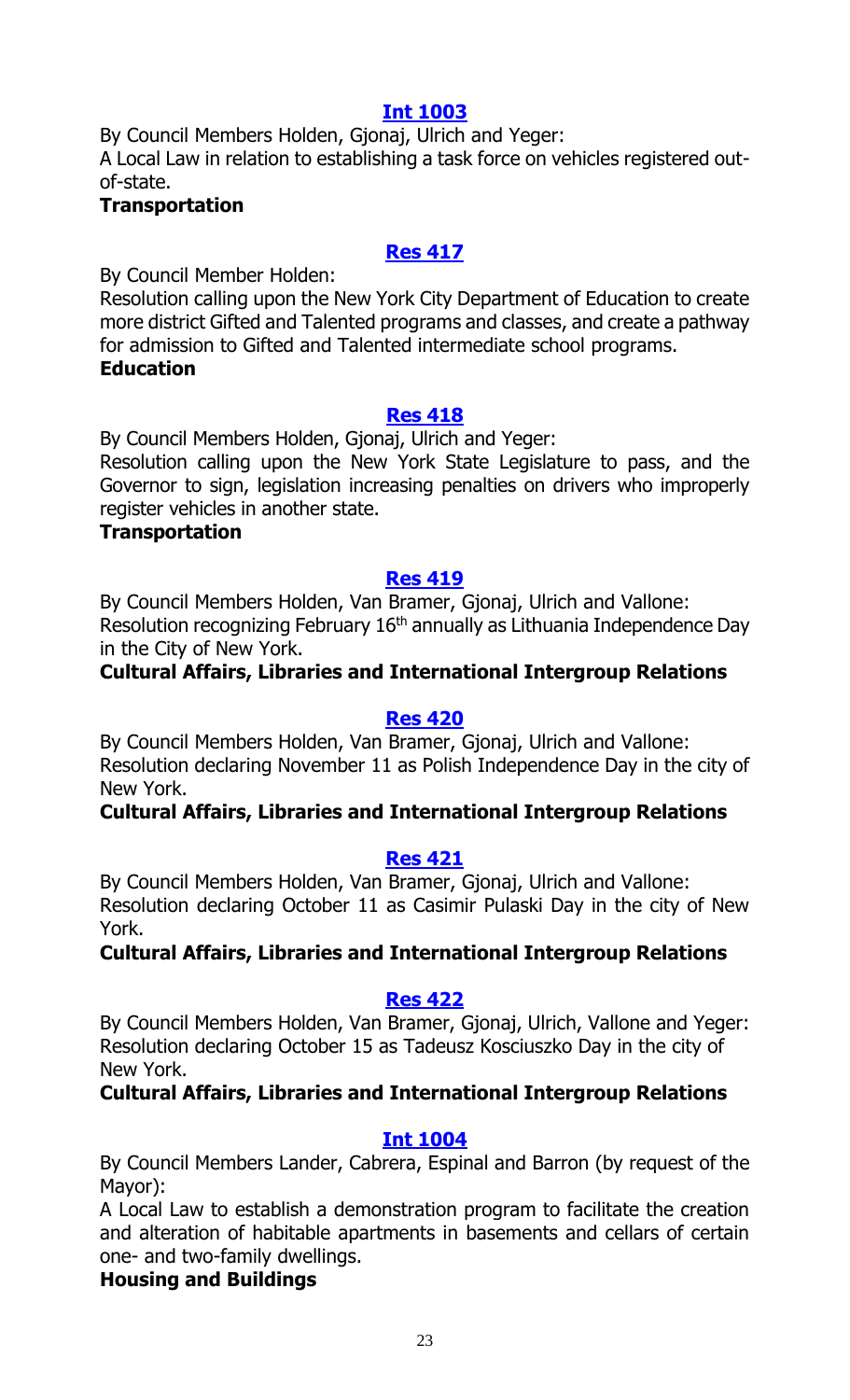By Council Member Maisel:

A Local Law to amend the administrative code of the city of New York, in relation to requiring information on notices of violation issued by the department of sanitation.

# **Sanitation and Solid Waste Management**

# **[Int 1006](http://legistar.council.nyc.gov/LegislationDetail.aspx?ID=3541095&GUID=1F95B708-568A-49DA-9A72-769C6E472988&Options=&Search=)**

By Council Member Maisel:

A Local Law to amend the administrative code of the city of New York, in relation to requiring that notices of violation issued by the department of sanitation be accompanied by a photograph of the alleged violation.

# **Sanitation and Solid Waste Management**

#### **[Int 1007](http://legistar.council.nyc.gov/LegislationDetail.aspx?ID=3541113&GUID=E06ED3C0-7B60-462B-B572-0A633F858D53&Options=&Search=)**

By Council Member Maisel:

A Local Law in relation to establishing a daylighting pilot program. **Transportation**

#### **[Int 1008](http://legistar.council.nyc.gov/LegislationDetail.aspx?ID=3541092&GUID=B4B19834-54B0-465E-95CF-A19671117A44&Options=&Search=)**

By Council Members Matteo and Cabrera:

A Local Law to amend the New York city charter, in relation to evaluating the fiscal impact of rules.

### **Governmental Operations**

#### **[Int 1009](http://legistar.council.nyc.gov/LegislationDetail.aspx?ID=3541105&GUID=40350CEC-C844-4C54-9DA9-C8AA02CE7929&Options=&Search=)**

By Council Members Matteo, Grodenchik, Ulrich and Levine:

A Local Law to amend the administrative code of the city of New York, in relation to requiring automated external defibrillators and trained personnel at all city pool facilities.

#### **Parks and Recreation**

#### **[Int 1010](http://legistar.council.nyc.gov/LegislationDetail.aspx?ID=3541121&GUID=6302EAEA-B090-44D1-9B18-8B55D216544C&Options=&Search=)**

By Council Members Miller, Constantinides, Richards, Adams and Koslowitz: A Local Law to amend the administrative code of the city of New York, in relation to increasing the penalties for certain commercial vehicles parked overnight on residential streets.

#### **Transportation**

#### **[Int 1011](http://legistar.council.nyc.gov/LegislationDetail.aspx?ID=3541083&GUID=16F93C7B-0287-41A3-8B4E-38DA3F9607EB&Options=&Search=)**

By Council Members Miller, Richards, Adams, Koslowitz and Constantinides: A Local Law to amend the administrative code of the city of New York, in relation to reducing the maximum time commercial vehicles may park. **Transportation**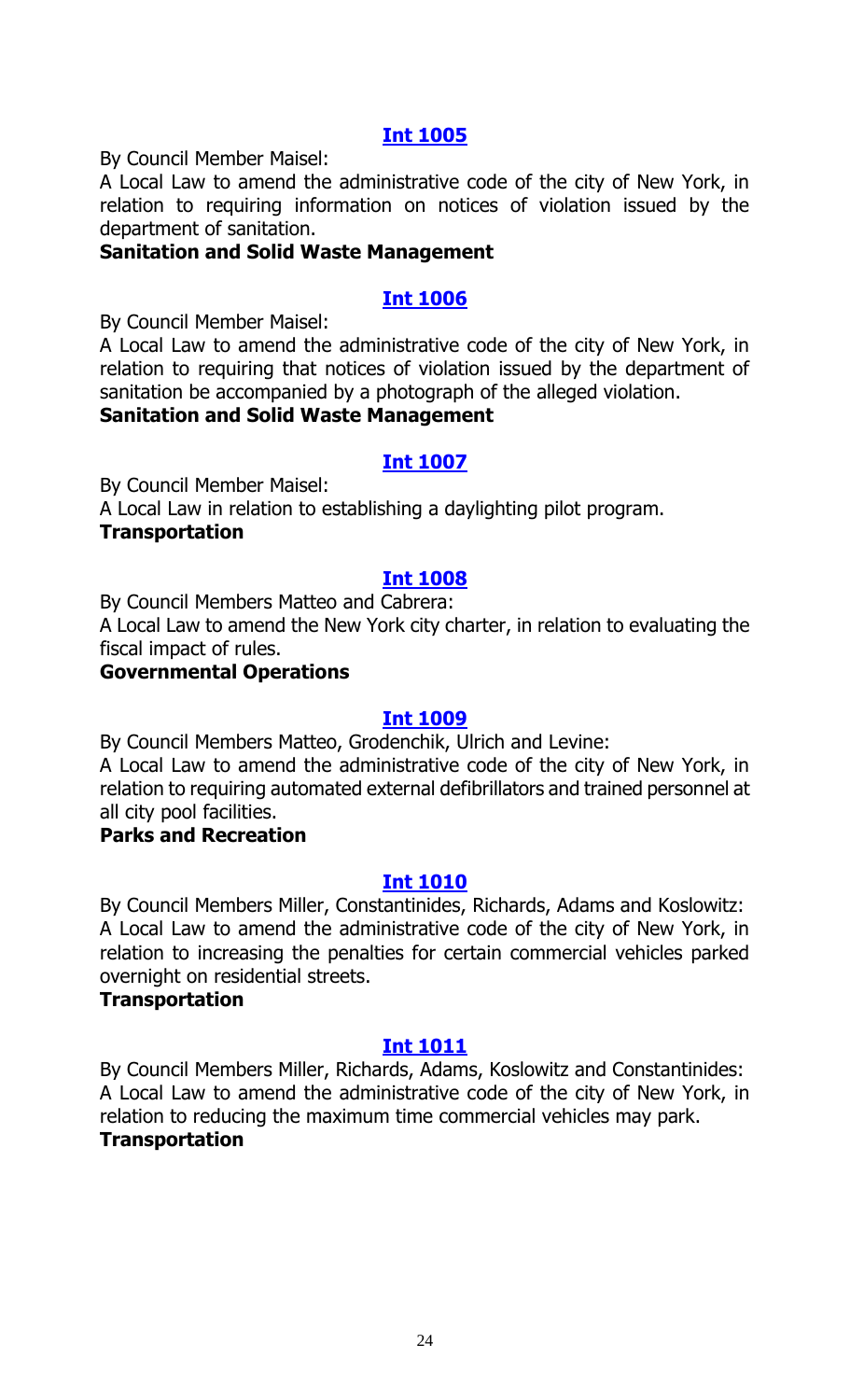By Council Member Richards:

A Local Law to amend the administrative code of the city of New York, in relation to increasing the maximum fine for maintaining, operating or conducting a garage or parking lot without a license.

#### **Consumer Affairs and Business Licensing**

#### **[Int 1013](http://legistar.council.nyc.gov/LegislationDetail.aspx?ID=3541087&GUID=CAC325DB-E359-4C63-A50B-68997574AB00&Options=&Search=)**

By Council Members Salamanca and Borelli:

A Local Law to amend the administrative code of the city of New York, in relation to requiring letter grades for food service establishments operated in schools, and to repeal section 23-702 of the administrative code of the city of New York, as added by local law number 112 of 2017, in relation to the results of inspections of food service establishments operated in schools. **Health**

#### **[Int 1014](http://legistar.council.nyc.gov/LegislationDetail.aspx?ID=3541120&GUID=F040F6CF-7132-452F-AD78-9ACCFBDF2DA9&Options=&Search=)**

By Council Members Treyger, Torres, and Dromm:

A Local Law to amend the administrative code of the city of New York, in relation to requiring a single reporting bill on department of education spending allocations, including fair student funding, for schools citywide. **Education**

# **[Int 1015](http://legistar.council.nyc.gov/LegislationDetail.aspx?ID=3541111&GUID=7082F244-5A20-4F50-B71B-2A219F326276&Options=&Search=)**

By Council Members Ulrich and Holden:

A Local Law to amend the administrative code of the city of New York, in relation to requiring the department of buildings to notify police precincts of complaints regarding illegal curb cuts.

#### **Housing and Buildings**

#### **[Int 1016](http://legistar.council.nyc.gov/LegislationDetail.aspx?ID=3541099&GUID=05E5518E-E40D-4586-927F-5A6DA99291DC&Options=&Search=)**

By Council Member Van Bramer:

A Local Law to amend the administrative code of the city of New York, in relation to annual reporting on the daily number of clients in each individual homeless shelter, commercial hotel, cluster sites or other temporary shelter placement.

#### **General Welfare**

# **[Int 1017](http://legistar.council.nyc.gov/LegislationDetail.aspx?ID=3541114&GUID=47A619F5-9C78-4557-928D-F26079D9F341&Options=&Search=)**

By Council Member Williams:

A Local Law to amend the administrative code of the city of New York, in relation to establishing a commission to develop a citywide shelter siting plan for implementation by the department of homeless services and social services.

#### **General Welfare**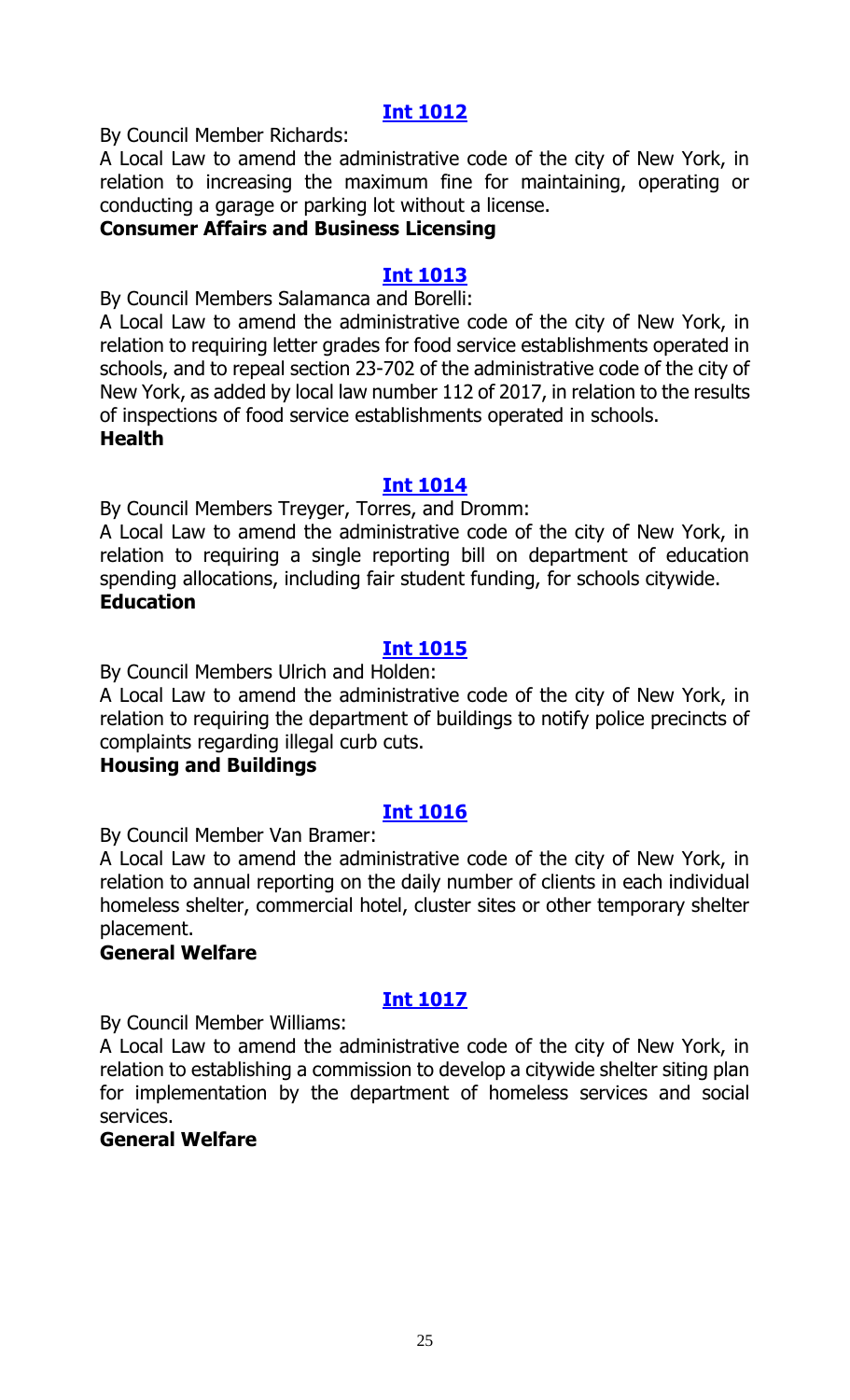By Council Member Williams:

A Local Law to amend the administrative code of the city of New York, in relation to elimination of permit and or filing fees for green building projects undertaken on one to four family homes.

# **Housing and Buildings**

# **[Int 1019](http://legistar.council.nyc.gov/LegislationDetail.aspx?ID=3541085&GUID=8172513F-FEB1-43BD-9197-26F7262EAF27&Options=&Search=)**

By Council Members Williams and Treyger:

A Local Law to amend the administrative code of the city of New York, in relation to public notification regarding release of oil.

#### **Environmental Protection**

#### **Preconsidered [Res 423](http://legistar.council.nyc.gov/LegislationDetail.aspx?ID=3538103&GUID=D86C2A6F-CE2A-4C41-A14E-E46155A8BA21&Options=&Search=)**

By Council Members Williams and Cumbo:

Resolution ceremonially designating Flatbush Brooklyn, within the boundaries of East 16th Street, Parkside Avenue, Brooklyn Avenue, Avenue H and Church Avenue, as "Little Haiti".

#### **Parks and Recreation**

#### **Preconsidered [L.U. 126](http://legistar.council.nyc.gov/LegislationDetail.aspx?ID=3529897&GUID=8A21A1D6-DC5F-4F82-A6FC-7B02866E585F&Options=&Search=)**

By Council Member Salamanca:

Application No. **20185417 HAM** submitted by the New York City Department of Housing Preservation and Development pursuant to the Private Housing Finance Law for the approval of a new real property tax exemption, the termination of a prior tax exemption, and the voluntary dissolution of the current owner of property located at Block 392, Lots 17 and 27, and Block 393, Lots 14 and 56, Borough of Manhattan, Community District 3, Council District 2.

#### **Planning, Dispositions and Concessions**

# **Preconsidered [L.U. 127](http://legistar.council.nyc.gov/LegislationDetail.aspx?ID=3529898&GUID=921D9135-168E-4E33-96AA-921D3CDF4220&Options=&Search=)**

By Council Member Salamanca:

Application No. **20185418 HAM** submitted by the New York City Department of Housing Preservation and Development pursuant to Section 122(1) of the Private Housing Finance Law for the approval of the conveyance of real property located at Block 392, Lot 40, Borough of Manhattan, Community District 3, Council District 2.

#### **Planning, Dispositions and Concessions**

#### **Preconsidered [L.U. 128](http://legistar.council.nyc.gov/LegislationDetail.aspx?ID=3529899&GUID=73CA6B34-2A6F-48CE-BED4-440493324107&Options=&Search=)**

By Council Member Salamanca:

Application No. **20185436 HAM** submitted by the New York City Department of Housing Preservation and Development pursuant to Section 115 of the Private Housing Finance Law for the modification of a plan and project for property located Block 392, Lots 17, 19, 20, 21, 27, 28, 29, 30, and 40, and Block 393, Lots 12, 14, 15, 56, 57, and 58, Borough of Manhattan, Community District 3, Council District 2.

#### **Planning, Dispositions and Concessions**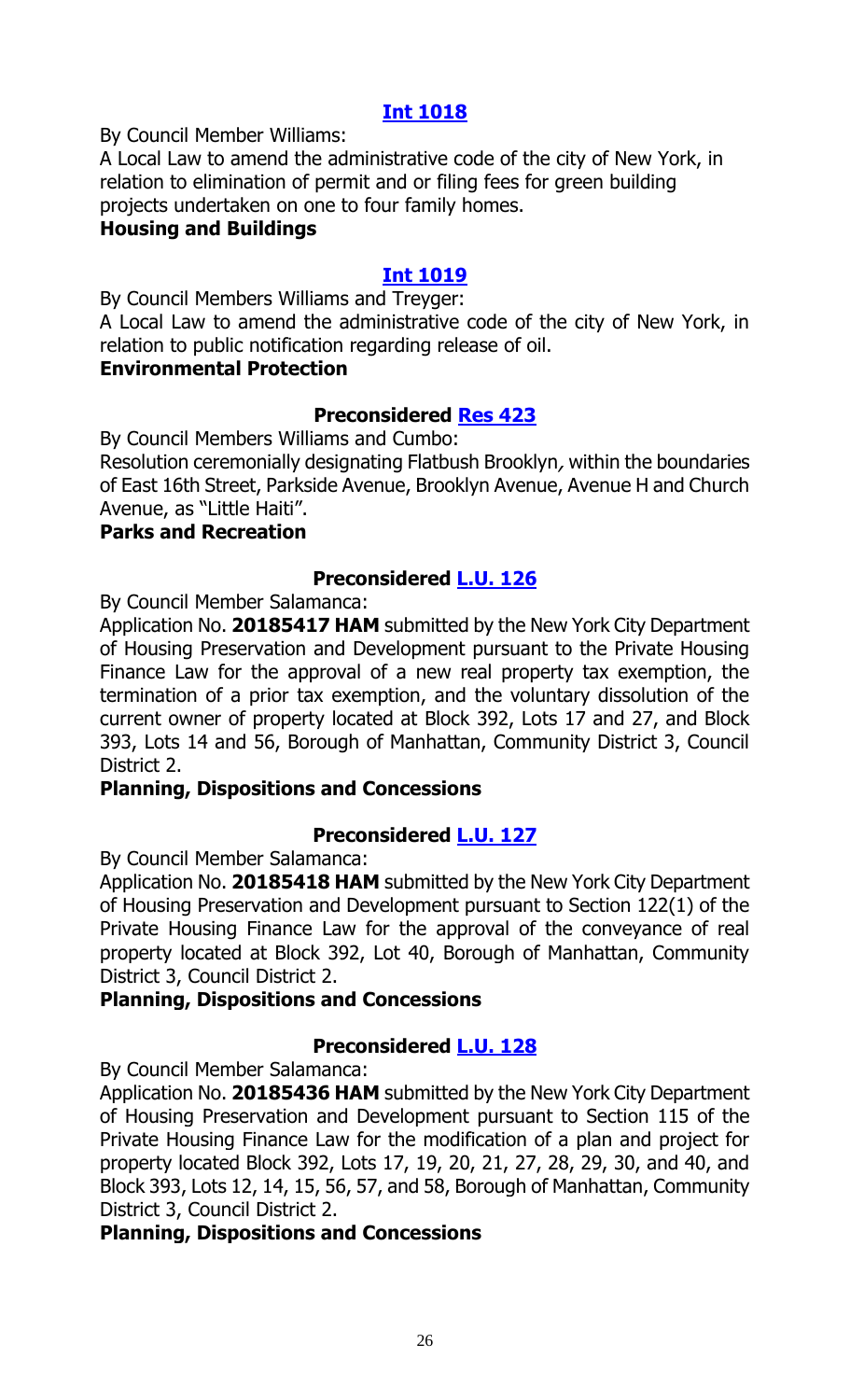# **Preconsidered [L.U. 129](http://legistar.council.nyc.gov/LegislationDetail.aspx?ID=3529900&GUID=0D5A3238-B30F-40AC-A396-8CF5F182B56E&Options=&Search=)**

By Council Member Salamanca:

Application No. **20185419 HAM** submitted by the New York City Department of Housing Preservation and Development pursuant to the Private Housing Finance Law for the approval of a new real property tax exemption, the termination of a prior tax exemption, and the voluntary dissolution of the current owner of property located at Block 392, Lots 22 and 48, Block 395, Lots 1 and 3, Borough of Manhattan, Community District 3, Council District 2. **Planning, Dispositions and Concessions**

#### **Preconsidered [L.U. 130](http://legistar.council.nyc.gov/LegislationDetail.aspx?ID=3529926&GUID=3E6C7164-98ED-45CD-AF48-0554905C422E&Options=&Search=)**

By Council Member Salamanca:

Application No. **20185420 HAM** submitted by the New York City Department of Housing Preservation and Development pursuant to Section 122(1) of the Private Housing Finance Law for the approval of the conveyance of real property located at Block 393, Lot 59, Borough of Manhattan, Community District 3, Council District 2.

#### **Planning, Dispositions and Concessions**

#### **Preconsidered [L.U. 131](http://legistar.council.nyc.gov/LegislationDetail.aspx?ID=3529927&GUID=2C301C8A-A976-43F0-945C-B8923BDEFC5D&Options=&Search=)**

By Council Member Salamanca:

Application No. **20185423 HAM** submitted by the New York City Department of Housing Preservation and Development pursuant to Section 115 of the Private Housing Finance Law for the modification of a plan and project for property located at Block 392, Lots 22, 48, 50, 51, and 52, Block 393 Lots 59 and 60, and Block 395, Lots 1, 3, and 5, Borough of Manhattan, Community District 3, Council District 2.

#### **Planning, Dispositions and Concessions**

#### **Preconsidered [L.U. 132](http://legistar.council.nyc.gov/LegislationDetail.aspx?ID=3529928&GUID=CBEDC696-8F53-427B-A4B5-E10096E75C29&Options=&Search=)**

By Council Member Salamanca:

Application No. **20185415 HAK** submitted by the New York City Department of Housing Preservation and Development pursuant to the Private Housing Finance Law for the approval of a new real property tax exemption, the termination of a prior tax exemption, and the voluntary dissolution of the current owner of property located at Block 3022, p/o Lot 16 (Tentative Lot 116) and Lot 25, Block 3031, p/o Lot 18 (Tentative Lot 118), Borough of Brooklyn, Community District 1, Council District 34.

#### **Planning, Dispositions and Concessions**

#### **Preconsidered [L.U. 133](http://legistar.council.nyc.gov/LegislationDetail.aspx?ID=3529929&GUID=9562C237-AA45-48D7-BE88-16F70C591D50&Options=&Search=)**

By Council Member Salamanca:

Application No. **20185416 HAK** submitted by the New York City Department of Housing Preservation and Development pursuant to Section 122(1) of the Private Housing Finance Law for the approval of a conveyance of real property located at Block 3022, p/o Lot 16 (Tentative Lot 116) and Lot 25, Block 3031, p/o Lot 18 (Tentative Lot 118), Borough of Brooklyn, Community District 1, Council District 34.

#### **Planning, Dispositions and Concessions**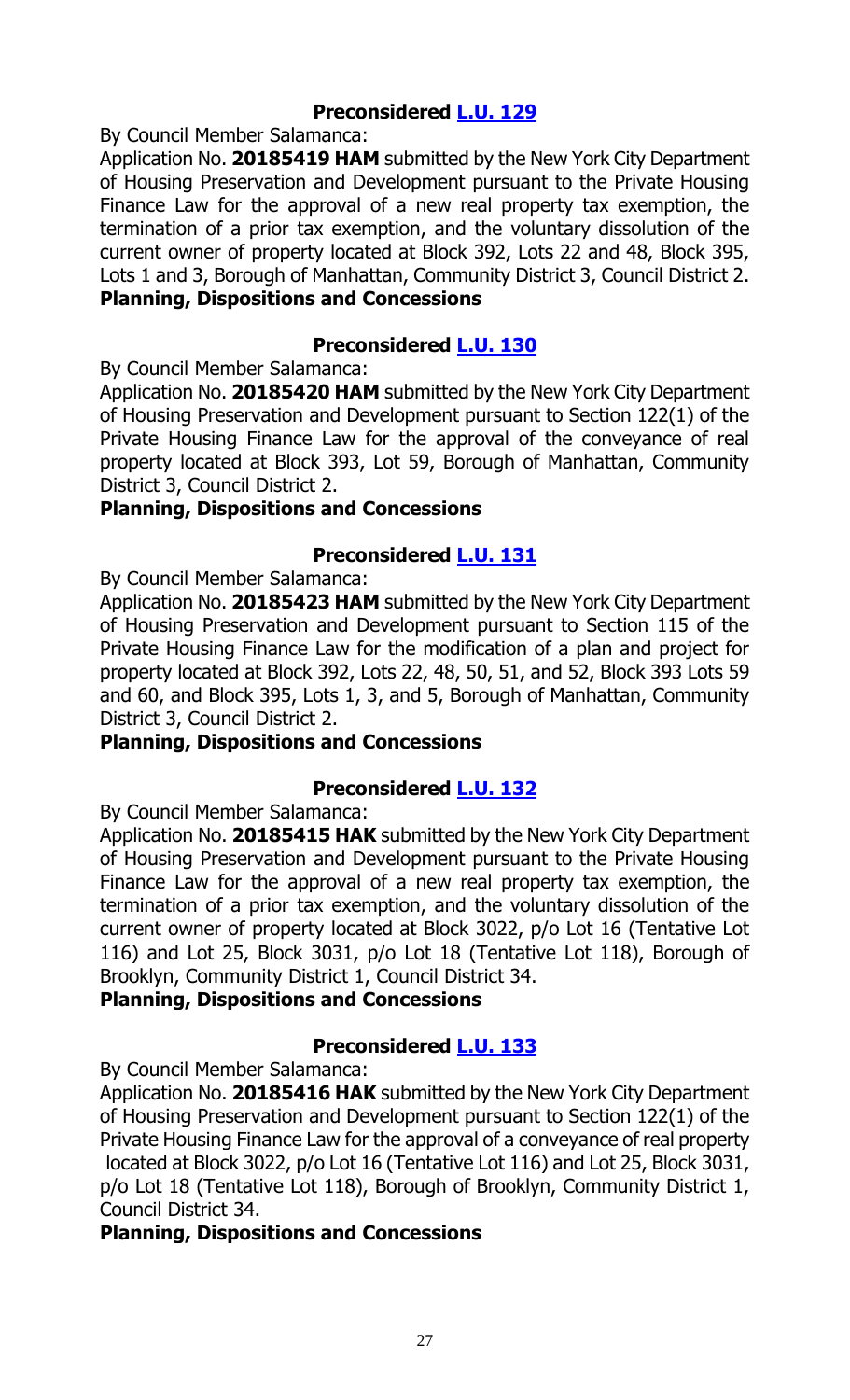# **Preconsidered [L.U. 134](http://legistar.council.nyc.gov/LegislationDetail.aspx?ID=3529930&GUID=F4C21935-4227-42FF-A60E-43902DA2CEB6&Options=&Search=)**

By Council Member Salamanca:

Application No. **20185435 HAK** submitted by the New York City Department of Housing Preservation and Development pursuant to Section 115 of the Private Housing Finance Law for the modification of a plan and project for property located at Block 3022 Lots 16 and 25 (formerly Block 3022 Lots 11, 12, 13, 14, 15, 16, 44, 45, 46, 47 and 48), and Block 3031, Lot 18 (formerly Block 3031, Lot 16), Borough of Brooklyn, Community District 1, Council District 1.

#### **Planning, Dispositions and Concessions**

# **[L.U.](http://legistar.council.nyc.gov/LegislationDetail.aspx?ID=3541130&GUID=314AB146-646B-4F5D-8B69-006E25CA4E2A&Options=&Search=) 135**

By Council Member Salamanca:

Application No. **C 180204(A) ZMM** submitted by the NYC Economic Development Corporation, pursuant to Sections 197-c and 201 of the New York City Charter, for an amendment of the zoning map, section nos. 1b, 1d, 3a and 3c, Borough of Manhattan, Community District 12, Council District 10.**Zoning and Franchises**

# **[L.U.](http://legistar.council.nyc.gov/LegislationDetail.aspx?ID=3541131&GUID=F4664829-90C3-4144-A0F2-11D73585C2BF&Options=&Search=) 136**

By Council Member Salamanca:

Application No. **N 180205 (A) ZRM** submitted by the NYC Economic Development Corporation, pursuant to Section 201 of the New York City Charter, for an amendment of the Zoning Resolution of the City of New York, establishing the Special Inwood District (Article XIV, Chapter 2), and modifying related Sections, including Appendix F for the purpose of establishing an Mandatory Inclusionary Housing Area, Borough of Manhattan, Community District 12, Council District 10.

# **Zoning and Franchises**

#### **[L.U.](http://legistar.council.nyc.gov/LegislationDetail.aspx?ID=3541132&GUID=A6CB0329-31DB-43DE-9C1A-5BFE28BAFC2D&Options=&Search=) 137**

By Council Member Salamanca:

Application No. **N 180206 PPM** submitted by the NYC Department of Citywide Administrative Services, pursuant to Section 197-c of the New York City Charter, for the disposition of three city-owned properties (Block 2185, Lot 36, Block 2197, Lot 47; and Block 2197, Lot 75) pursuant to zoning, Borough of Manhattan, Community District 12, Council District 10. This application is subject to review and action by the Land Use Committee only if called-up by vote of the Council pursuant to Rule 11.20(b) of the Council and Section 197-d(b)(3) of the New York City Charter.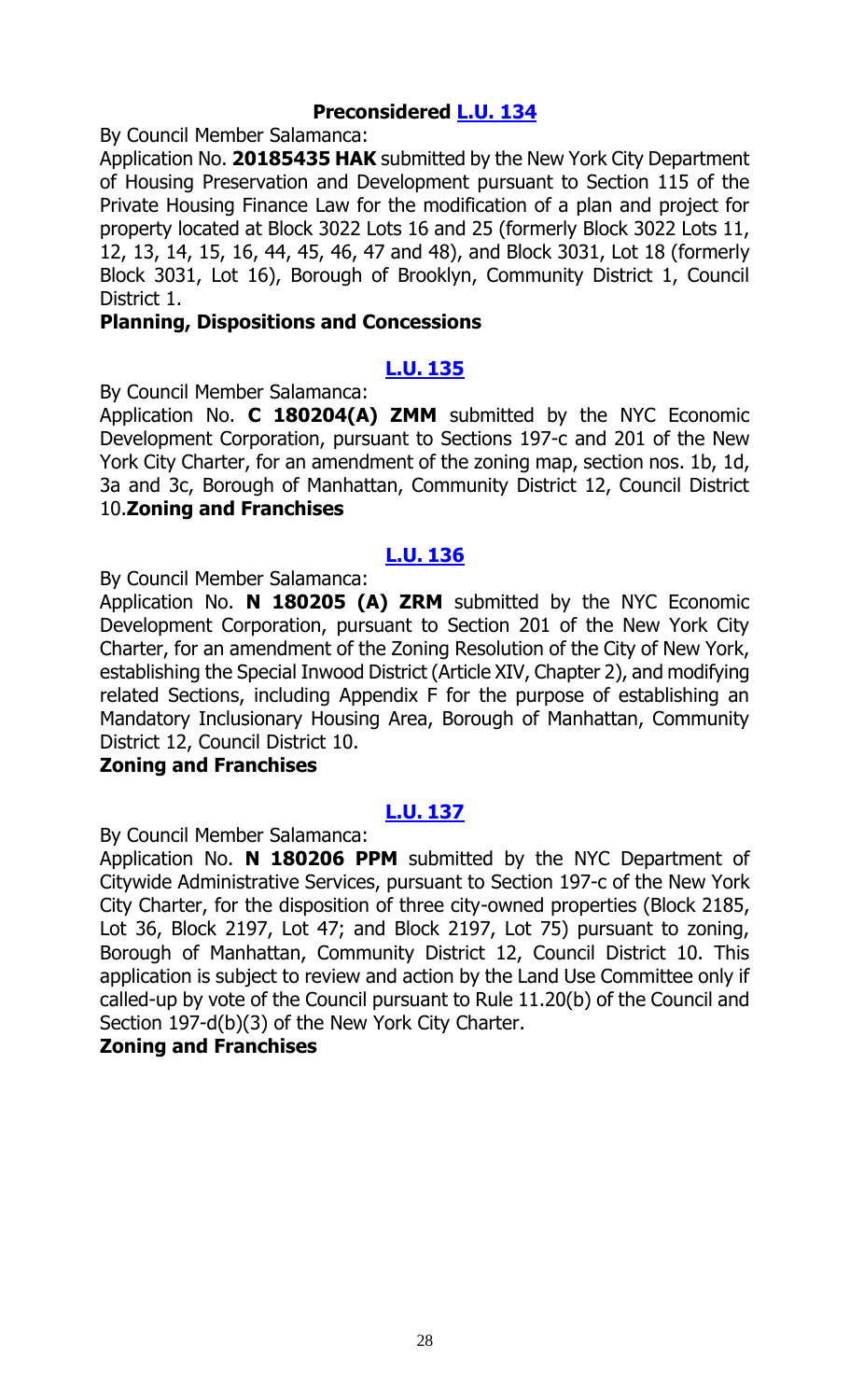By Council Member Salamanca:

Application No. **N 180207 PQM** submitted by the NYC Department of Citywide Administrative Services (DCAS), pursuant to Section 197-c of the New York City Charter, to acquire approximately 18,000 square feet of space for use as a library; to acquire property along the Harlem River to enlarge a cityowned property and establish street and waterfront frontage, and by DCAS and the New York City Department of Parks, for the acquisition of property along the Harlem River for use as public open space and waterfront access, Borough of Manhattan, Community District 12, Council District 10. This application is subject to review and action by the Land Use Committee only if called-up by vote of the Council pursuant to Rule 11.20(b) of the Council and Section 197-d(b)(3) of the New York City Charter.

#### **Zoning and Franchises**

#### **[L.U.](http://legistar.council.nyc.gov/LegislationDetail.aspx?ID=3541134&GUID=F0B0363B-B6B6-4F9A-932D-7F2EA7A3E2EF&Options=&Search=) 139**

By Council Member Salamanca:

Application No. **N 180208 HAM** submitted by the NYC Department of Housing Preservation and Development, pursuant to Section 197-c of the New York City Charter and Article 16 of the General Municipal Law for an urban development action area designation and project approval, and the disposition of city-owned property for properties located at 4780 Broadway (Block 2233, Lot 12 and 630 Academy Street (Block 2233, p/o Lot 20), Borough of Manhattan, Community District 12, Council District 10.

#### **Zoning and Franchises**

#### **[L.U.](http://legistar.council.nyc.gov/LegislationDetail.aspx?ID=3541135&GUID=3106FCD4-8B67-4A0E-BD6C-A42F57E8C93D&Options=&Search=) 140**

By Council Member Salamanca:

Application No. **C 180073 ZMM** submitted by the NYC Economic Development Corporation, pursuant to Sections 197-c and 199 of the New York City Charter and Section 5-430 et seq. of the New York City Administrative Code for an amendment to the City Map, Borough of Manhattan, Community District 12, Council District 10. This application is subject to review and action by the Land Use Committee only if called-up by vote of the Council pursuant to Rule 11.20(b) of the Council and Section 197 d(b)(3) of the New York City Charter.

#### **Zoning and Franchises**

# **[L.U.](http://legistar.council.nyc.gov/LegislationDetail.aspx?ID=3541136&GUID=17A03F65-00CA-4CAA-8973-8603E4810DD4&Options=&Search=) 141**

By Council Member Salamanca:

Application No. **20185395 TCK** pursuant to Section 20-226 of the Administrative Code of the City of New York, concerning the petition of Queen Bear LLC d/b/a/ Post Office, for a revocable consent to establish maintain and operate an unenclosed sidewalk café located at 188 Havemeyer Street, Borough of Brooklyn, Community District 1, Council District 34. This application is subject to review and action by the Land Use Committee only if called-up by vote of the Council pursuant to Rule 11.20b of the Council and Section 20-226 of the New York City Administrative Code.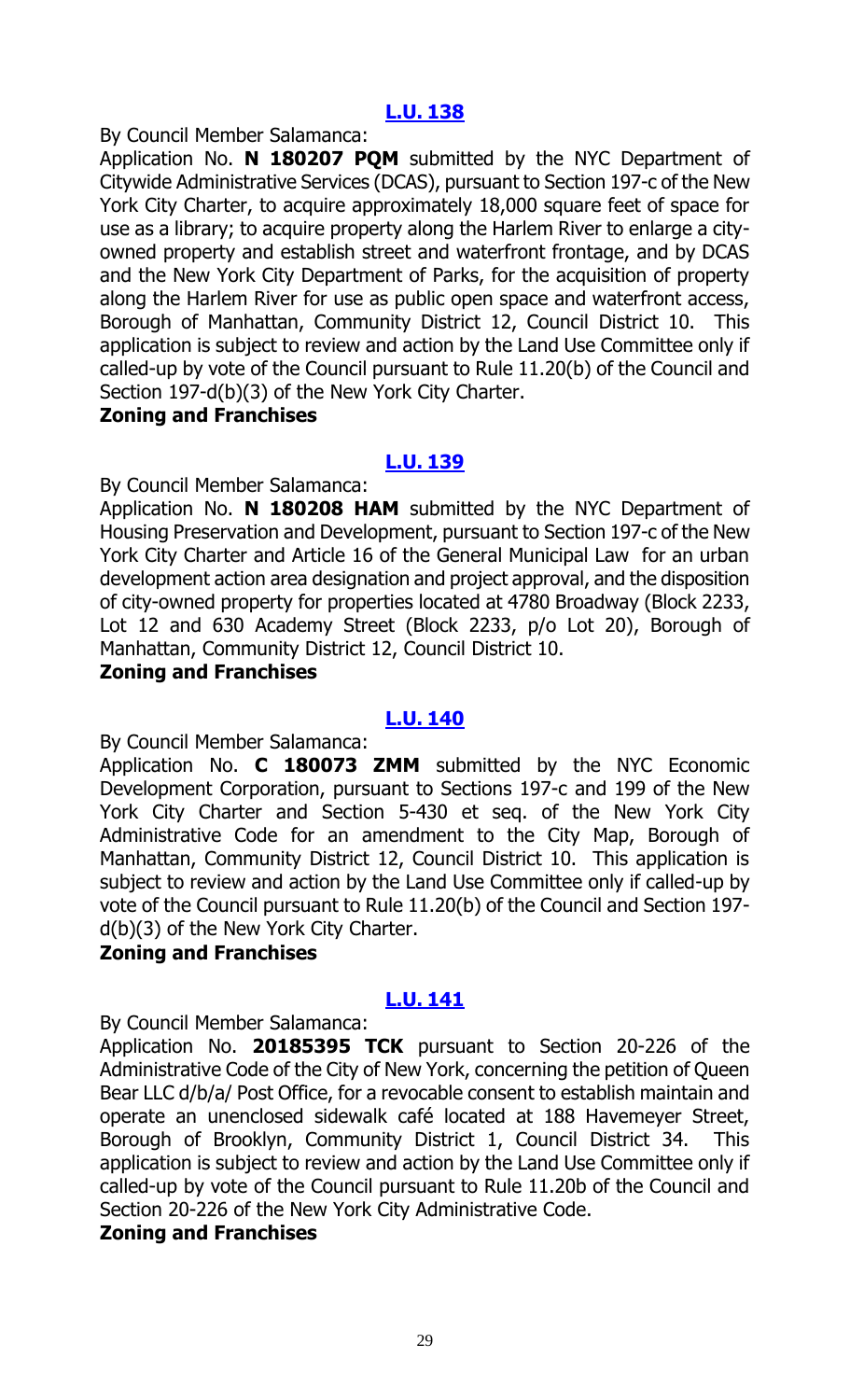By Council Member Salamanca:

Application No. **20185534 TCM** pursuant to Section 20-226 of the Administrative Code of the City of New York, concerning the petition of 235 East  $4<sup>th</sup>$  Inc. d/b/a Nobody is Perfect, for a revocable consent to establish maintain and operate an unenclosed sidewalk café located at 235 E. 4<sup>th</sup> Street, Borough of Manhattan, Community District 3, Council District 2. This application is subject to review and action by the Land Use Committee only if called-up by vote of the Council pursuant to Rule 11.20b of the Council and Section 20-226 of the New York City Administrative Code.

#### **Zoning and Franchises**

# **[L.U.](http://legistar.council.nyc.gov/LegislationDetail.aspx?ID=3541138&GUID=5E4B6CD5-E8D4-4288-B2A1-5270D8D75285&Options=&Search=) 143**

By Council Member Salamanca:

Application No. **20185405 TCM** pursuant to Section 20-226 of the Administrative Code of the City of New York, concerning the petition of Vida Mexicana Inc. for a revocable consent to establish maintain and operate an unenclosed sidewalk café located at 223 Dyckman Street, Borough of Manhattan, Community District 12, Council District 10. This application is subject to review and action by the Land Use Committee only if called-up by vote of the Council pursuant to Rule 11.20b of the Council and Section 20-226 of the New York City Administrative Code.

#### **Zoning and Franchises**

# **[L.U.](http://legistar.council.nyc.gov/LegislationDetail.aspx?ID=3541139&GUID=CDBBAACF-A69E-43AC-84B8-B22FA4D4B27B&Options=&Search=) 144**

By Council Member Salamanca:

Application No. **C 180201 ZMM** submitted by Fourteenth at Irving, LLC and the NYC Economic Development Corporation, pursuant to Sections 197-c and 201 of the New York City Charter, for an amendment of the zoning map, section no. 12c, Borough of Manhattan, Community District 3, Council District 2.

# **Zoning and Franchises**

# **[L.U.](http://legistar.council.nyc.gov/LegislationDetail.aspx?ID=3541140&GUID=4EA390A4-FB72-4F4A-9EB9-0AD1437B99F4&Options=&Search=) 145**

By Council Member Salamanca:

Application No. **N 180202 ZRM** submitted by Fourteenth at Irving, LLC and the NYC Economic Development Corporation, pursuant to Section 201 of the New York City Charter, for an amendment of the Zoning Resolution of the City of New York, modifying Article VII, Chapter 4 (Special Permits by the City Planning Commission) and modifying Appendix F for the purpose of establishing an Mandatory Inclusionary Housing Area, Borough of Manhattan, Community District 3, Council District 2.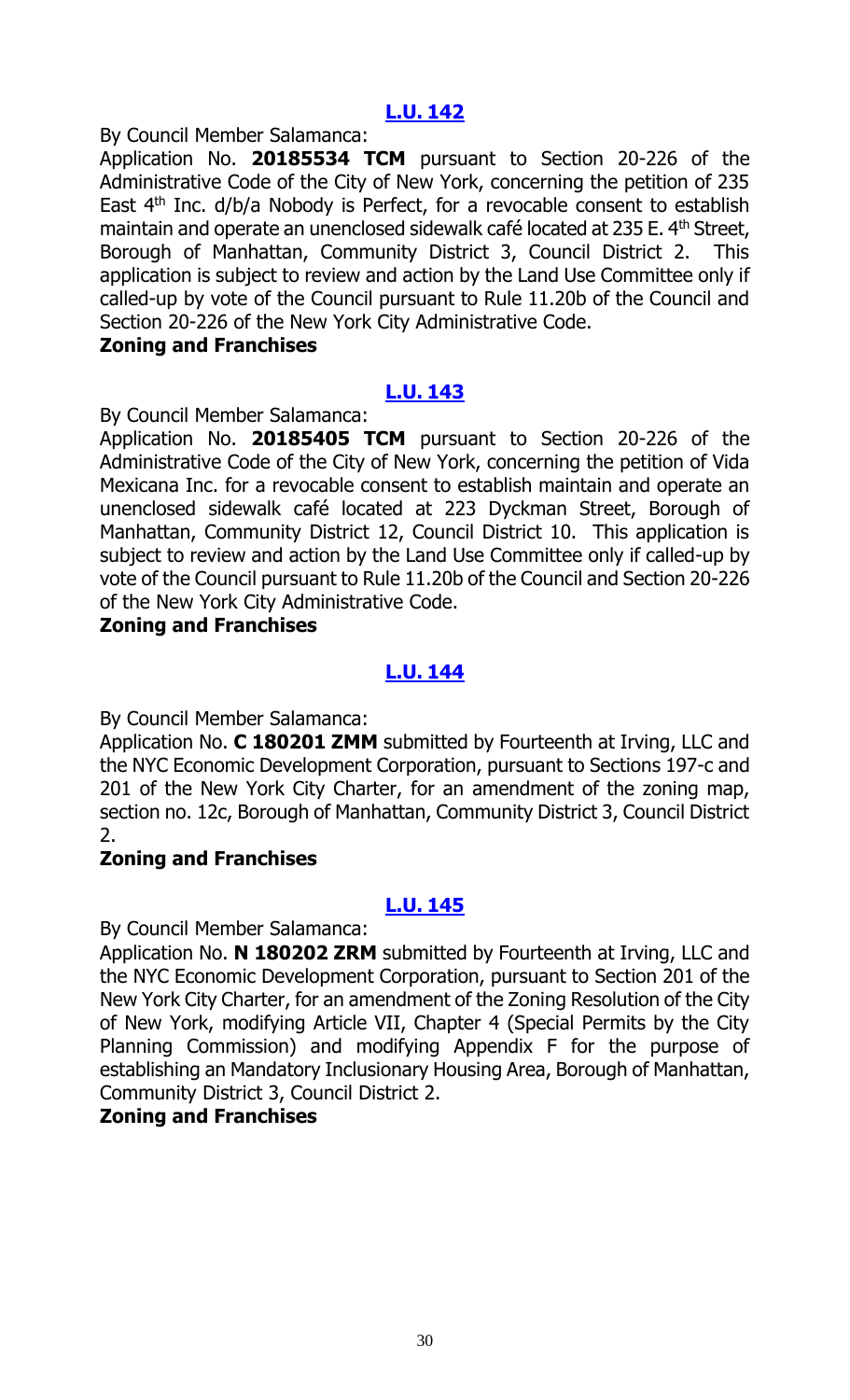By Council Member Salamanca:

Application No. **N 180203 ZSM** submitted by Fourteenth at Irving, LLC and the NYC Economic Development Corporation, pursuant to Section 197-c and 201 of the New York City Charter for the grant of a special permit pursuant to 74-721 of the Zoning Resolution to facilitate the development of a 21-story commercial building on property located at 124 East 14<sup>th</sup> Street (Block 559, Lots 16 & 55), Borough of Manhattan, Community District 3, Council District 2. This application is subject to review and action by the Land Use Committee only if called-up by vote of the Council pursuant to Rule 11.20(b) of the Council and Section 197-d(b)(3) of the New York City Charter.

#### **Zoning and Franchises**

# **[L.U.](http://legistar.council.nyc.gov/LegislationDetail.aspx?ID=3541142&GUID=621757F7-0B22-4B6F-8B7D-0F7BEE2AF528&Options=ID|&Search=) 147**

By Council Member Salamanca:

Application No. **C 170380 ZMM** submitted by the 33<sup>rd</sup> Street Acquisition LLC, pursuant to Sections 197-c and 201 of the New York City Charter, for an amendment of the zoning map, section no. 8d, Borough of Manhattan, Community District 6, Council District 2.

#### **Zoning and Franchises**

#### **[L.U.](http://legistar.council.nyc.gov/LegislationDetail.aspx?ID=3541143&GUID=AF92BB01-5877-49D5-8893-E84AB2F1022E&Options=ID|&Search=) 148**

By Council Member Salamanca:

Application No. **N 170381 ZRM** submitted by 33rd Street Acquisition, LLC, pursuant to Section 201 of the New York City Charter, for an amendment of the Zoning Resolution of the City of New York, modifying Appendix F for the purpose of establishing an Mandatory Inclusionary Housing Area, Borough of Manhattan, Community District 6, Council District 2.

#### **Zoning and Franchises**

#### **[L.U.](http://legistar.council.nyc.gov/LegislationDetail.aspx?ID=3541144&GUID=6E8B46CE-5CD1-41A8-A929-8B38F9FDAFB2&Options=ID|&Search=) 149**

By Council Member Salamanca:

Application No. **N 180244 HAK** submitted by the NYC Department of Housing Preservation and Development, pursuant to Section 197-c of the New York City Charter and Article 16 of the General Municipal Law for an urban development action area designation and project approval, and the disposition of city-owned property for properties located at 1027 and 1029 Fulton Street (Block 1991, Lots 2 and 3), Borough of Brooklyn, Community District 2, Council District 35.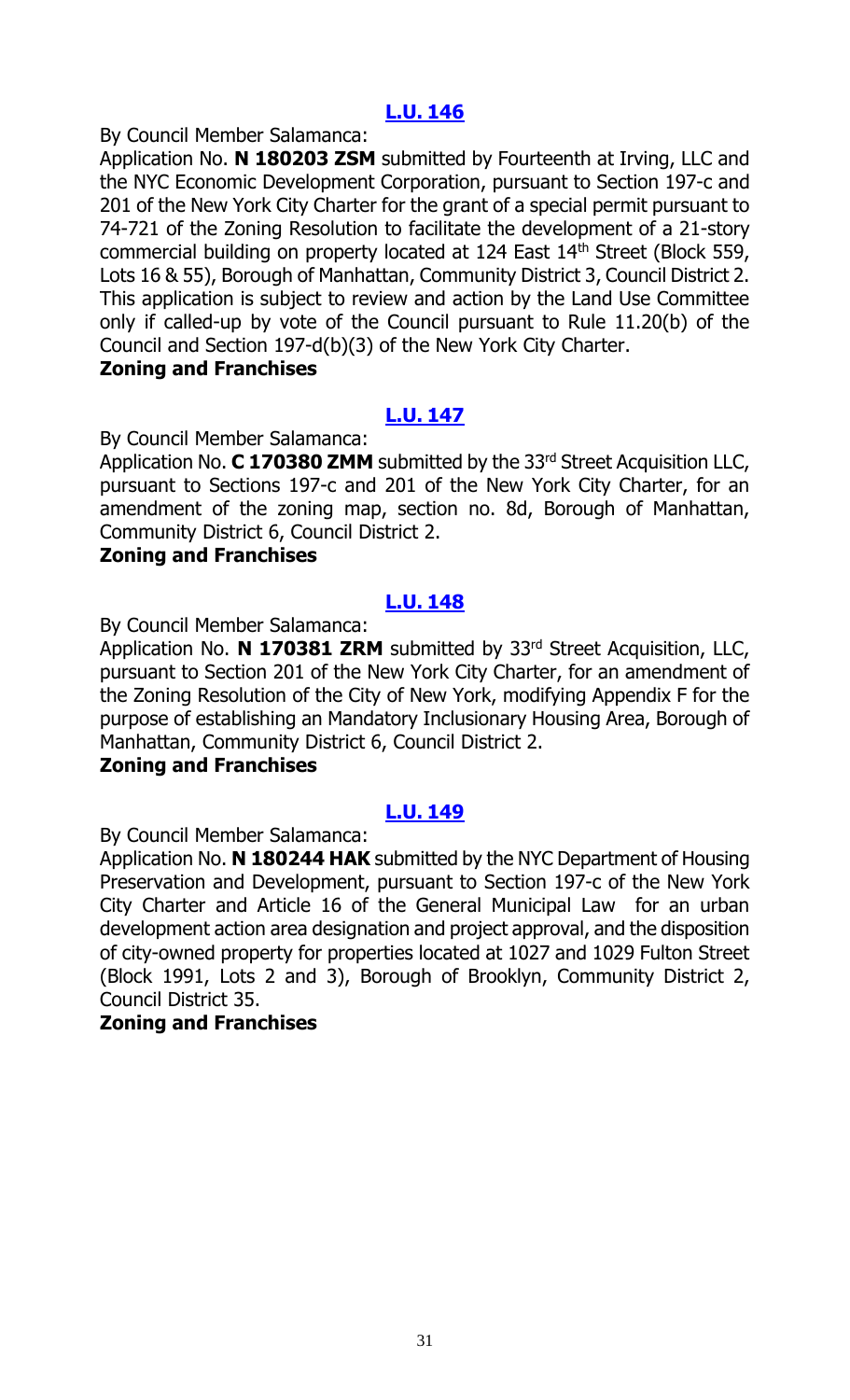By Council Member Salamanca:

Application No. **N 180245 ZSK** submitted by Fulton Star LLC and the NYC Department of Housing Preservation and Development, pursuant to Section 197-c and 201 of the New York City Charter for the grant of a special permit pursuant to 74-533 of the Zoning Resolution to waive required accessory off street parking spaces for dwelling units in a proposed mixed use development within a transit zone on property located on the west side of Downing Street between Putnam Avenue and Fulton Street, Borough of Brooklyn, Community District 2, Council District 35. This application is subject to review and action by the Land Use Committee only if called-up by vote of the Council pursuant to Rule 11.20(b) of the Council and Section 197-d(b)(3) of the New York City Charter.

#### **Zoning and Franchises**

**[L.U. 151](http://legistar.council.nyc.gov/LegislationDetail.aspx?ID=3541146&GUID=42B91945-5E2A-4AC8-8949-D9F0AD018D2A&Options=ID|&Search=)**

By Council Member Salamanca:

Application No. **20185492 HKM** [DL 507, LP-2607] pursuant to Section 3020 of the New York City Charter and Chapter 3 of Title 25 of the Administrative Code of the City of New York, concerning the designation by the Landmarks Preservation Commission of the Central Harlem – West 130th St-132nd Streets Historic District, Borough of Manhattan, Community District 10, Council District 9.

# **Landmarks, Public Siting and Maritime Uses**

# **[L.U. 152](http://legistar.council.nyc.gov/LegislationDetail.aspx?ID=3541147&GUID=76C6C7BC-2998-4399-B14F-02EB4E497631&Options=ID|&Search=)**

By Council Member Salamanca:

Application No. **20185493 HIQ** [DL 507, LP-2609] pursuant to Section 3020 of the New York City Charter and Chapter 3 of Title 25 of the Administrative Code of the City of New York, concerning the designation by the Landmarks Preservation Commission of the Firehouse, Engine Companies 264 & 328/Ladder Company 134 located at 16-15 Central Avenue (Block 15559, p/o Lot 25) as an historic landmark, Borough of Queens, Community District 14, Council District 31.

#### **Landmarks, Public Siting and Maritime Uses**

# **[L.U. 153](http://legistar.council.nyc.gov/LegislationDetail.aspx?ID=3541148&GUID=65F61C23-111B-4FE8-901D-C5A9D5BC756E&Options=ID|&Search=)**

By Council Member Salamanca:

Application No. **20185494 HIQ** [DL 507, LP-2610] pursuant to Section 3020 of the New York City Charter and Chapter 3 of Title 25 of the Administrative Code of the City of New York, concerning the designation by the Landmarks Preservation Commission of the 53rd (now 101st) Precinct Police Station located at 16-12 Mott Avenue (Block 15557, Lot 4) as an historic landmark, Borough of Queens, Community District 14, Council District 31.

**Landmarks, Public Siting and Maritime Uses**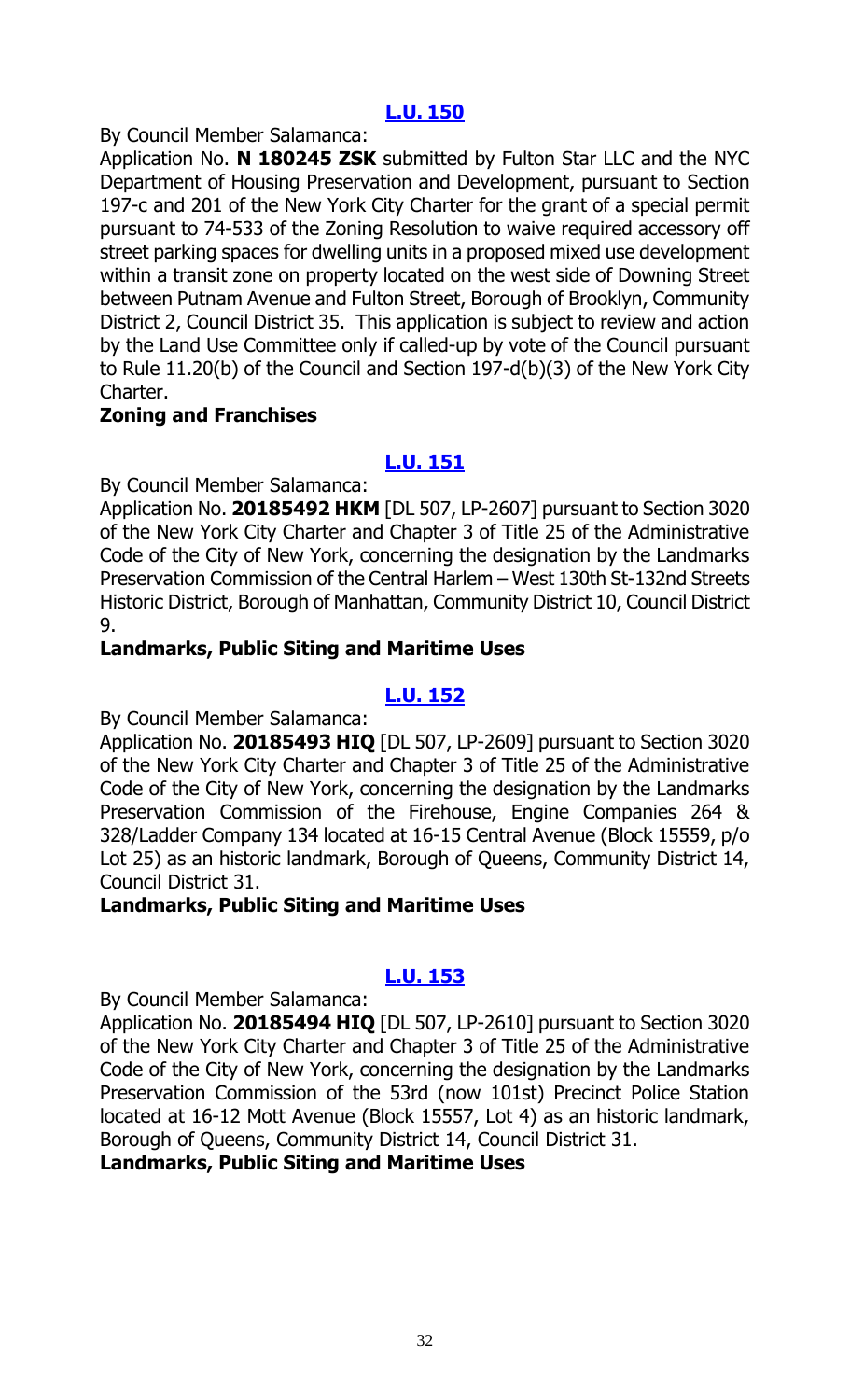By Council Member Salamanca:

Application No. **20185414 HIK** [DL 506, LP-2583] pursuant to Section 3020 of the New York City Charter and Chapter 3 of Title 25 of the Administrative Code of the City of New York, concerning the designation by the Landmarks Preservation Commission of the Coney Island (Riegelmann) Boardwalk, located between West  $37<sup>th</sup>$  and Brighton  $15<sup>th</sup>$  Streets on the oceanfront in Coney Island and Brighton Beach, as a scenic landmark, Borough of Brooklyn, Community District 13, Council District 47.

#### **Landmarks, Public Siting and Maritime Uses**

# **[L.U. 155](http://legistar.council.nyc.gov/LegislationDetail.aspx?ID=3541150&GUID=A9611912-A680-441C-8419-9A6FF44886F9&Options=ID|&Search=)**

By Council Member Salamanca:

Application No. **140187 MMQ** submitted by the 219-25 LLC pursuant to Sections 197-c and 199 of the New York City Charter and Section 5-430 et seq. of the New York City Administrative Code, for an amendment to the City Map involving the elimination, discontinuance and closing of a portion of North Conduit Avenue, the adjustment of grades and block dimensions necessitated thereby, and authorization for any acquisition or disposition of real property related thereto, Borough of Queens, Community District 13, Council District 31.

#### **Planning, Dispositions, and Concessions**

# **[L.U.](http://legistar.council.nyc.gov/LegislationDetail.aspx?ID=3541152&GUID=3012C271-75A0-413E-B153-5878014F326B&Options=ID|&Search=) 156**

By Council Member Salamanca:

Application No. **N 180249 HAM** (Balton Commons) submitted by the NYC Department of Housing Preservation and Development, pursuant to Section 197-c of the New York City Charter and Article 16 of the General Municipal Law for an urban development action area designation and project approval, and the disposition of city-owned property, for properties located at 263-267 West 126<sup>th</sup> Street (Block 1932, Lots 5, 7, and 107), Borough of Manhattan, Community District 10, Council District 9.

#### **Planning, Dispositions, and Concessions**

# **[L.U.](http://legistar.council.nyc.gov/LegislationDetail.aspx?ID=3541153&GUID=22125992-4229-4624-818E-D1776DE02176&Options=ID|&Search=) 157**

By Council Member Salamanca:

Application No. **20185529 HAM** submitted by the New York City Department of Housing Preservation and Development pursuant to Article XI of the Private Housing Finance Law for the approval of a real property tax exemption for property located at 286 West  $151<sup>st</sup>$  Street, Block 2036, Lot 53, Borough of Manhattan, Community District 10, Council District 9.

#### **Planning, Dispositions, and Concessions**